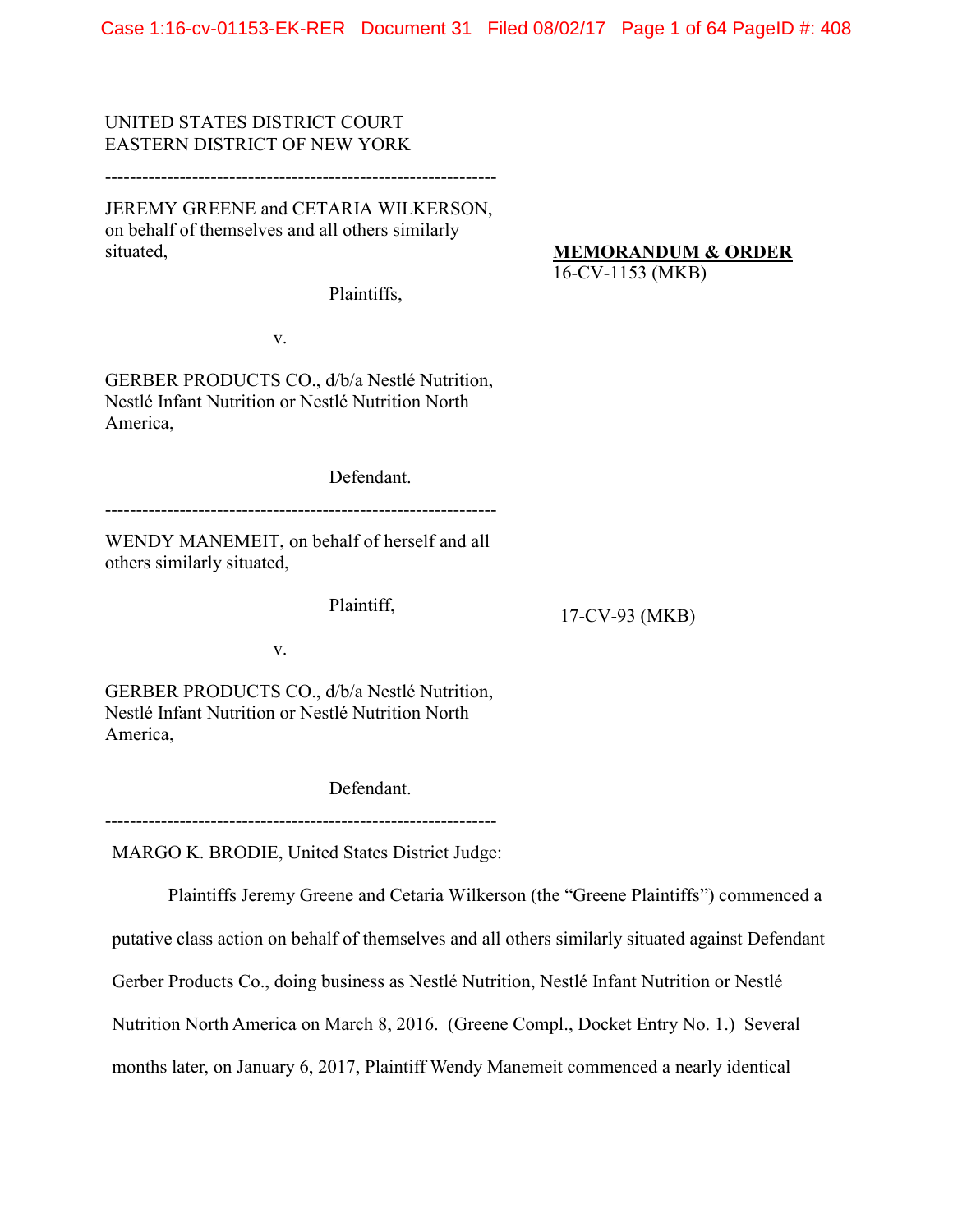putative class action on behalf of herself and all others similarly situated, and against the same Defendant, Gerber Products Co. (Manemeit Compl., Docket Entry No.  $1$ .)<sup>1</sup> The Greene Plaintiffs allege violations of (1) the Ohio Consumer Sales Practices Act, Ohio Rev. Code Ann. §§ 1345.01 *et seq.* ("OCSPA"), (2) the Ohio Deceptive Trade Practices Act, Ohio Rev. Code Ann. §§ 4165.01 *et seq.* ("ODTPA"), and (3) the North Carolina Deceptive Trade Practices Act, N.C. Gen. Stat. Ann. §§ 75-1.1 *et seq.* ("NCDTPA"). (Greene Compl. ¶ 14.) Manemeit alleges violations of sections 349 and 350 of New York's General Business Law ("GBL"). (Manemeit Compl.  $\P$ [93–108.) Plaintiffs<sup>[2](#page-1-1)</sup> also bring common-law claims for fraudulent concealment, intentional misrepresentation, negligent misrepresentation and unjust enrichment, based on Defendant's advertising and marketing of its "Good Start" line of infant formula (the "Infant Formula"). (Greene Compl. ¶ 14; Manemeit Compl. ¶ 14.) Plaintiffs allege that Defendant's advertising and marketing misrepresent that Defendant's Infant Formula reduces the risk that infants will develop allergies, and also misrepresent that the Infant Formula is the first and only infant formula that the Food and Drug Administration (the "FDA") endorses to reduce the risk of infants developing allergies. (Greene Compl. ¶¶ 2–3.) Plaintiffs seek actual, statutory and punitive damages, restitution and disgorgement, and injunctive relief. (Greene Compl. 38; Manemeit Compl. 33.)

Defendant moves to dismiss or stay the *Greene* action, only, pursuant to the primary

<span id="page-1-0"></span><sup>&</sup>lt;u>1</u> <sup>1</sup> The Court refers to the complaint in *Greene*, 16-CV-1153, as the "Greene Complaint," and to the complaint in *Manemeit*, 17-CV-93, as the "Manemeit Complaint." A separate class of plaintiffs from Wisconsin and Florida filed a nearly identical complaint against Defendant that is currently pending before this Court, is based on the same underlying facts and asserts similar claims under other state consumer protection laws. *See Hasemann v. Gerber Prods. Co.*, No. 15- CV-2995, 2016 WL 5477595 (E.D.N.Y. Sept. 28, 2016)*.* 

<span id="page-1-1"></span> $2$  The Court refers to the Greene and Manemeit Plaintiffs collectively as "Plaintiffs."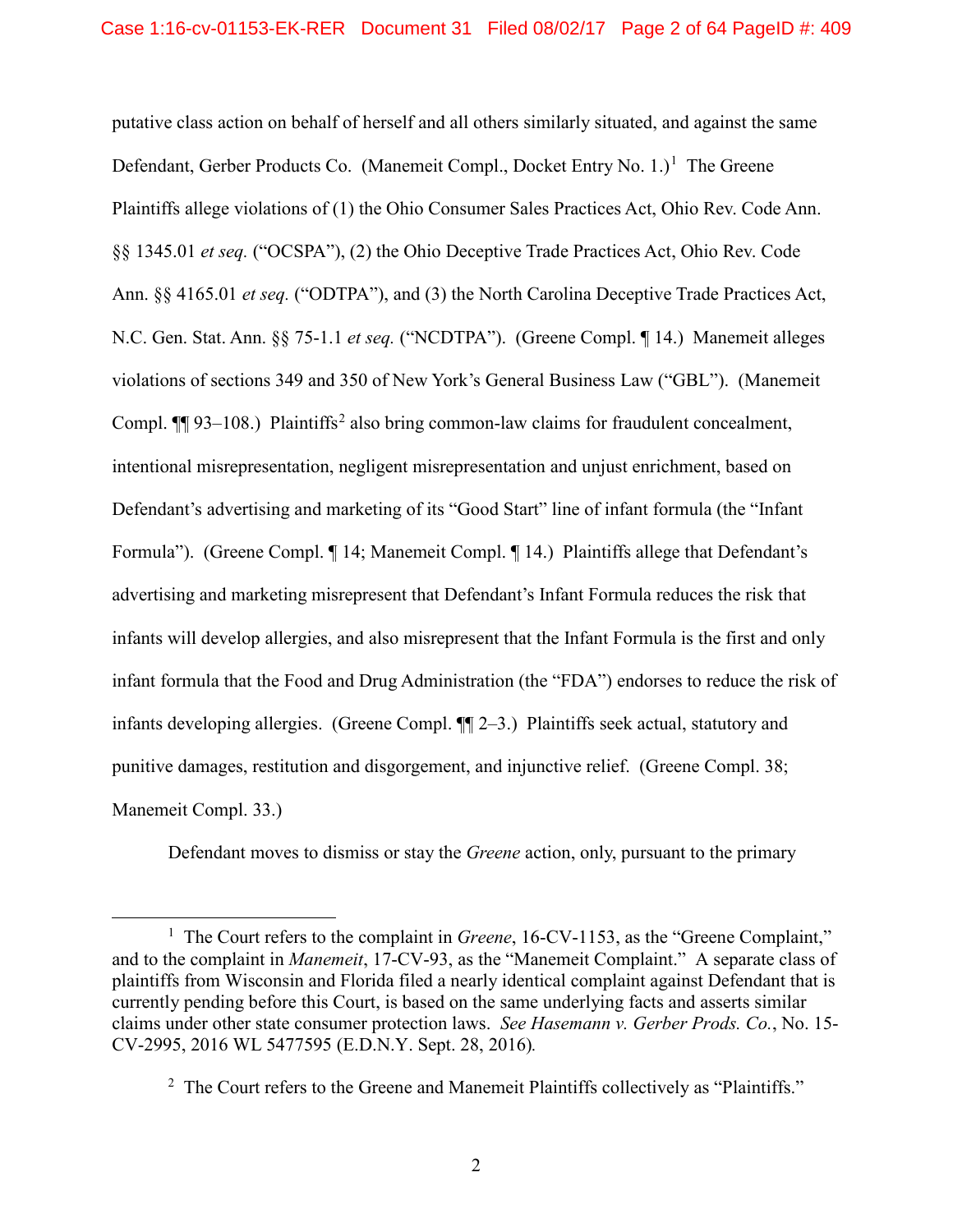#### Case 1:16-cv-01153-EK-RER Document 31 Filed 08/02/17 Page 3 of 64 PageID #: 410

jurisdiction doctrine. Defendant also moves to dismiss Plaintiffs' claims for injunctive relief pursuant to Rule 12(b)(1) of the Federal Rules of Civil Procedure, strike the nationwide class allegations and dismiss the Greene Complaint and the Manemeit Complaint pursuant to Rules 9(b) and  $12(b)(6)$  of the Federal Rules of Civil Procedure.<sup>[3](#page-2-0)</sup>

The Court consolidates the *Greene* and *Manemeit* actions for purposes of deciding this motion. For the reasons set forth below, the Court declines to dismiss or stay the Greene Complaint pursuant to the primary jurisdiction doctrine, grants Defendant's motion to dismiss Plaintiffs' claims under the OCSPA and ODTPA, and denies Defendant's motion to dismiss Plaintiffs' claims under the NCDTPA. As to the Manemeit Complaint, the Court denies Defendant's motion to dismiss the claims brought pursuant to sections 349 and 350 of the GBL. As to the Greene and Manemeit Complaints, the Court finds that Plaintiffs lack standing to seek injunctive relief; grants Defendant's motion to dismiss the unjust enrichment claims; denies Defendant's motion to strike the nationwide class allegations; and denies Defendant's motion to dismiss the fraudulent concealment, intentional misrepresentation and negligent misrepresentation claims.

<span id="page-2-0"></span> $\frac{1}{3}$ <sup>3</sup> (Def. Mot to Dismiss ("Def. Mot."), Docket Entry No. 22; Def. Mem. in Supp. of Def. Mot. ("Def. Mem."), Docket Entry No. 23; Decl. of Geoffrey Castello in Supp. of Def. Mot. ("Castello Decl."), Docket Entry No. 24; Def. Reply in Further Supp. of Def. Mot. ("Def. Reply"), Docket Entry No. 26; Manemeit Def. Mot to Dismiss ("Manemeit Def. Mot."), Docket Entry No. 18; Mem. in Supp. of Manemeit Def. Mot. ("Manemeit Def. Mem."), Docket Entry No. 19; Decl. of Geoffrey Castello in Supp. of Manemeit Def. Mot. ("Castello Decl. Manemeit Mot."), Docket Entry No. 20; Def. Reply in Further Supp. of Manemeit Def. Mot. ("Manemeit Def. Reply"), Docket Entry No. 22.)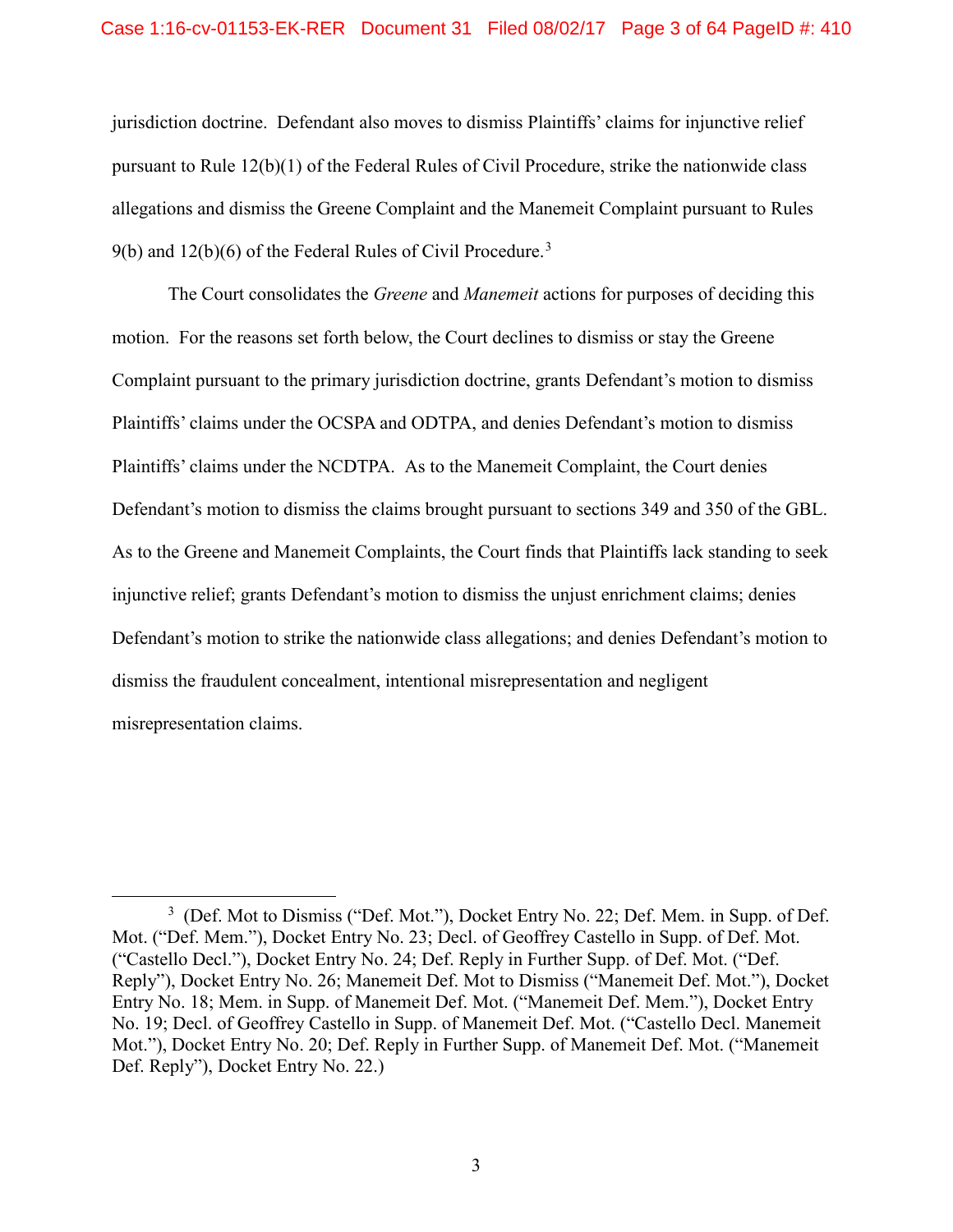# **I. Background**

The facts alleged in the Greene Complaint and Manemeit Complaint are assumed to be true for the purpose of this motion.<sup>[4](#page-3-0)</sup>

# **a. Defendant's applications to FDA**

Since at least 2011, Defendant has manufactured, distributed and sold the Infant Formula,

and has advertised the Infant Formula through television, print media, product labeling and on

the Internet. (Greene Compl. ¶ 32.) The Infant Formula contains partially hydrolyzed whey

protein, which is the ingredient that is purportedly responsible for the Infant Formula's ability to

reduce the risk of developing allergies. (*Id.* ¶¶ 5, 8–9.)

In June of 200[5](#page-3-1), Defendant petitioned the FDA for approval of a qualified health claim<sup>5</sup> to use in its marketing of the Infant Formula. (*Id.* ¶ 40.) Defendant sought approval to state that "emerging clinical research in healthy infants with family history of allergy shows that feeding a

<span id="page-3-0"></span> $\frac{1}{4}$  $4$  Except as to the statutory claims in each, the Greene and Manemeit Complaints are nearly identical, and the same facts are set forth in each. The Court cites to the Greene Complaint for ease of reference.

<span id="page-3-1"></span><sup>&</sup>lt;sup>5</sup> The FDA can approve a "health claim" or a "qualified health claim" under certain circumstances, allowing companies to make certain health claims about their products in the labeling of said products. A "health claim" is "any claim made on the label or in labeling of a food . . . that expressly or by implication . . . characterizes the relationship of any substance to a disease or health-related condition." (Greene Compl. ¶ 33 (quoting 21 C.F.R. § 101.14(a)(1)).) Before a health claim can be used in labeling a product, the FDA must review and approve any such health claim. (*Id.* ¶ 36.) The FDA can approve a health claim if it determines that there is "significant scientific agreement" that the claim is supported by scientific evidence. (*Id.* ¶ 34.) "In the absence of 'significant scientific agreement' [as to a health] claim, the FDA may nevertheless allow a company to make a 'qualified health claim' if it is supported by less scientific evidence." (*Id.* ¶ 35.) When the FDA permits a company to make a qualified health claim, the FDA issues "a letter outlining the circumstances under which it intends to consider exercising its enforcement discretion not to challenge the qualified health claim." (Def. Mem. 4); *see generally Fleminger, Inc. v. U.S. Dep't of Health & Human Servs.*, 854 F. Supp. 2d 192, 200 (D. Conn. 2012) (explaining the FDA's process for analyzing and approving qualified and unqualified health claims).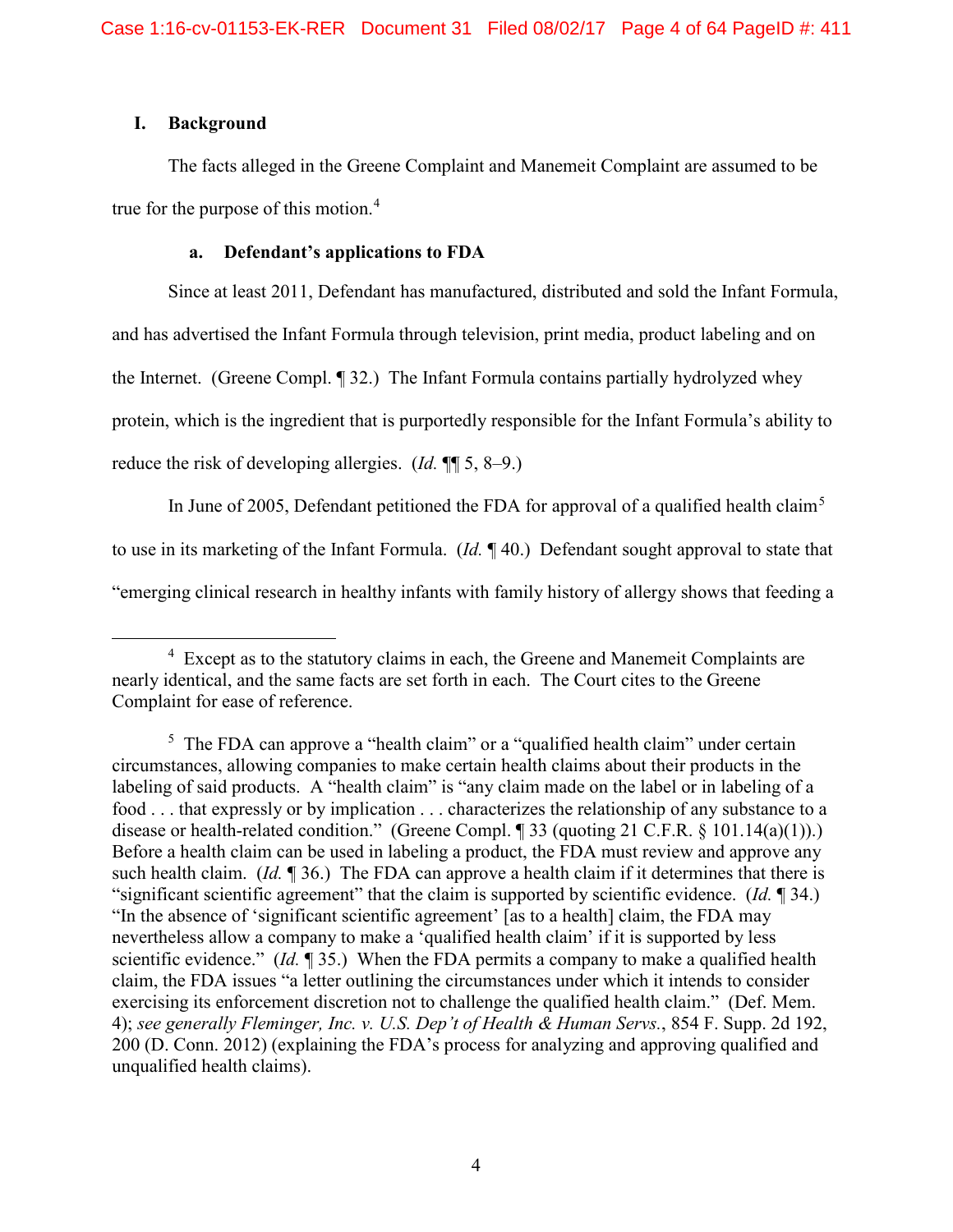100% Whey-Protein Partially Hydrolyzed formula may reduce the risk of common food allergy symptoms, particularly allergic skin rash." (*Id.*) The FDA denied Defendant's petition on May 11, 2006, concluding that there was "no credible evidence to support the qualified health claim relating consumption of 100 percent partially hydrolyzed whey protein in infant formula to a reduced risk of food allergy." (*Id.* ¶ 41.)

In May of 2009, Defendant again petitioned the FDA to approve a qualified health claim,

stating:

<span id="page-4-0"></span> $\overline{\phantom{0}}$ 

emerging clinical research shows that, in healthy infants with family history of allergy, feeding a 100% Whey-Protein Partially Hydrolyzed infant formula instead of a formula containing intact cow's milk proteins may reduce the risk of developing the most common allergic disease of infancy — atopic dermatitis throughout the 1st year of life and up to 3 years of age.

(*Id.* ¶ 42.) The FDA determined that this claim mischaracterized the scientific evidence and was

therefore misleading. (*Id.* ¶ 43.) The FDA instead proposed four alternative qualified health

claims, over which it would consider exercising its enforcement discretion not to challenge the

qualified health claim.<sup>[6](#page-4-0)</sup> (*Id.* 145.)

3. "For healthy infants who are not exclusively breastfed and who have a family history of allergy, feeding a 100% Whey-Protein

 $6\text{ The FDA proposed the following four alternative qualified health claims:}$ 1. "Very little scientific evidence suggests that, for healthy infants who are not exclusively breastfed and who have a family history of allergy, feeding a 100% Whey-Protein Partially Hydrolyzed infant formula from birth up to 4 months of age instead of a formula containing intact cow's milk proteins may reduce the risk of developing atopic dermatitis throughout the 1st year of life and up to 3 years of age."

<sup>2. &</sup>quot;Little scientific evidence suggests that, for healthy infants who are not exclusively breastfed and who have a family history of allergy, feeding a 100% Whey-Protein Partially Hydrolyzed infant formula from birth up to 4 months of age instead of a formula containing intact cow's milk proteins may reduce the risk of developing atopic dermatitis throughout the 1st year of life."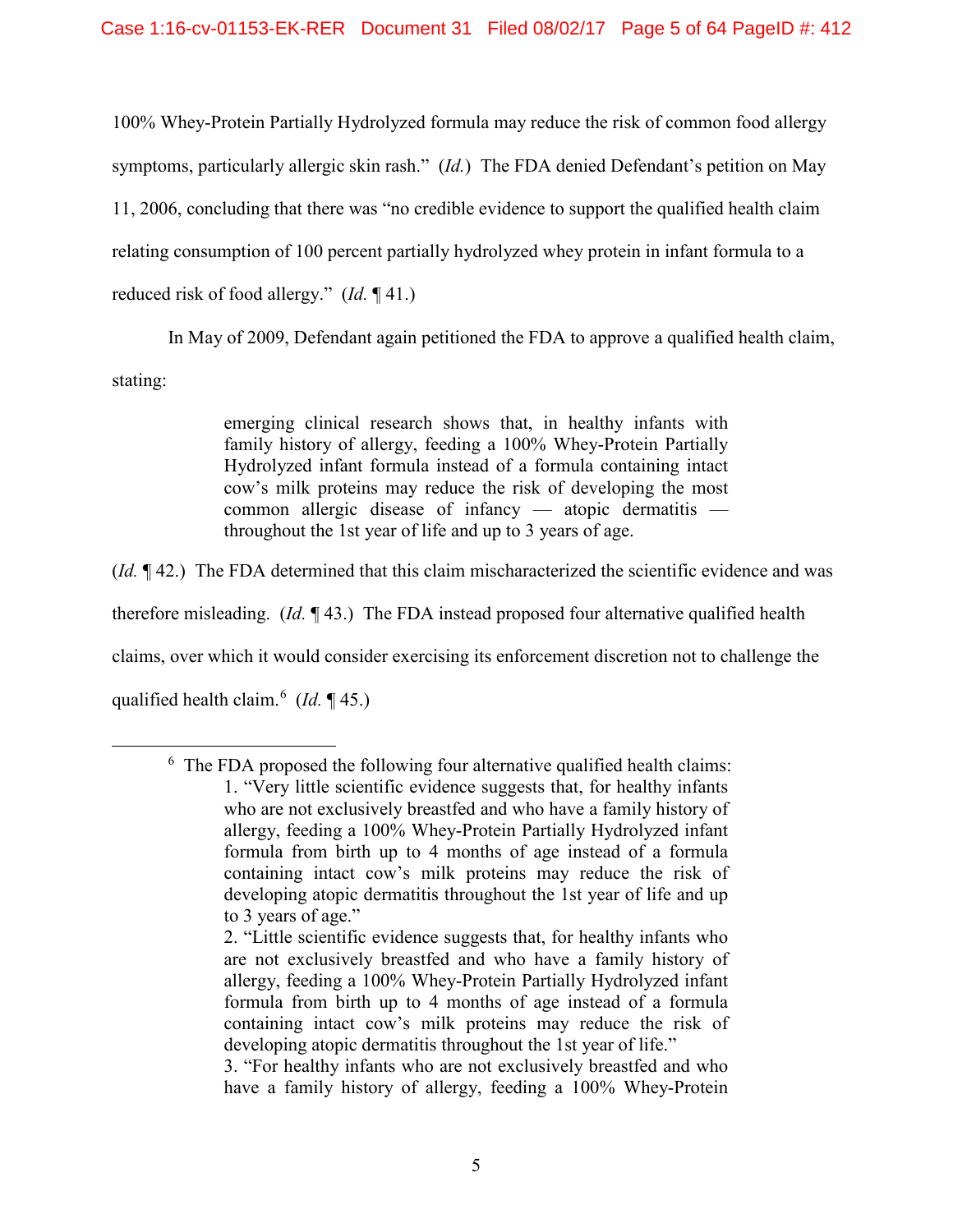# **b. The alleged false and misleading representations**

 $\overline{a}$ 

Plaintiffs allege that, "since at least 2011," Defendant has marketed and advertised the Infant Formula using false and misleading representations. (*Id.* ¶ 55.) Plaintiffs allege six examples of the allegedly false and misleading representations: a statement on the seal of the Infant Formula that it is the " $1<sup>st</sup>$  & only routine formula to reduce the risk of developing allergies," (*id.* ¶ 56 (capitalization omitted); Ex. C, annexed to Compl.); a statement on the label of the Infant Formula that it is "the first and only formula brand made from 100% whey protein hydrolyzed, and that meets the criteria for a FDA Qualified Health Claim for atopic dermatitis," (Compl. ¶¶ 57, 59; Ex. D, annexed to Compl.); a television commercial stating in relevant part: "You want your Gerber baby to have your imagination . . . your smile . . . your eyes . . . not your

4. "For healthy infants who are not exclusively breastfed and who have a family history of allergy, feeding a 100% Whey-Protein Partially Hydrolyzed infant formula from birth up to 4 months of age instead of a formula containing intact cow's milk proteins may reduce the risk of developing atopic dermatitis throughout the 1st year of life. FDA has concluded that the relationship between 100% Whey-Protein Partially Hydrolyzed infant formulas and the reduced risk of atopic dermatitis is uncertain, because there is little scientific evidence for the relationship."

(Greene Compl. ¶ 45.) In addition, the FDA explained that the use of any of the four claims would have to be accompanied by the following statement:

> Partially hydrolyzed formulas **should not be fed to infants who are allergic to milk or to infants with existing milk allergy symptoms**. If you suspect your baby is already allergic to milk, or if your baby is on a special formula for the treatment of allergy, your baby's care and feeding choices should be under a doctor's supervision.

(FDA Letter dated May 24, 2011 ("FDA 2011 Letter"), annexed to Castello Decl. as Ex. 1.)

Partially Hydrolyzed infant formula from birth up to 4 months of age instead of a formula containing intact cow's milk proteins may reduce the risk of developing atopic dermatitis throughout the 1st year of life and up to 3 years of age. FDA has concluded that the relationship between 100% Whey-Protein Partially Hydrolyzed infant formulas and the reduced risk of atopic dermatitis is uncertain, because there is very little scientific evidence for the relationship."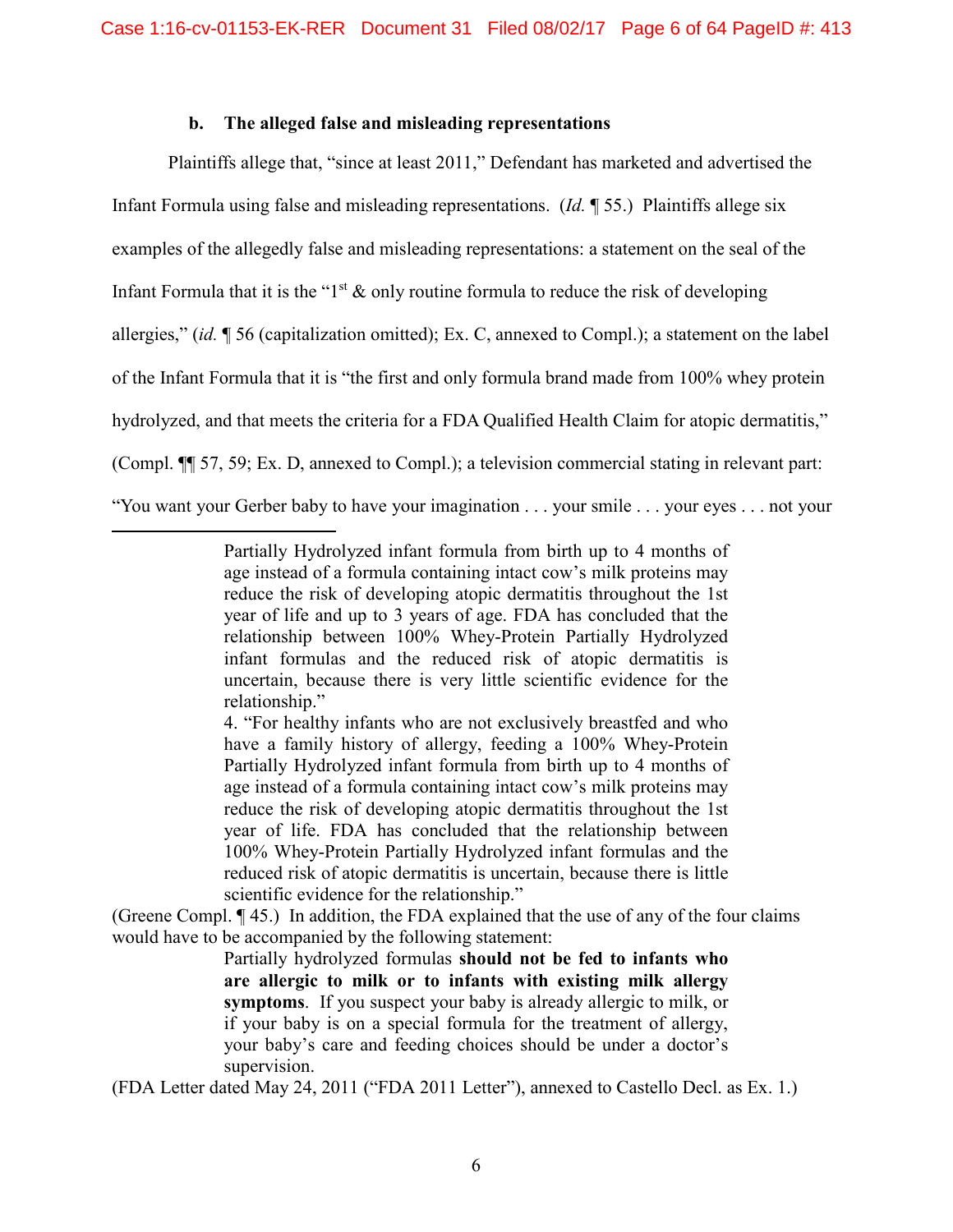allergies. . . . [I]f you introduce formula, choose the Gerber Good Start Comfort Proteins Advantage," (Compl. ¶ 60 (alterations in original); Ex. E, annexed to Compl.); a print advertisement stating:

> The Gerber Generation says "I love Mommy's eyes, not her allergies."

> If you have allergies in your family, breastfeeding your baby can help reduce their risk. And, if you decide to introduce formula, research shows the formula you first provide your baby may make a difference. In the case of Gerber® Good Start® Gentle Formula, it's the Comfort Proteins® Advantage that is easy to digest and may also deliver protective benefits.

(Compl. ¶ 61; Ex. F, annexed to Compl.); and two additional print advertisements stating that it is the "the first and only infant formula that meets the criteria for a FDA Qualified Health Claim." (Compl. ¶¶ 62–63; Ex. G, annexed to Compl.; Ex. H, annexed to Compl.)

According to Plaintiffs, these statements can be categorized as making two deceptive representations: (1) that the Infant Formula reduces the risk that infants will develop allergies, and (2) that the Infant Formula meets the criteria for an FDA qualified health claim for atopic dermatitis. As to the representation that the Infant Formula "reduce[s] the risk of [infants] developing allergies," Plaintiffs allege that it is false because the FDA rejected this claim in May 2006, and the scientific evidence demonstrates that this claim is false. (Compl. ¶¶ 56, 60.) In support of this argument, Plaintiffs allege that several scientific studies have concluded that partially hydrolyzed whey protein does not lower the risk that infants will develop allergies. (*Id.* ¶¶ 46–52.) Plaintiffs cite to a June of 2011 study by Adrian Lowe, Ph.D., University of Melbourne and Melbourne Royal Children's Hospital ("the Lowe Study"), which concluded that "[t]here was no evidence that introducing pHWF [(partially hydrolyzed whey formula)] at the cessation of breast-feeding reduced the risk of allergic manifestations, including eczema, asthma, and allergic rhinitis, in [a] study of high-risk infants." (*Id.* ¶ 47 (alterations in original) (quoting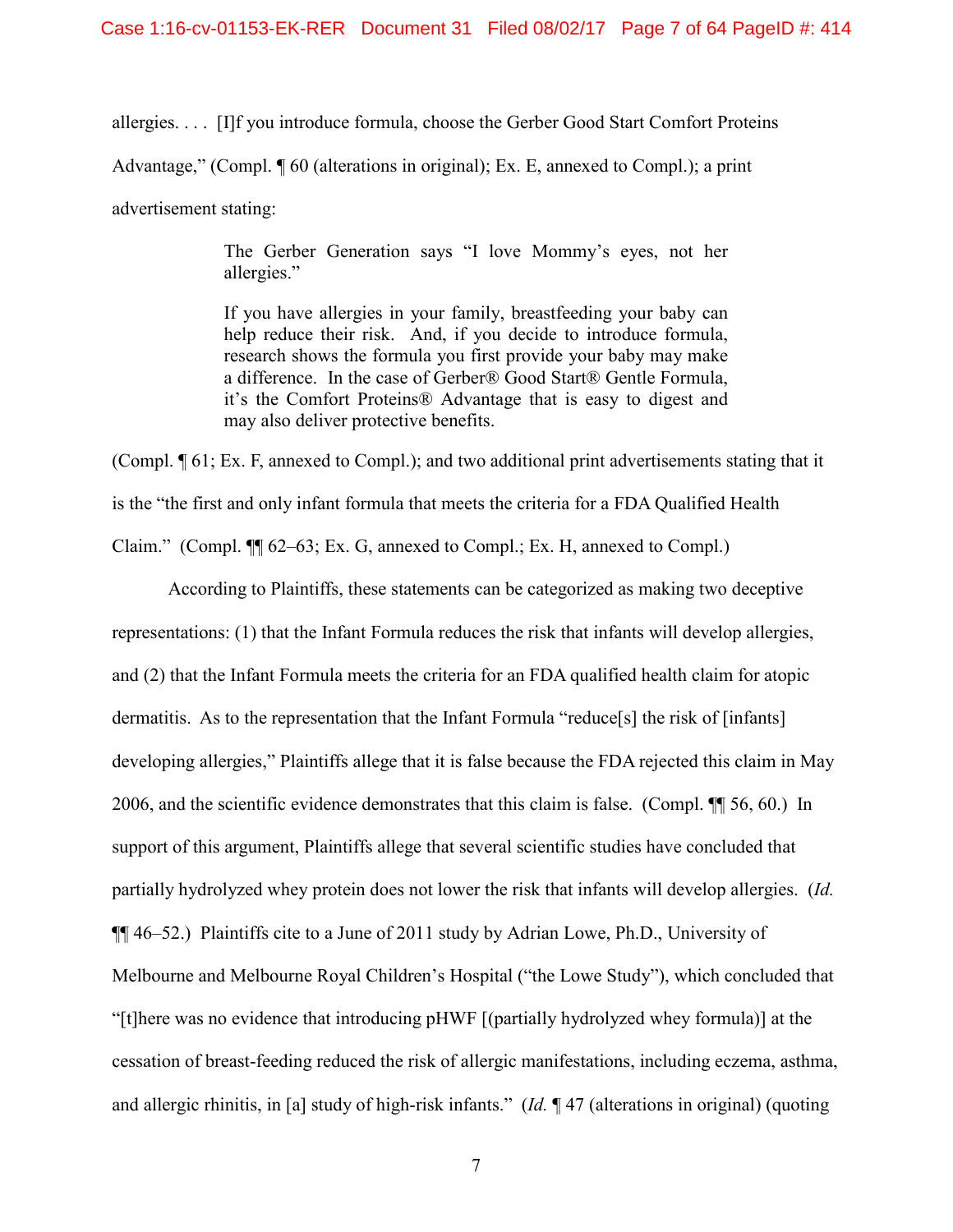Adrian J. Lowe, *Effect of a Partially Hydrolyzed Whey Infant Formula at Weaning on Risk of Allergic Disease in High-Risk Children: A Randomized Controlled Trial*, 128 J. Allergy & Clinical Immunology 2, 360–65 (2011)).)

As to the representation that the Infant Formula meets the criteria for an FDA qualified health claim for atopic dermatitis, Plaintiffs allege that this representation is deceptive because it "implies that the FDA fully endorsed Defendant's atopic-dermatitis claims, despite the fact that the FDA's endorsement was strictly reserved to claims indicating that there was 'little' or 'very little' evidence supporting the link between Good Start and atopic dermatitis." (*Id.* ¶ 57.) In addition, by not including the language of one of the four qualified health claims and by using the FDA term of art "qualified health claim" to suggest that the Infant Formula was endorsed by the FDA for a particular purpose, Defendant "falsely or misleadingly implied that Good Start would *unqualifiedly* reduce the risk of atopic determatitis." (*Id.* ¶¶ 57–58.)

## **c. FDA warning letter**

On October 31, 2014, the FDA sent a warning letter to Defendant's President and CEO "outlining various false and misleading representations made in the promotion of [the Infant Formula]" (the "FDA Warning Letter"). (*Id.* ¶ 68.) After reviewing the labeling on the Infant Formula that was sold as a 23.2 ounce milk-based powder, the FDA concluded that the labeling on the Infant Formula bore "health claims that were not authorized by FDA" and that "the labeling [was] misleading."<sup>[7](#page-7-0)</sup> (FDA Warning Letter 1, annexed to Castello Decl. as Ex. 3.) The

<span id="page-7-0"></span> $\overline{7}$  $\frac{1}{2}$  Because both complaints cite to and quote extensively from the FDA Warning Letter, (*see* Compl. ¶¶ 68–71), the Court finds that the letter is incorporated by reference into the Greene Complaint and the Manemeit Complaint. *See DiFolco v. MSNBC Cable L.L.C.*, 622 F.3d 104, 112 (2d Cir. 2010) (noting that because the plaintiff referred in the complaint to certain e-mails, "the District Court could deem them incorporated in the complaint and therefore subject to consideration" on a 12(b)(6) motion); *Madu, Edozie & Madu, P.C. v. SocketWorks Ltd. Nigeria*, 265 F.R.D. 106, 123 (S.D.N.Y. 2010) ("To be incorporated by reference, the complaint must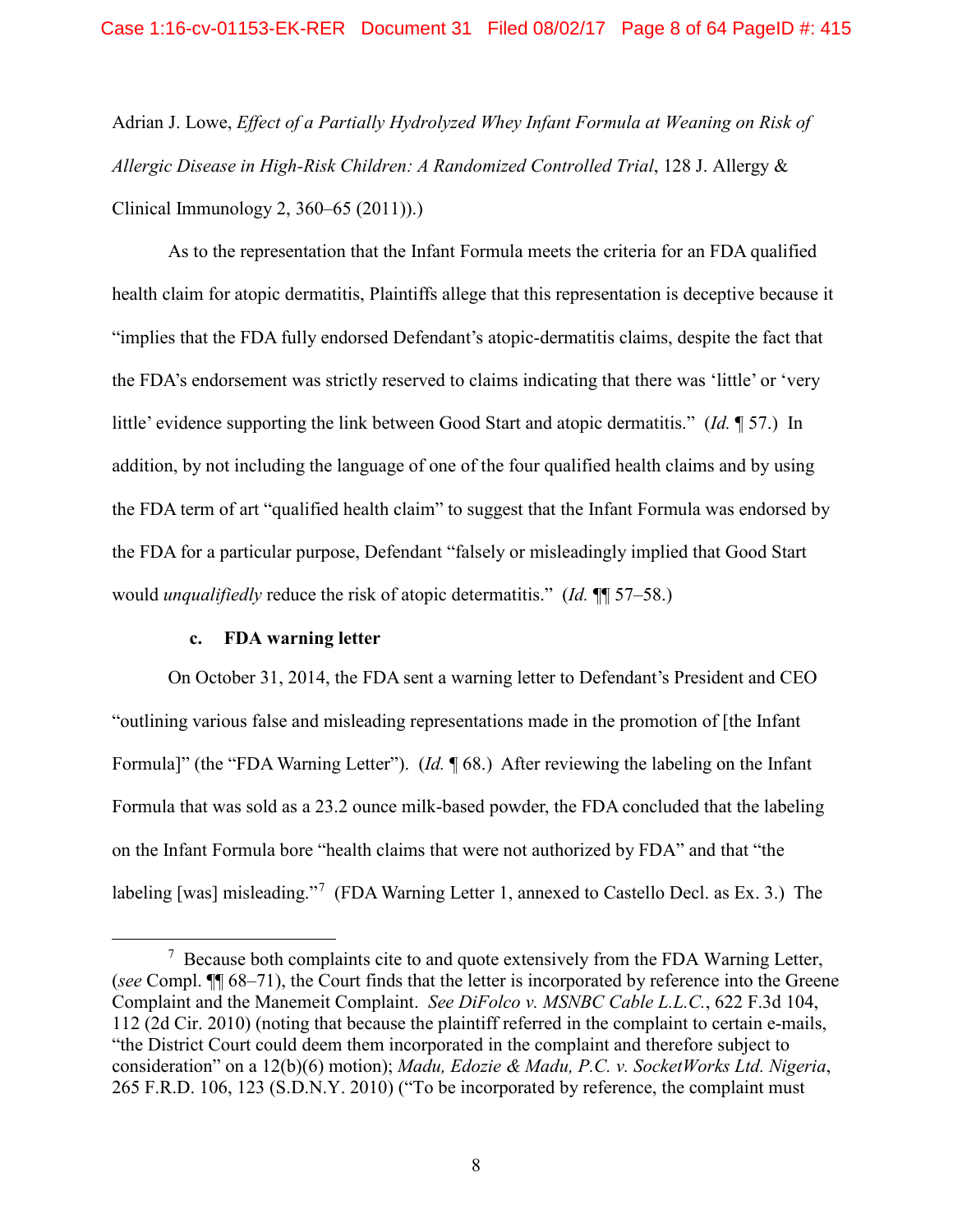FDA also noted that it had "previously considered and denied" the statement on the label of the Infant Formula that it was the " $1<sup>st</sup>$  & only routine formula to reduce risk of developing allergies." (*Id.* at 2 (capitalization omitted).) The FDA acknowledged that consistent with the FDA's four proposed qualified health claims, Defendant's labeling and website both stated that there was "limited evidence" that partially hydrolyzed whey protein can reduce the risk of infants developing atopic dermatitis, (*id.* at 2–3), but nevertheless concluded that by failing to include the qualifying statement about the infants with existing milk allergies, as required by the FDA, Defendant failed to provide "essential information necessary to ensure the safety of consumers," (*id.* at 3–4). Because Defendant failed to include the qualifying statement on its website or on the labeling of the Infant Formula, the FDA concluded that Defendant's qualified health claim was misleading. (*Id.*)

## **d. Litigation involving Defendant**

 $\overline{a}$ 

On October 29, 2014, the Federal Trade Commission (the "FTC") filed a lawsuit against Defendant in the United States District Court for the District of New Jersey, alleging that the Product's labeling and advertising are false and deceptive (the "FTC Litigation"). (Compl. ¶ 66.); *Fed. Trade Comm'n v. Gerber Prods. Co.*, No. 14-CV-6771 (D.N.J. Oct. 29, 2014). The FTC alleged that Defendant's representation that the Infant Formula reduces the risk of developing allergies is false or misleading and unsubstantiated. (*Id.* ¶ 67); *Fed. Trade Comm'n v. Gerber*, complaint at ¶¶ 19–20. The FTC also alleged that Defendant's representation on the

make 'a clear, definite and substantial reference to the documents.'" (quoting *Helprin v. Harcourt, Inc.*, 277 F. Supp. 2d 327, 330–31 (S.D.N.Y. 2003))) The Court also finds that because Plaintiffs repeatedly rely on the FDA Warning Letter in alleging their claims, the letter is integral to the Greene Complaint and the Manemeit Complaint. *See Goel v. Bunge, Ltd.*, 820 F.3d 554, 559 (2d Cir. 2016) ("A document is integral to the complaint 'where the complaint relies heavily upon its terms and effect.'" (quoting *Chambers v. Time Warner, Inc.*, 282 F.3d 147, 153 (2d Cir. 2002))).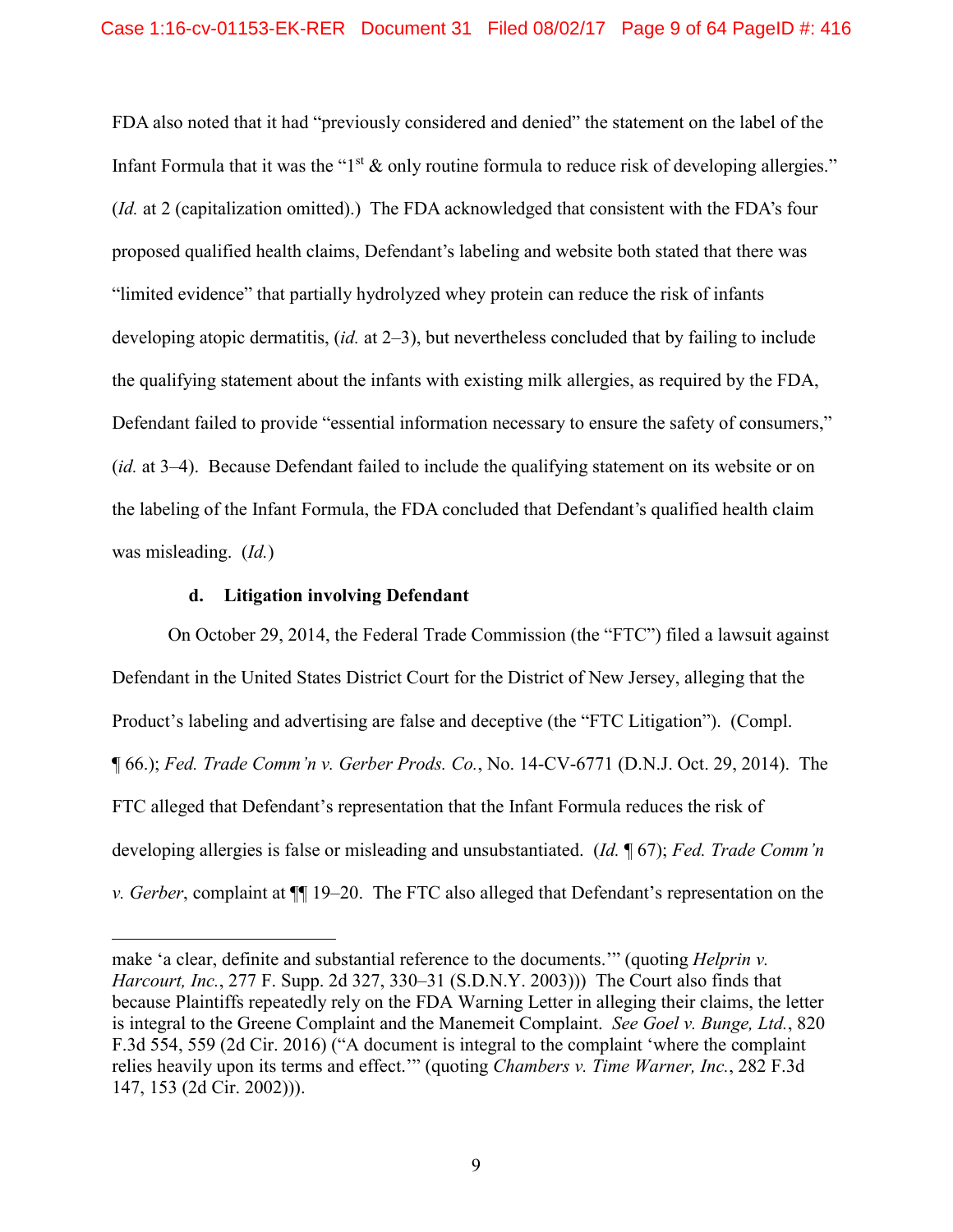labeling and in its advertising that the Infant Formula qualified for or received approval for a health claim from the FDA is false or misleading. (Compl. ¶ 67); *Fed. Trade Comm'n v. Gerber*, complaint at ¶¶ 22–23.

Since the FTC filed its action against Defendant, four other cases regarding the Infant Formula have been filed against Defendant. (Greene Pls. Mem. of Law in Opp'n to Def. Mot. ("Pls. Opp'n") 5–6, Docket Entry No. 24; Def. Mem. 1); *see also Hasemann v. Gerber Prods. Co.*, No. 15-CV-2995, 2016 WL 5477595 (E.D.N.Y. Sept. 28, 2016); *Slocum v. Gerber Prods. Co.*, No. 16-CV-4120 (W.D. Mo. Mar. 14, 2016); *Zakaria v. Gerber Prods. Co.*, No. 15-CV-200, 2015 WL 3827654 (C.D. Cal. June 18, 2015); *Nat'l Consumers League v. Gerber Prods. Co.*, No. 14-CA-8202 (D.C. Super. Ct. Aug. 8, 2015). In all four cases the plaintiffs allege that Defendant's representations that the Infant Formula reduces the risk of developing allergies and their representations that the FDA approved Defendant's health claims are false and misleading, respectively. *See Hasemann*, No. 15-CV-2995, complaint at ¶¶ 42–53; *Zakaria*, 2015 WL 3827654, at \*1; *Nat'l Consumers League*, slip op. at 3.[8](#page-9-0)

# **e. Plaintiffs' purchases**

Plaintiffs allege that they reviewed the representations on the label of the Infant Formula and on Defendant's website stating that the Infant Formula reduces the risk that infants will develop allergies and that the FDA has endorsed Defendant's qualified health claim. (Compl. ¶¶ 72–74; Manemeit Compl. ¶¶ 72–25.) Based on these representations, Plaintiffs purchased the Infant Formula in "canisters" for \$18 in Ohio; for between \$16 and \$22 in North Carolina; and

<span id="page-9-0"></span> <sup>8</sup> The courts in both *Zakaria* and *Nat'l Consumers League* denied Defendant's motions to dismiss the complaints in those actions. *See Zakaria*, 2015 WL 3827654, at \*2; *Nat'l Consumers League*, slip op. at 1. *Slocum* has been remanded to state court in Missouri. In *Hasemann*, which is before the Court, Defendant moved to dismiss the complaint. The Court granted the motion in part and denied it in part on September 28, 2016. *See Hasemann*, 2016 WL 5477595, at \*1.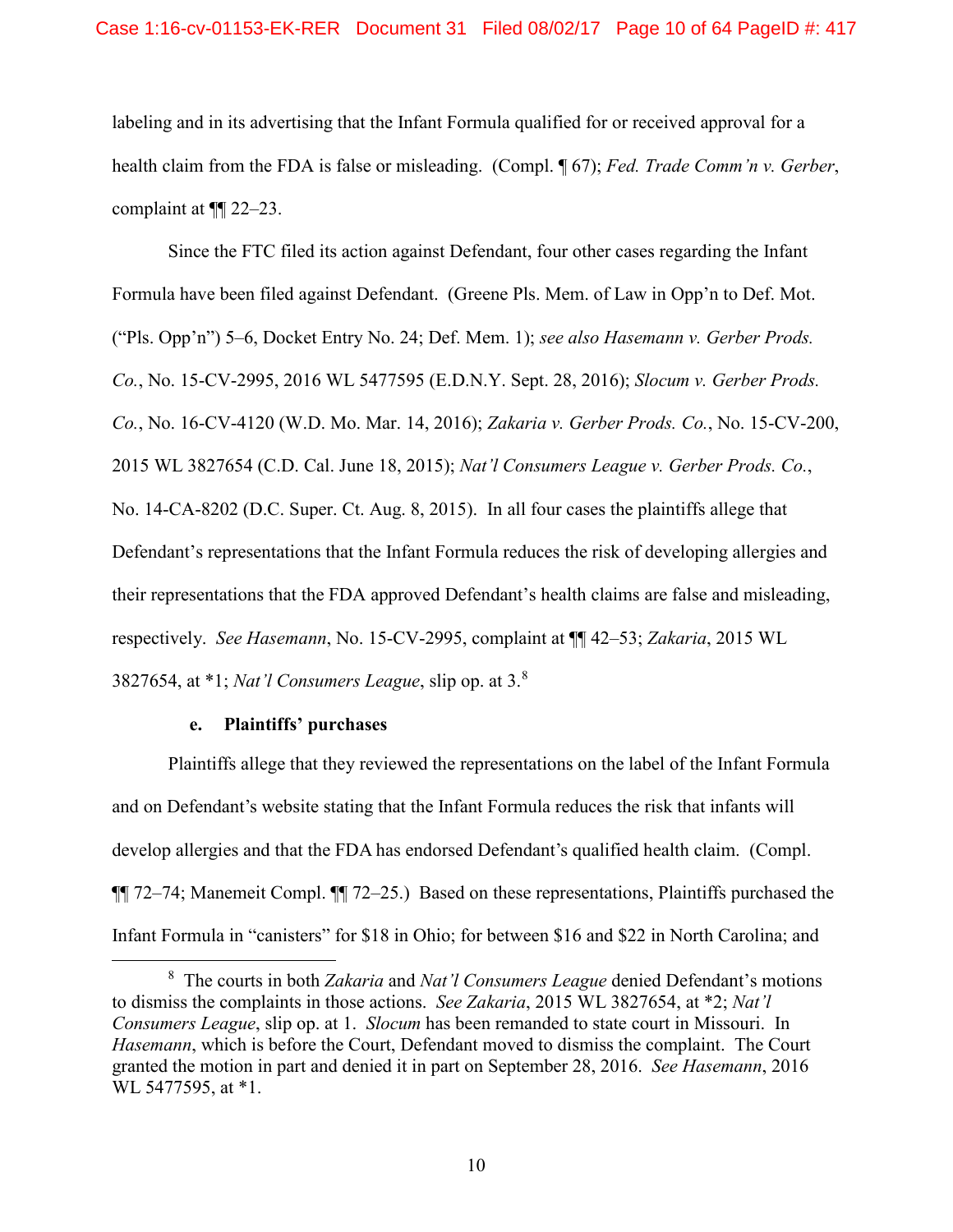for \$25 in New York. (Compl. ¶¶ 72–74; Manemeit Compl. ¶ 72.) According to Plaintiffs, Defendant "inflated" the price of the Infant Formula by approximately forty-one percent based on its false and misleading representations. (Compl. ¶ 77; Manemeit Compl. ¶ 77.) Plaintiffs assert that they would not have paid "these inflated prices" had they known that the Infant Formula does not reduce the risk that infants will develop allergies or that the FDA did not endorse Defendant's qualified health claim. (Compl. ¶ 78; Manemeit Compl. ¶ 79.)

## **f. Proposed classes**

Plaintiff Greene asserts his claims on behalf of a class of persons who purchased the Infant Formula in the state of Ohio from May 15, 2011 to the present (the "Ohio Class"). (Compl. ¶ 79.) Plaintiff Wilkerson asserts her claims on behalf of a class of persons who purchased the Infant Formula in the state of North Carolina from May 15, 2011 to the present (the "North Carolina Class"). (*Id.* ¶ 80.) Plaintiff Manemeit asserts her claims on behalf of a class of persons who purchased the Infant Formula in the state of New York from May 15, 2011 to the present. (Manemeit Compl. ¶ 80.) Plaintiffs collectively bring claims on behalf of all persons who purchased the Infant Formula in the United States from May 15, 2011 to the present (the "Nationwide Class"). (*Id.* ¶ 81; Compl. ¶ 81.)

#### **II. Discussion**

## **a. Standards of review**

#### **i. Rule 12(b)(1)**

A district court may dismiss an action for lack of subject matter jurisdiction pursuant to Rule 12(b)(1) when the court "lacks the statutory or constitutional power to adjudicate it." *Cortlandt St. Recovery Corp. v. Hellas Telecomms., S.À.R.L.*, 790 F.3d 411, 416–17 (2d Cir. 2015) (quoting *Makarova v. United States*, 201 F.3d 110, 113 (2d Cir. 2000)); *Shabaj v. Holder*,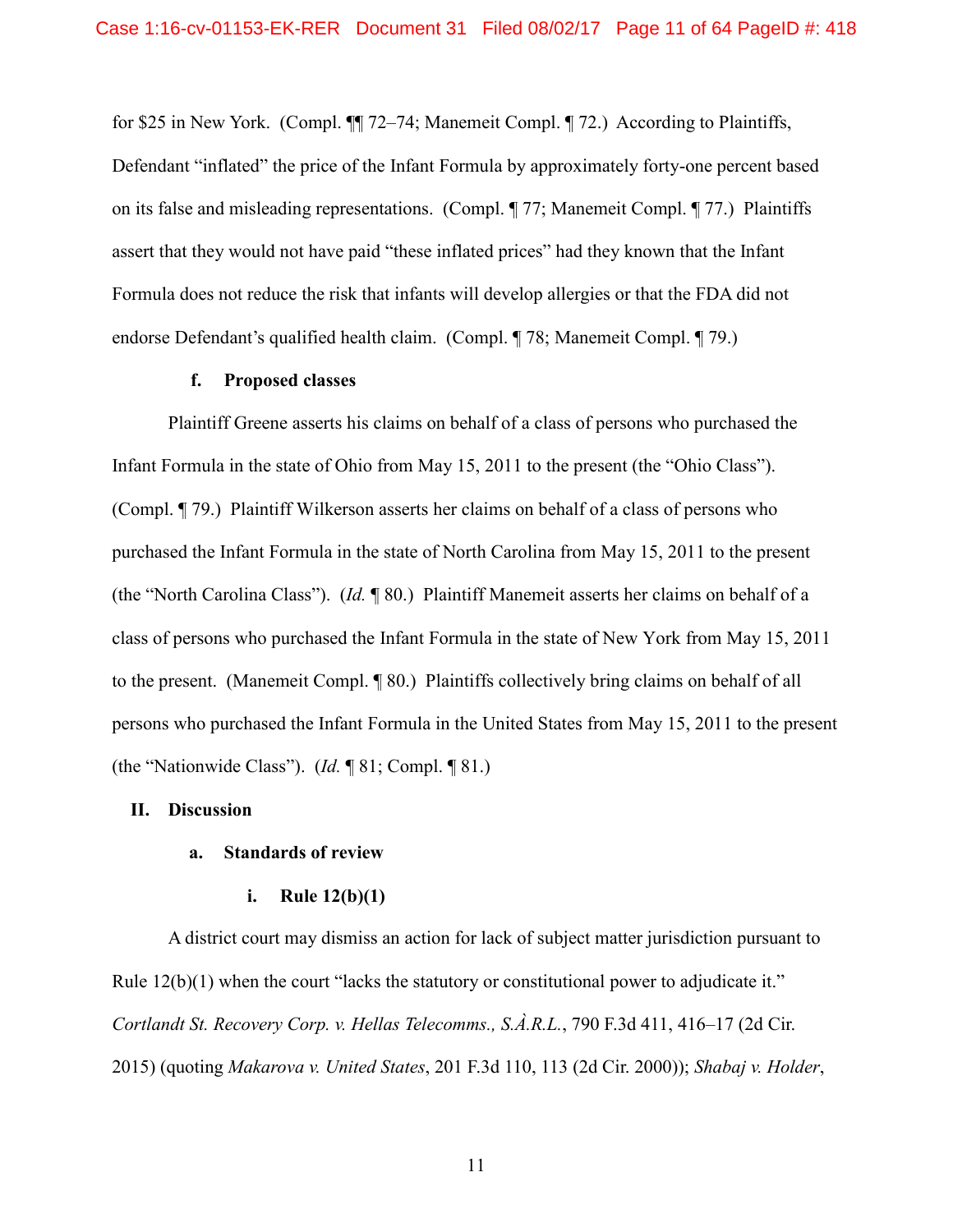718 F.3d 48, 50 (2d Cir. 2013) (quoting *Aurecchione v. Schoolman Transp. Sys., Inc*., 426 F.3d 635, 638 (2d Cir. 2005)). The plaintiff has the burden to prove that subject matter jurisdiction exists, and in evaluating whether the plaintiff has met that burden, "The court must take all facts alleged in the complaint as true and draw all reasonable inferences in favor of plaintiff,' but 'jurisdiction must be shown affirmatively, and that showing is not made by drawing from the pleadings inferences favorable to the party asserting it.'" *Morrison v. Nat'l Austl. Bank Ltd*., 547 F.3d 167, 170 (2d Cir. 2008) (citations omitted), *aff'd*, 561 U.S. 247 (2010). A court may consider matters outside of the pleadings when determining whether subject matter jurisdiction exists. *M.E.S., Inc. v. Snell*, 712 F.3d 666, 671 (2d Cir. 2013); *Romano v. Kazacos*, 609 F.3d 512, 520 (2d Cir. 2010).

## **ii. Rule 12(b)(6)**

In reviewing a motion to dismiss under Rule 12(b)(6) of the Federal Rules of Civil Procedure, a court must construe the complaint liberally, "accepting all factual allegations in the complaint as true and drawing all reasonable inferences in the plaintiff's favor." *Concord Assocs., L.P. v. Entm't Prop. Trust*, 817 F.3d 46, 52 (2d Cir. 2016) (quoting *Chambers v. Time Warner Inc.*, 282 F.3d 147, 152 (2d Cir. 2002)); *see also Tsirelman v. Daines*, 794 F.3d 310, 313 (2d Cir. 2015) (quoting *Jaghory v. N.Y. State Dep't of Educ.*, 131 F.3d 326, 329 (2d Cir. 1997)). A complaint must plead "enough facts to state a claim to relief that is plausible on its face." *Bell Atl. Corp. v. Twombly*, 550 U.S. 544, 570 (2007). A claim is plausible "when the plaintiff pleads factual content that allows the court to draw the reasonable inference that the defendant is liable for the misconduct alleged." *Matson v. Bd. of Educ.*, 631 F.3d 57, 63 (2d Cir. 2011) (quoting *Ashcroft v. Iqbal*, 556 U.S. 662, 678 (2009)); *see also Pension Ben. Guar. Corp. ex rel. St. Vincent Catholic Med. Ctrs. Ret. Plan v. Morgan Stanley Inv. Mgmt. Inc.*, 712 F.3d 705, 717–18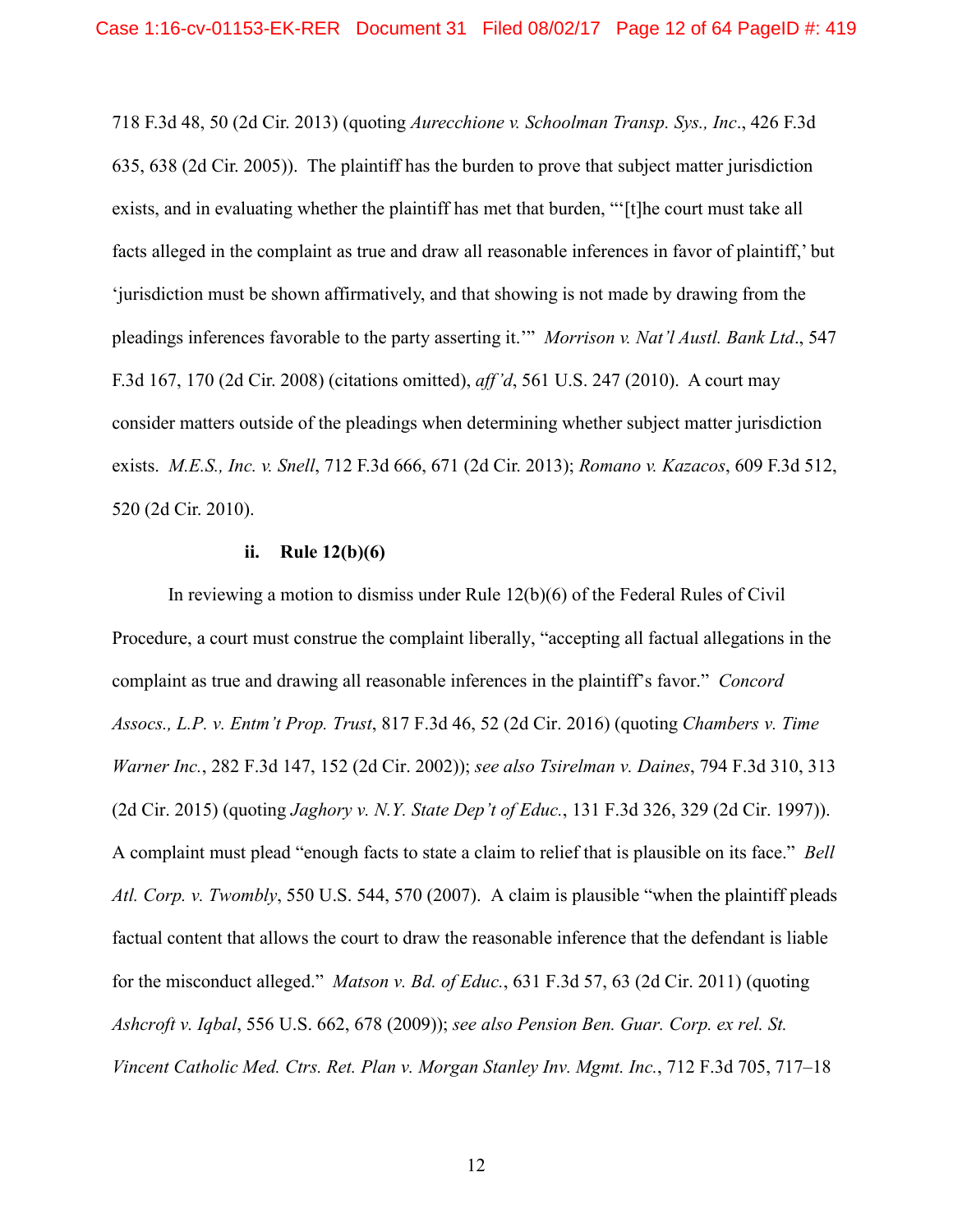(2d Cir. 2013). Although all allegations contained in the complaint are assumed true, this principle is "inapplicable to legal conclusions" or "[t]hreadbare recitals of the elements of a cause of action, supported by mere conclusory statements." *Iqbal*, 556 U.S. at 678.

## **iii. Rule 12(f)**

Rule 12(f) of the Federal Rules of Civil Procedure provides that a court may "strike from a pleading . . . any redundant, immaterial, impertinent, or scandalous matter" *sua sponte* or "on motion made by a party." Fed. R. Civ. P. 12(f); *see also Reynolds v. Lifewatch, Inc.*, 136 F. Supp. 3d 503, 511 (S.D.N.Y. 2015) (applying same). Rule  $23(c)(1)(A)$  of the Federal Rules of Civil Procedure "calls for a determination of 'whether to certify the action as a class action' at 'an early practicable time after a person sues . . . as a class representative.'" *See id.* at 511 (internal quotation marks omitted) (quoting *Emilio v. Spring Spectrum L.P.*, 68 F. Supp. 3d 509, 514 (S.D.N.Y. 2014)). To succeed on a motion to strike class allegations, a defendant must "demonstrate from the face of the complaint that it would be impossible to certify the alleged class regardless of the facts the plaintiffs may be able to obtain during discovery." *Mayfield v. Asta Funding*, 95 F. Supp. 3d 685, 696 (S.D.N.Y. 2015) (alterations omitted); *cf. Calibuso v. Bank of Am. Corp.*, 893 F. Supp. 2d 374, 388 (E.D.N.Y. 2012) ("[T]he court finds that . . . it would be futile to allow [the] plaintiffs to conduct discovery because plaintiff's theory for class certification is simply foreclosed.").

"Motions to strike under Rule 12(f) are rarely successful." *Reynolds*, 136 F. Supp. 3d at 511; *see also Belfiore v. Procter & Gamble Co.*, 94 F. Supp. 3d 440, 447 (E.D.N.Y. 2015) ("Courts rarely grant motions to strike pursuant to [Rule] 12(f)."); *Emilio*, 68 F. Supp. 3d at 514 ("Motions to strike are viewed with disfavor and infrequently granted." (alterations and internal quotation marks omitted)). This is particularly true in the class-action context because a Rule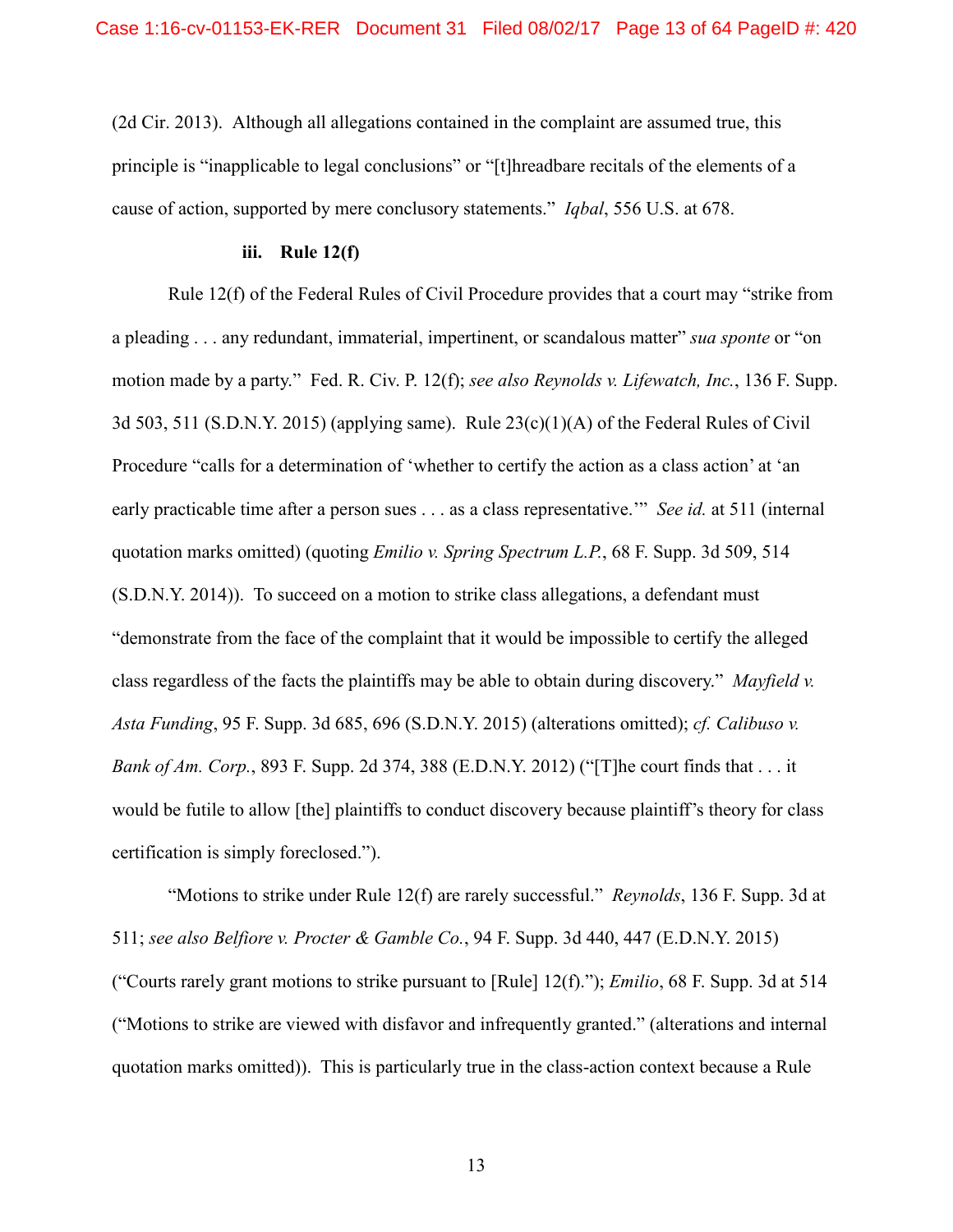12(f) motion "requires a reviewing court to preemptively terminate the class aspects of litigation, solely on the basis of what is alleged in the complaint, and before plaintiffs are permitted to complete the discovery to which they would otherwise be entitled on questions relevant to class certification." *Belfiore*, 94 F. Supp. 3d at 447 (internal quotation marks omitted); *see also Emilio*, 68 F. Supp. 3d at 514 (same). As a result, "district courts in this Circuit have frequently found that a determination of whether Rule 23 requirements are met is more properly deferred to the class certification stage," when the court has before it a more complete factual record from which to make its determination. *Mazzola v. Roomster Corp.*, 849 F. Supp. 2d 395, 410 (S.D.N.Y. 2012). Stated differently, "motions to strike class allegations are often denied as premature." *Reynolds*, 136 F. Supp. 3d at 511; *Chen–Oster v. Goldman, Sachs & Co.*, 877 F. Supp. 2d 113, 117 (S.D.N.Y. 2012) ("Generally speaking . . . motions [to strike class allegations] are deemed procedurally premature."); *cf. Pilgrim v. Univ. Health Card, LLC*, 660 F.3d 943, 949 (6th Cir. 2011) ("It is only when no amount of discovery or time will allow for plaintiffs to resolve deficiencies in class definitions under Rule 23, that a motion to strike class allegations should be granted."). However, when a motion to strike "addresses issues separate and apart from the issues that will be decided on a class certification motion," the motion to strike may not be premature. *Chen–Oster*, 877 F. Supp. 2d at 117 (internal quotation marks omitted).

## **b. Primary jurisdiction doctrine**

Defendant moves pursuant to the primary jurisdiction doctrine to either dismiss or stay the *Greene* action pending resolution of the FTC Litigation. (Def. Mem. 2.) Defendant argues that the FDA has promulgated "a complex and comprehensive regulatory scheme governing misbrand, and food and beverage labeling in particular," and that the FTC and FDA are both in a "far better position" to determine whether Defendant's representations are "improper." (*Id.* at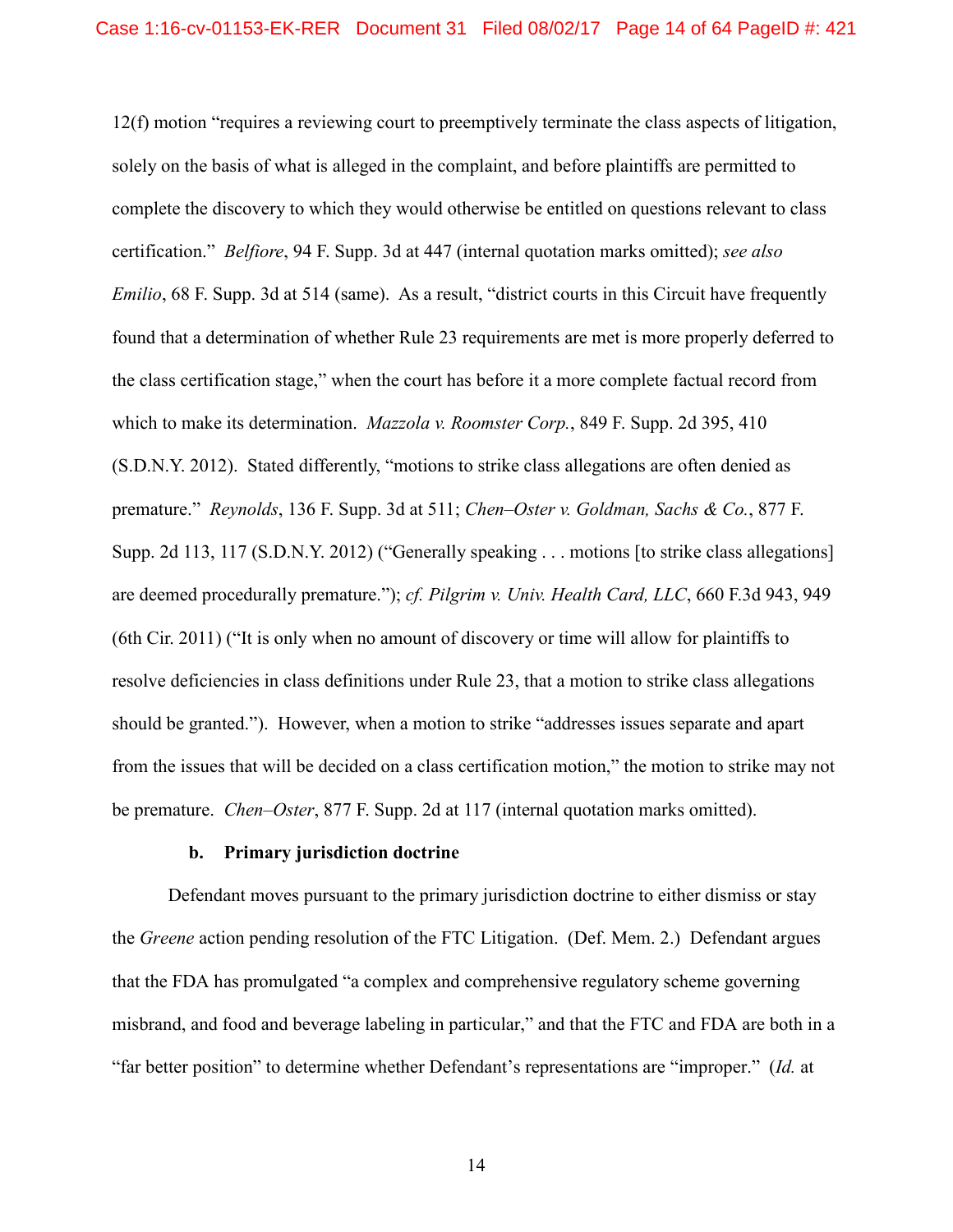18, 19.) The Greene Plaintiffs argue that the primary jurisdiction doctrine is inapplicable here because the FTC Litigation does not involve technical issues within the agency's specialty and there is little risk that the FDA will issue guidance that conflicts with the current case. (Pls. Opp'n 20.) The Greene Plaintiffs also argue that the Court already rejected the primaryjurisdiction argument in its earlier decision in *Hasemann*, 2016 WL 5477595. (*Id.* at 19.)

The Court decided the applicability of the primary jurisdiction doctrine to identical facts in *Hasemann*. In that case, as here, Defendant argued that the action should be dismissed or stayed pending the outcome of the FTC Litigation because the FTC and the FDA were in a "far better position" to determine whether Defendant's misrepresentations were "improper." *Hasemann*, 2016 WL 5477595, at \*5. In weighing the factors relevant to the primary jurisdiction doctrine in *Hasemann*, the Court determined that "only the fact that the FDA has discretion to regulate the Infant Formula weighs in favor of applying the primary jurisdiction doctrine, and this factor alone is insufficient to support such an outcome." *Id.* at \*7. Thus, for the reasons set forth in *Hasemann*, the Court denies Defendant's motion to dismiss or stay the *Greene* action pursuant to the primary jurisdiction doctrine. *See id.* at \*5–7.

# **c. Standing to seek injunctive relief**

Defendant argues that Plaintiffs are not entitled to injunctive relief because they fail to allege that they will purchase the Infant Formula in the future, and therefore fail to allege a likelihood of continuing or future injury. (Def. Mem. 20.) Plaintiffs argue that they have thirdparty standing, which enables them to sue to enjoin Defendant's false advertising practices even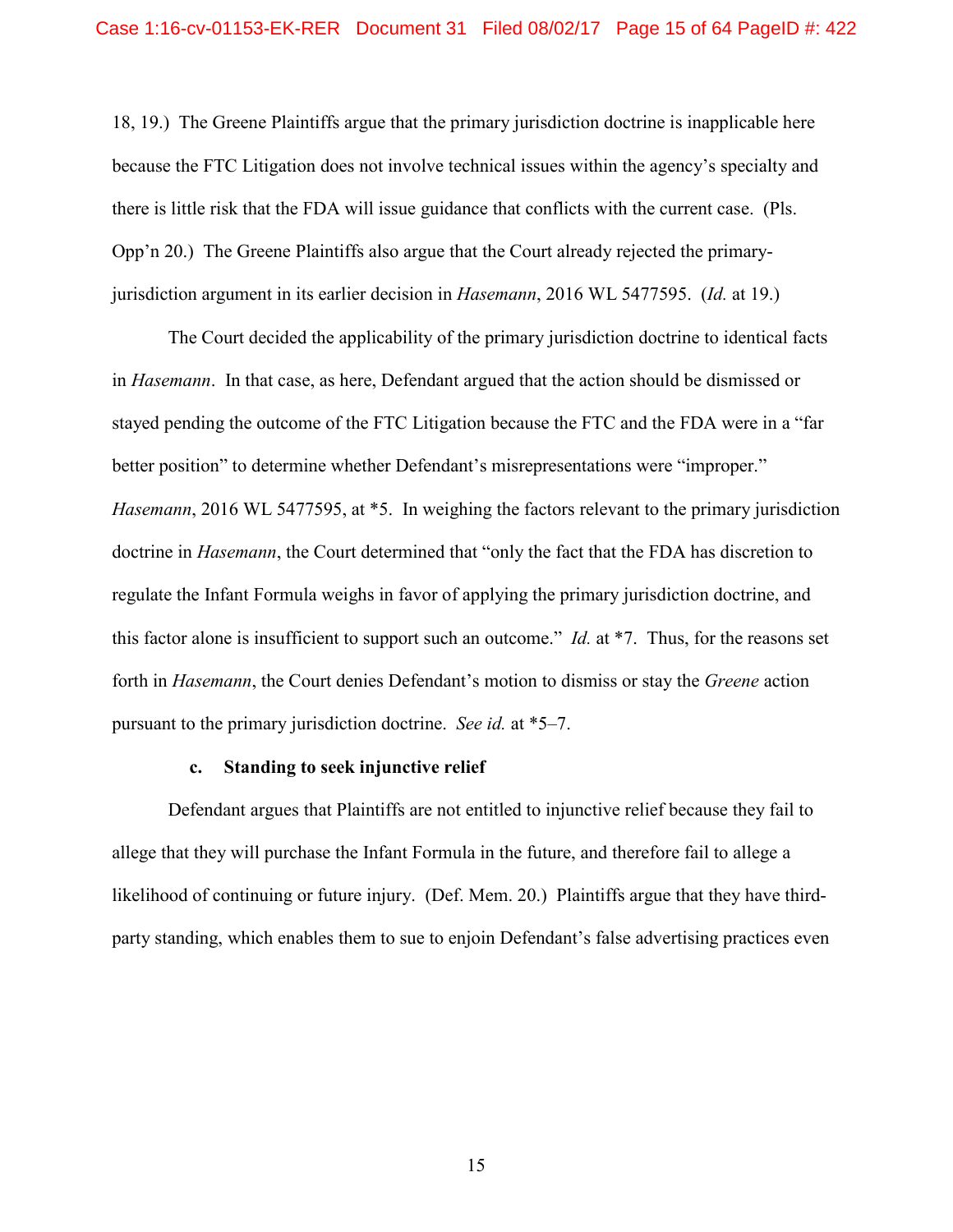if they "lack individual standing to seek injunctive relief for [Defendant's] misleading advertising."[9](#page-15-0) (Pls. Opp'n Mem. 21.)

As the Court explained in *Hasemann*, a plaintiff seeking injunctive relief "must show the three familiar elements of standing: injury in fact, causation, and redressability." *Cacchillo v. Insmed, Inc.*, 638 F.3d 401, 404 (2d Cir. 2011) (citing *Summers v. Earth Island Inst.*, 555 U.S. 488, 493 (2009)). "[T]o meet the constitutional minimum of standing" for injunctive relief, a plaintiff "must carry the burden of establishing that 'he has sustained or is immediately in danger of sustaining some direct injury as the result of the challenged official conduct.'" *Shain v. Ellison*, 356 F.3d 211, 215 (2d Cir. 2004) (quoting *City of Los Angeles v. Lyons*, 461 U.S. 95, 101–102 (1983)); *see also Nicosia v. Amazon.com, Inc.*, 834 F.3d 220, 239 (2d Cir. 2016) ("Plaintiffs lack standing to pursue injunctive relief where they are unable to establish a 'real or immediate threat' of injury." (first citing *Lyons*, 461 U.S. at 111–12; and then citing *Shain*, 356 F.3d at 215–16)); *Pungitore v. Barbera*, 506 F. App'x 40, 41 (2d Cir. 2012) ("[W]hen seeking prospective injunctive relief, the plaintiff must prove the likelihood of *future* or *continuing* harm."). The alleged injury "must be 'concrete and particularized' and 'actual or imminent, not conjectural or hypothetical.'" *Knife Rights, Inc. v. Vance*, 802 F.3d 377, 383 (2d Cir. 2015) (quoting *Susan B. Anthony List v. Driehaus*, 573 U.S. ---, ---, 134 S. Ct. 2334, 2341 (2014)); *Am.* 

<span id="page-15-0"></span> <sup>9</sup> <sup>9</sup> In *Hasemann*, this Court observed that the Second Circuit has not directly addressed whether plaintiffs bringing claims of false or misleading advertising have standing to seek prospective injunctive relief when the challenged action is still ongoing but there is no threat of repeated injury to the plaintiffs. *See Hasemann*, 2016 WL 5477595, at \*8. The Court concluded, however, that "the requirement that a plaintiff allege a risk of future injury in order to obtain injunctive relief is a constitutional requirement that all plaintiffs must satisfy." *Id.* at \*9 (citing *Lyons*, 461 U.S. at 102). Because the *Hasemann* plaintiffs did not allege and could not show that they continued to purchase the Infant Formula at that time or that they would purchase the Infant Formula in the future, they failed to allege a risk of future injury and therefore lacked standing to seek injunctive relief. *See id.*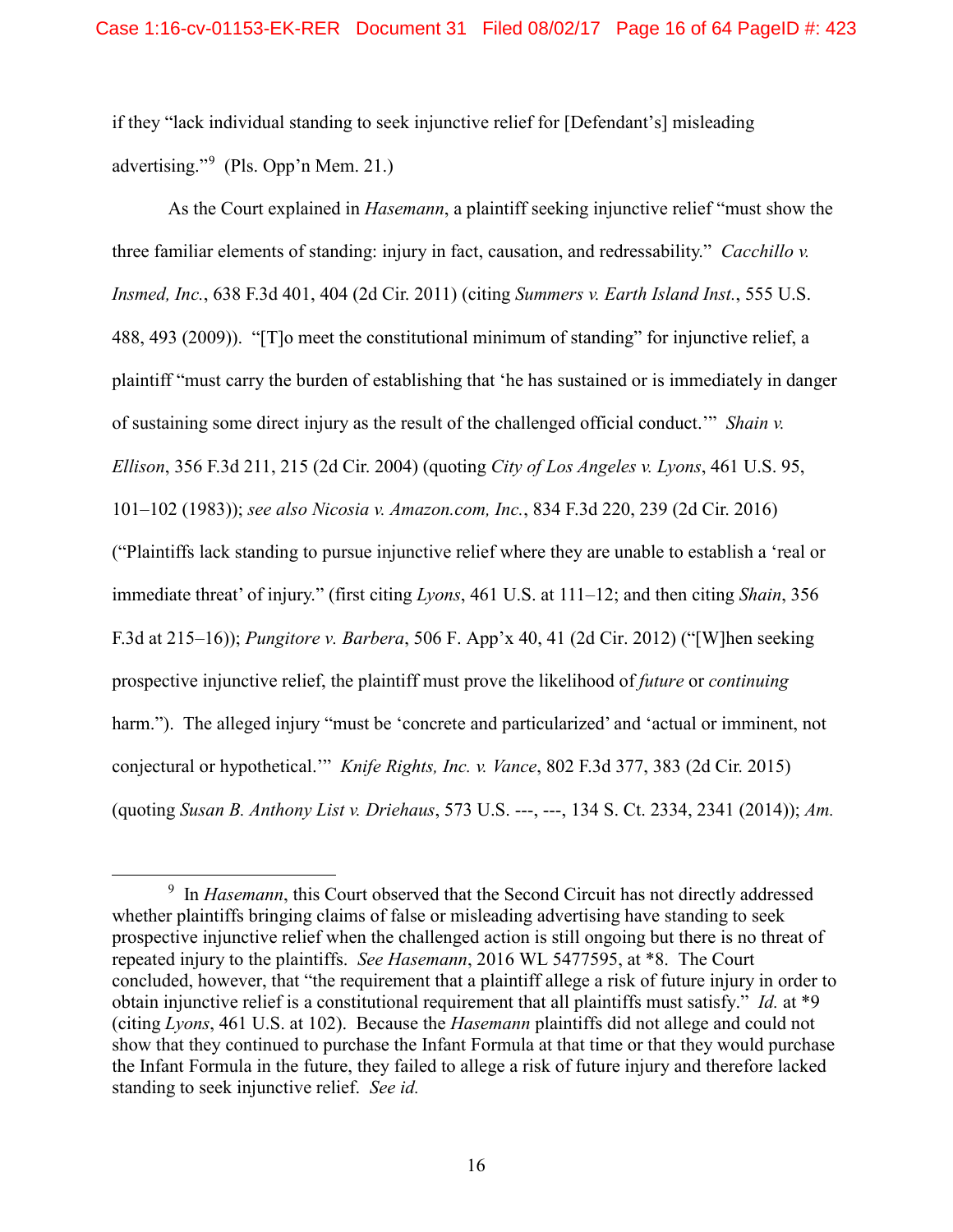*Civil Liberties Union v. Clapper*, 785 F.3d 787, 800 (2d Cir. 2015) ("The Supreme Court has 'repeatedly reiterated that "threatened injury must be *certainly impending* to constitute injury in fact," and that "[a]llegations of *possible* future injury" are not sufficient.'" (alteration in original) (quoting *Clapper v. Amnesty Int'l USA*, 568 U.S. ---, ---, 133 S. Ct. 1138, 1147 (2013))).

A plaintiff "cannot rely on past injury to satisfy the injury requirement but must show a likelihood that he . . . will be injured in the future." *Shain*, 356 F.3d at 215; *see also Nicosia*, 834 F.3d at 239 (stating that past injuries do not confer standing to seek injunctive relief); *Pungitore*, 506 F. App'x at 42 (stating that, while past wrongs may be "evidence bearing on whether there is a real and immediate threat of repeated injury,' such evidence 'does not in itself show a present case or controversy regarding injunctive relief . . . if unaccompanied by any continuing, present adverse effects'" (quoting *Lyons,* 461 U.S. at 102)). "In establishing a certainly impending future injury, . . . the plaintiff must establish how he or she will be injured prospectively and that the injury would be prevented by the equitable relief sought." *Marcavage v. City of New York*, 689 F.3d 98, 103 (2d Cir. 2012) (collecting cases). "[A]t the pleading stage, standing allegations need not be crafted with precise detail, nor must the plaintiff prove his allegations of injury." *Baur v. Veneman*, 352 F.3d 625, 631 (2d Cir. 2003) (citing *Lujan v. Defenders of Wildlife*, 504 U.S. 555, 561 (1992)).

Although the Supreme Court has "adhered to the rule that a party 'generally must assert his own legal rights and interests, and cannot rest his claim to relief on the legal rights or interests of third parties,'" this rule is not absolute, and "there may be circumstances where it is necessary to grant a third party standing to assert the rights of another." *Kowalski v. Tesmer*, 543 U.S. 125, 129–30 (2004) (quoting *Warth v. Seldin*, 422 U.S. 490, 499 (1975)). These circumstances are "well-recognized, prudential exceptions to the 'injury-in-fact' requirement"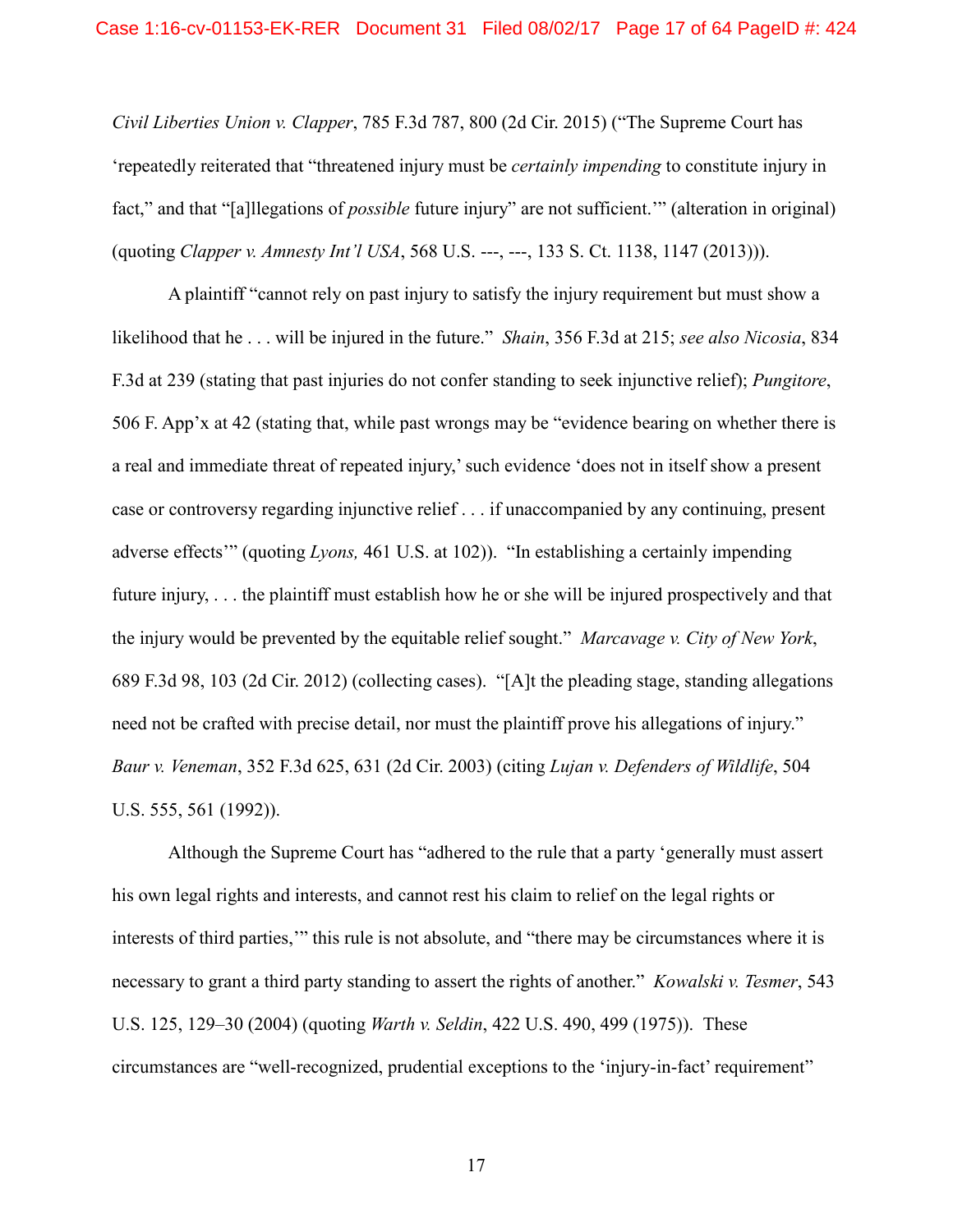that "permit third-party standing where the plaintiff can demonstrate (1) a close relationship to the injured party and (2) a barrier to the injured party's ability to assert its own interests." *W.R. Huff Asset Mgmt. Co., LLC v. Deloitte & Touche LLP*, 549 F.3d 100, 109–10 (2d Cir. 2008)

(citing *Kowalski*, 543 U.S. at 130); *see also Mid–Hudson Catskill Rural Migrant Ministry, Inc. v. Fine Host Corp.*, 418 F.3d 168, 174 (2d Cir. 2005) ("[A] plaintiff seeking third-party standing in federal court must . . . demonstrat[e] a close relation to the injured third party and a hindrance to that party's ability to protect its own interests." (internal quotation marks omitted)); *cf. Camacho v. Brandon*, 317 F.3d 153, 159 (2d Cir. 2003) ("A plaintiff may assert the *constitutional* claims of a third party if the plaintiff can demonstrate: (1) injury to the plaintiff, (2) a close relationship between the plaintiff and the third party that would cause plaintiff to be an effective advocate for the third party's rights, and (3) 'some hindrance to the third party's ability to protect his or her own interests.'" (emphasis added) (quoting *Campbell v. Louisiana*, 523 U.S. 392, 397 (1998))). Thus, courts "historically have permitted trustees to bring suits to benefit their trusts; guardians at litem to bring suits to benefit their wards; receivers to bring suit to benefit their receiverships; assignees in bankruptcy to bring suits to benefit bankrupt estates; and executors to bring suit to benefit testator estates." *W.R. Huff*, 549 F.3d at 110 (alterations, citations and internal quotation marks omitted); *see also Smith v. Org. of Foster Families for Equality & Reform*, 431 U.S. 816, 841 n.44 (1977) (recognizing third-party standing for foster parents to raise due process claims on behalf of foster children).

The Supreme Court has "been quite forgiving with these criteria in certain circumstances," as in the context of the First Amendment or in allowing parties to litigate the rights of third parties "when enforcement of the challenged restriction *against the litigant* would result indirectly in the violation of third parties' rights." *Kowalski*, 543 U.S. at 130 (collecting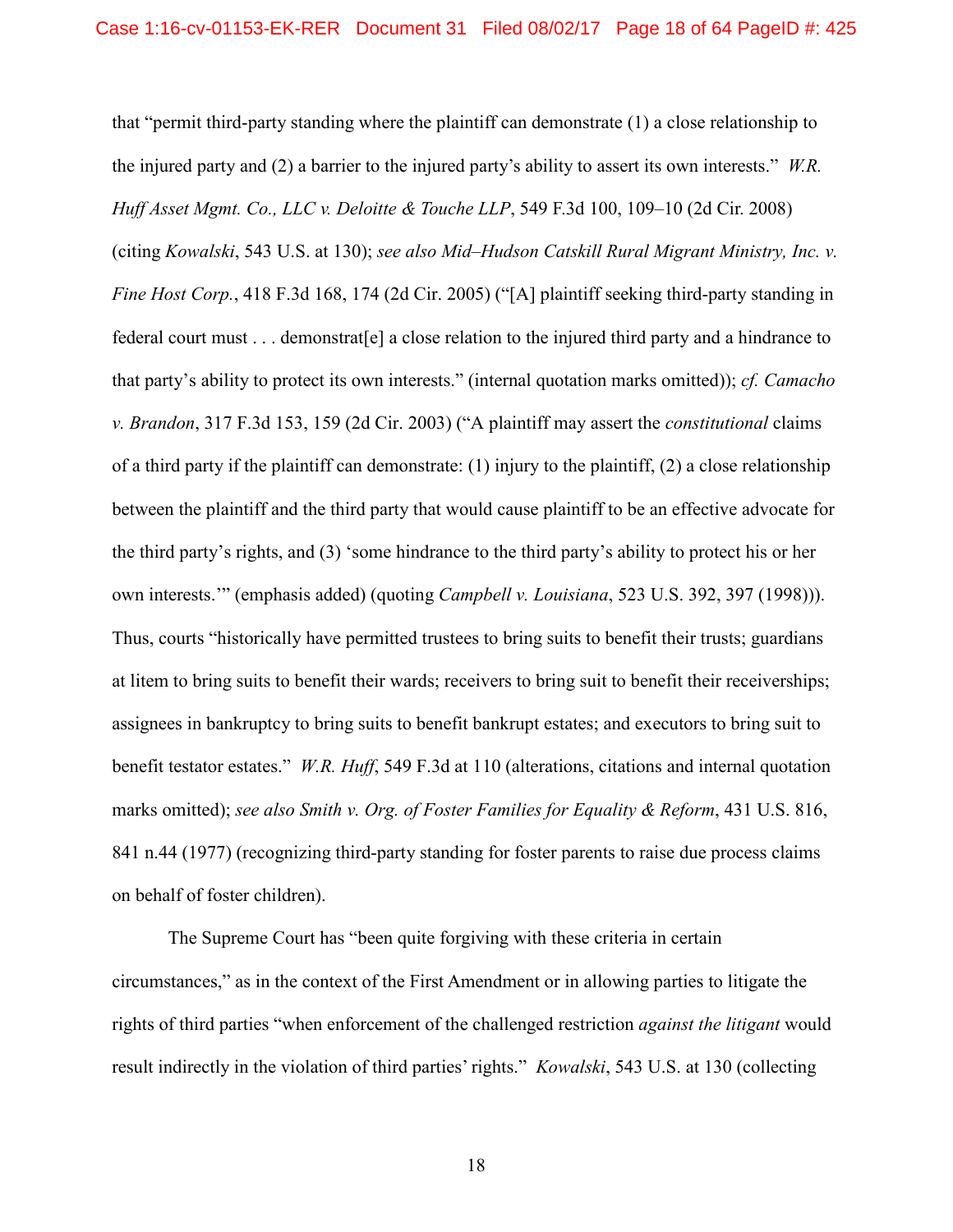cases, including *Doe v. Bolton*, 410 U.S. 179 (1973); *Griswold v. Connecticut*, 381 U.S. 49 (1965); and *Barrows v. Jackson*, 346 U.S. 249 (1953)). In general, the Court has "permitted third-party standing only where more 'daunting' barriers deterred the rightholder." *Miller v. Albright*, 523 U.S. 420, 449–50 (1998) (citing *Powers v. Ohio*, 499 U.S. 400 (1991) (criminal defendant challenging exercise of peremptory challenges on behalf of potential jurors); *Hotel v. Irving*, 481 U.S. 704 (1987) (litigants asserting the rights of their deceased parents); *Carey v. Population Servs. Int'l*, 431 U.S. 678 (1977) (vendor challenging law prohibiting distribution of contraception to minors)). The Supreme Court has also accorded third-party standing "[w]here insurmountable procedural obstacles preclude a rightholder's own suit." *Kowalski*, 543 U.S. at 130 (citing *Singleton v. Wulff*, 428 U.S. 106 (1976) (physician asserting the rights of women seeking an abortion where privacy may deter women from bringing suit and their "claim[s] will soon become at least technically moot" if they are forced to forgo the abortion); *Craig v. Boren*, 429 U.S. 190 (1976) (alcohol vendor asserting equal protection challenge on behalf of 18-to-20 year-old males affected by beer-sale restriction where some males in class would have claims mooted by aging out of restriction)).

"Beyond these examples," however, the Supreme Court "ha[s] not looked favorably upon third-party standing." *Kowalski*, 543 U.S. at 130 (citing *Conn v. Gabbert*, 526 U.S. 286 (1999) (rejecting an attorney's attempt to adjudicate the rights of a client)). To the extent that the Supreme Court's exceptions to classic standing doctrine rest on a unifying principle, the analytical distinction seems to be "between claims asserting private interests and those asserting public interests." *Mahon v. Ticor Title Ins. Co.*, 683 F.3d 59, 67 (2d Cir. 2012) (Hall, J., concurring). This is because "[w]hen private rights are involved, it is easy to understand that one person cannot seek to recover on a claim that belongs to someone else"; however, "when a party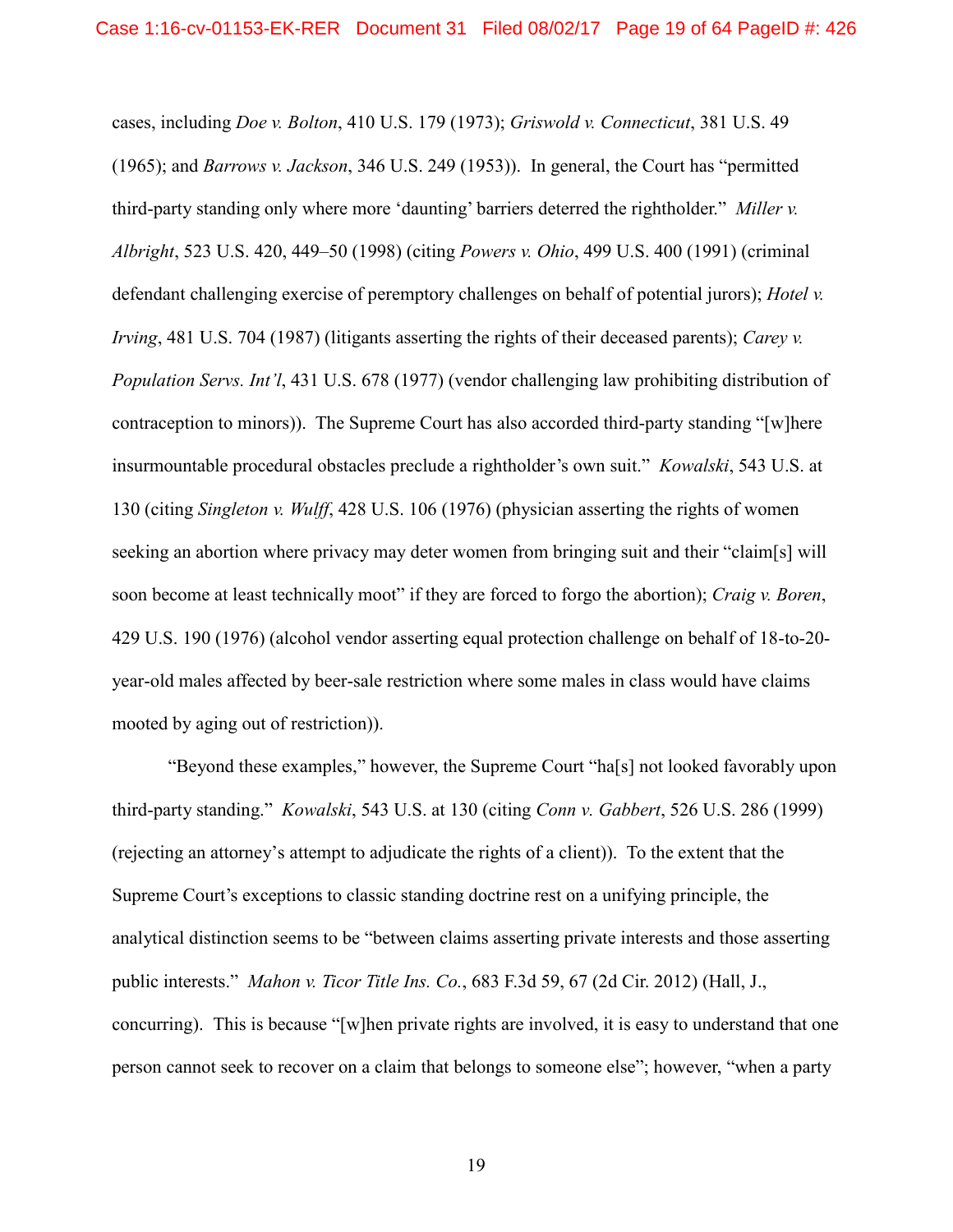properly in court seeks to sustain its own opposition to a *public act* by invoking the interests of others," courts will occasionally allow the party to do so. *Id.* (quoting Charles Alan Wright et al., Fed. Practice & Proc. § 3531.9 (3d ed. 2011)); *see also Barrows*, 346 U.S. at 257 (permitting third-party standing to challenge racially restrictive covenant because "the reasons which underlie [the] rule denying standing to raise another's rights" were "outweighed by the need to protect the fundamental rights" that otherwise would have been denied).

Here, Plaintiffs cannot assert third-party standing "on behalf of individuals who are not yet aware that Gerber's advertisements are false," (Manemeit Pl. Mem. in Opp'n to Manemeit Def. Mot. ("Manemeit Opp'n") 23, Docket Entry No. 21). The Court acknowledges the persuasive value of Plaintiffs' argument that, without third-party standing, consumers could not enjoin false or deceptive advertising because (1) if they were unaware of the falsity of the advertising and therefore at risk of future injury, they would not bring suit, and (2) once they become aware that a product is falsely or deceptively advertised, they cannot plausibly allege that they would re-purchase the product. (Manemeit Opp'n Mem. 24.)

However, the relationship between a class representative and would-be consumers "is not the type of close relationship courts have recognized as creating a 'prudential exception' to the third-party standing rules." *See W.R. Huff*, 549 F.3d at 110 (holding that an investment manager to whom investor-clients had given power-of-attorney and authority over investment decisions lacked standing to file a security fraud claim on the clients' behalf). In fact, the Supreme Court has made clear that it does "not look<sup>[]</sup> favorably upon third-party standing" except in certain circumstances when the challenged conduct would indirectly violate a third party's rights even if it were merely enforced against the primary litigant. *Kowalski*, 543 U.S. at 130.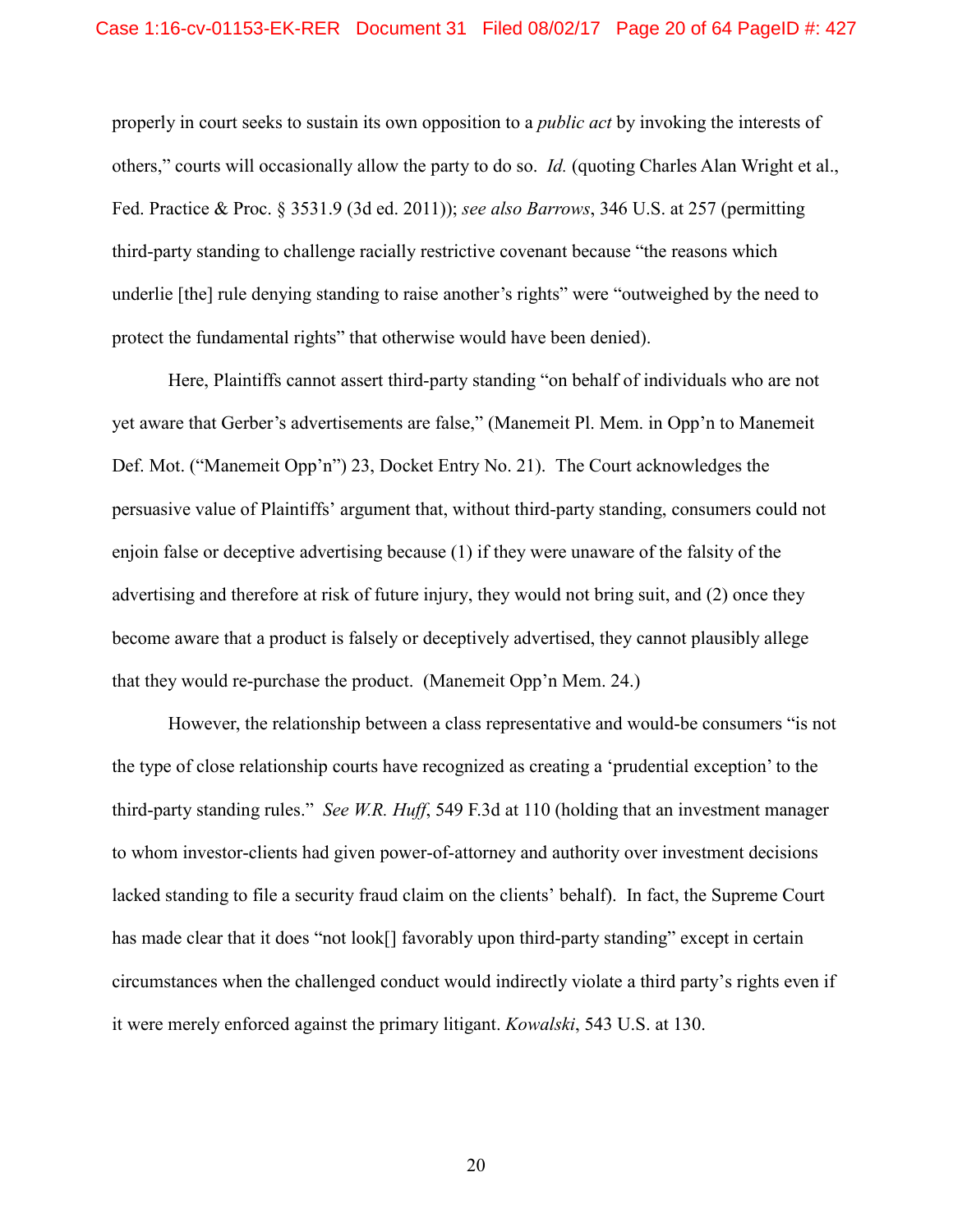In general, the Supreme Court's concern appears to be that "where a hindrance impedes the assertion of a claim, the right likely will not be asserted — and thus the relevant law will not be enforced — unless the Court recognizes third-party standing." *Miller*, 523 U.S. at 450. In practice, almost without exception, the Supreme Court allows third-party standing only to preserve the constitutional rights of third parties who are unable to challenge the infringement of those rights. *See id.* (discussing specific examples of third-party standing); *see also Am. Psych. Ass'n v. Anthem Health Plans, Inc.*, 821 F.3d 352, 358 (2d Cir. 2016) (explaining that "a physician or other professional may raise the *constitutional* rights, but generally not the statutory rights, of his or her patients")

No constitutional rights are at risk here, Plaintiffs are adequately able to vindicate their own rights by seeking damages, and there is no risk that "the relevant law will not be enforced" if Plaintiffs are not able to seek prospective injunctive relief on behalf of a nebulous class of would-be Gerber consumers. *See Miller*, 523 U.S. at 450. Basically, the injunctive relief Plaintiffs seek would not remedy the injury Plaintiffs allege they suffered, and the alleged injuries of would-be consumers are not sufficient to confer standing on Plaintiffs *See W.R. Huff*, 549 F.3d at 110 (denying third-party standing where "[t]he remedies sought in the complaint . . . would not redress either [of] the alleged injur[ies]"); *see also Steel Co. v. Citizens for a Better Env't*, 523 U.S. 83, 107 (1998) ("Relief that does not remedy the injury suffered cannot boostrap a plaintiff into federal court.").

Moreover, Plaintiffs have not demonstrated that the unidentified class of would-be consumers would *likely* be harmed. A speculative, outside possibility of harm is insufficient to confer standing even on the group that Plaintiffs contend would be affected by Defendant's ongoing deceptive advertising. *See Nicosia*, 834 F.3d at 239 ("Plaintiffs lack standing to pursue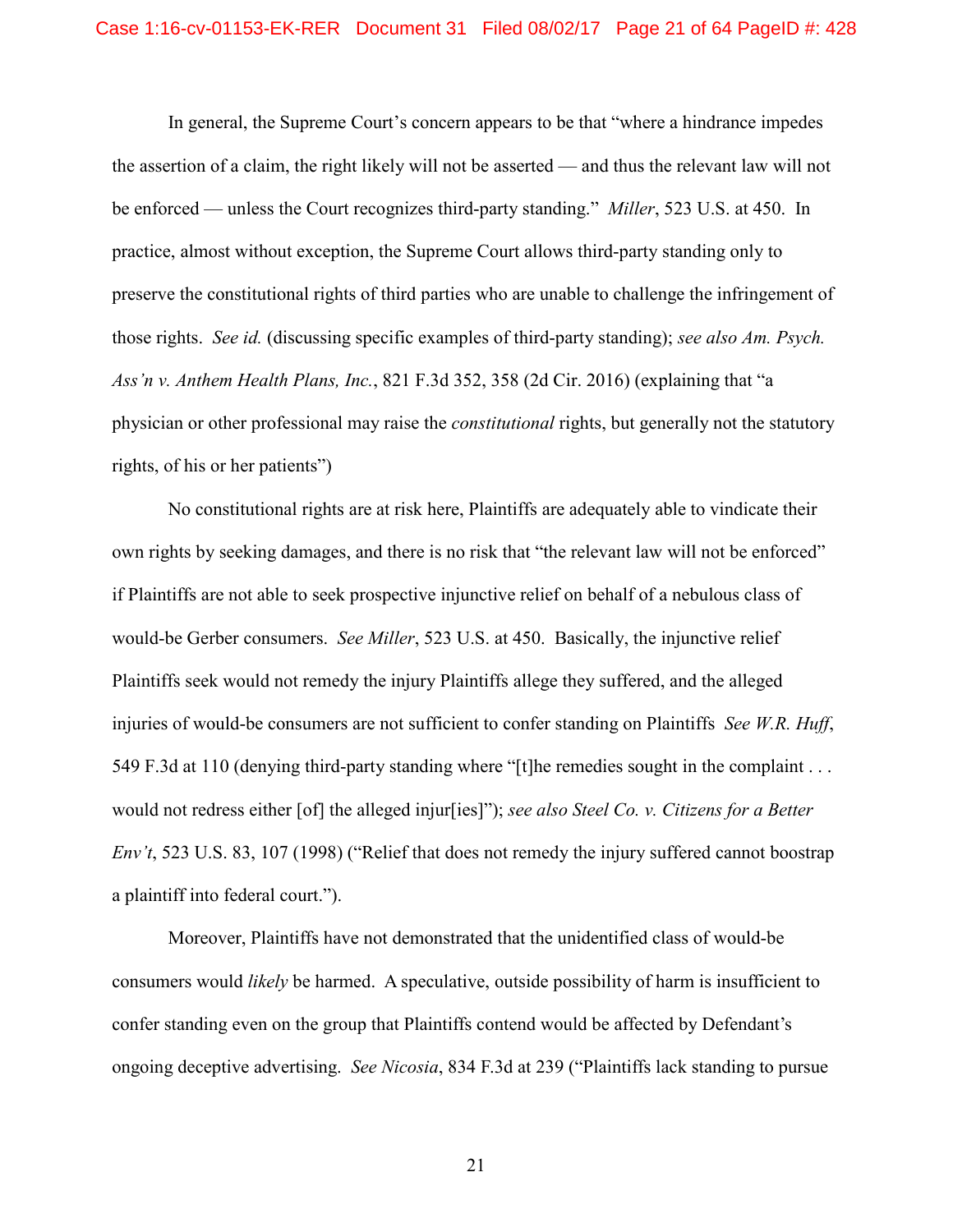injunctive relief where they are unable to establish a 'real or immediate threat' of injury." (quoting *Lyons*, 461 U.S. at 111–12)); *Knife Rights, Inc.*, 802 F.3d at 383 (holding that the alleged injury "must be 'concrete and particularized' and 'actual or imminent, not conjectural or hypothetical'" (citation omitted)). Plaintiffs make no allegations that the unidentified group on whose behalf they assert standing would be exposed to the same advertising, rely on it, or purchase the Infant Formula as a result. As the Supreme Court has made clear, where a plaintiff's standing is at issue, the Court is not at liberty to make inferences in the plaintiff's favor. *Spokeo, Inc. v. Robins*, 578 U.S. ---, ---, 136 S. Ct. 1540, 1547 (May 16, 2016) ("Where, as here, a case is at the pleading stage, the plaintiff must clearly allege facts demonstrating each element of standing." (citations and internal quotation marks omitted)); *see also Warth*, 422 U.S. at 518 ("It is the responsibility of the complainant clearly to allege facts demonstrating that he is a proper party to invoke judicial resolution of the dispute and the exercise of the court's remedial powers."); *Morrison*, 547 F.3d at 170 ("Jurisdiction must be shown affirmatively, and that showing is not made by drawing from the pleadings inferences favorable to the party asserting it."). The Court therefore finds that Plaintiffs lack standing to enjoin Defendants' alleged conduct.

## **d. Ohio statutory claims**

## **i. OCSPA**

In count one of the Greene Complaint, the Greene Plaintiffs allege that Defendant's false and misleading advertising constituted an "unfair or deceptive act or practice" under the OCSPA because Defendant falsely claimed that the Infant Formula reduced the risk of an infant developing certain allergies, which ascribed to the Infant Formula performance characteristics and benefits that it did not possess, and because Defendant misleadingly suggested that the FDA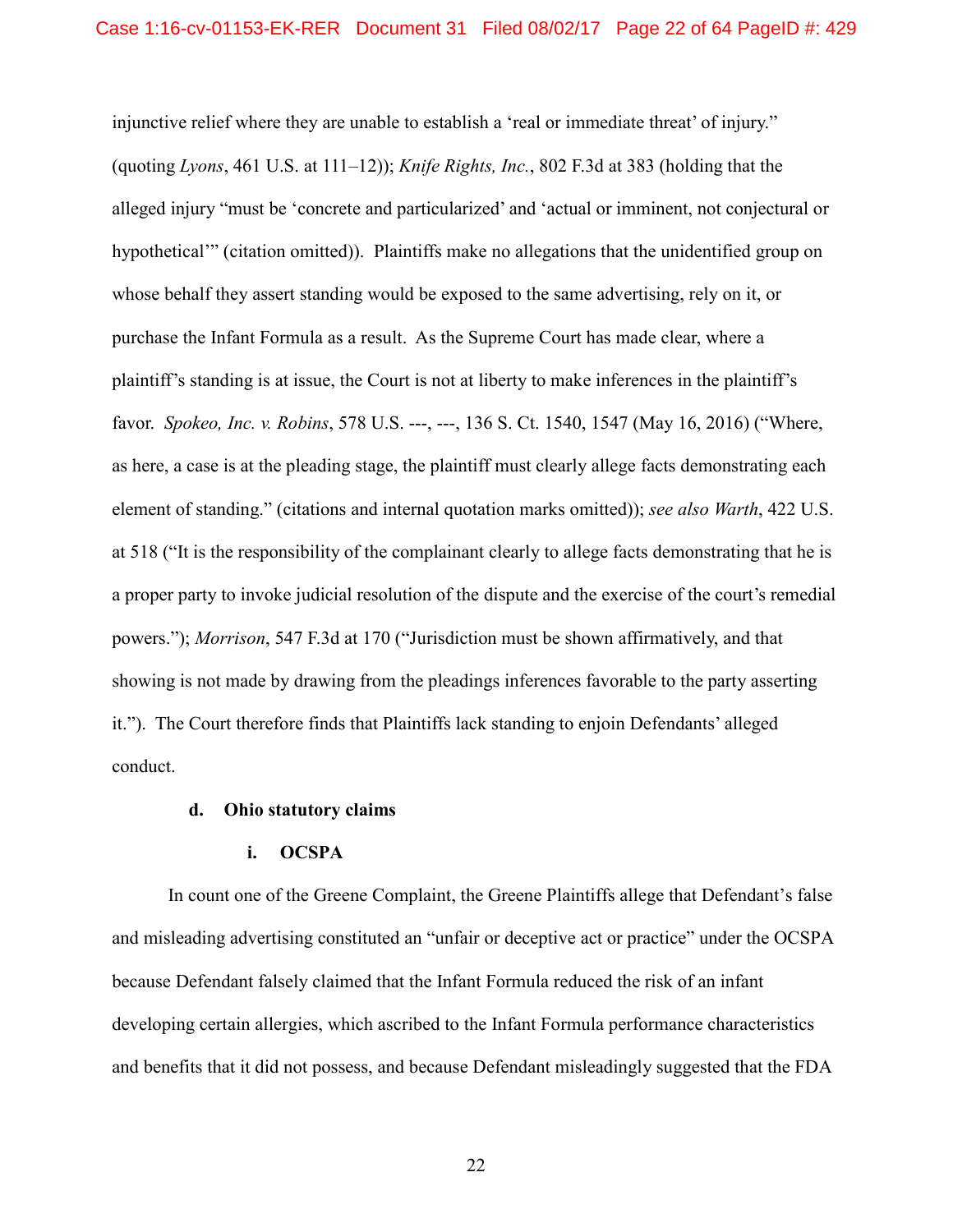had unqualifiedly approved of Defendant's atopic-dermatitis claim, which ascribed to the Infant Formula a particular standard, quality or grade that it did not possess. (Compl. ¶ 97.)

Defendant argues that the Court should dismiss the Greene Plaintiffs' class action claim under the OCSPA because the Greene Plaintiffs did not allege, as the OCSPA requires, "that [Defendant] had prior notice that its conduct was 'deceptive or unconscionable.'" (Def. Mem. 12.) The Greene Plaintiffs argue that the OCSPA's notice requirements are preempted by Rule 23 of the Federal Rules of Civil Procedure, and that, in any event, the Greene Plaintiffs have met the OCSPA's requirements. (Pls. Opp'n 10–12.) The Greene Plaintiffs alternatively argue that Defendant was on notice that the OCSPA prohibits false or misleading allergy claims because the state attorney general, pursuant to her authority under the OCSPA, has promulgated rules that prohibit individuals or companies from making "any representations" that lack "a reasonable basis in fact" and has made publicly available several consent decrees with companies that made unsubstantiated health claims. (*Id.* at 12.)

The OCSPA prohibits suppliers from engaging in either unfair or deceptive consumer sales practices or unconscionable acts or practices as set forth in the Ohio Revised Code ("ORC") sections 1345.02 and 1345.03. As relevant here, the OCSPA defines as "deceptive" any act or practice that represents "[t]hat the subject of a consumer transaction has sponsorship, approval, performance characteristics, accessories, uses or benefits that it does not have," ORC § 1345.02(B)(1); "[t]hat the subject of a consumer transaction is of a particular standard, quality, grade, style, prescription, or model, if it is not," *id.* § 1345.02(B)(2); or "[t]hat the supplier has a sponsorship, approval, or affiliation that the supplier does not have," *id.* § 1345.02(B)(9). The OCSPA states that in determining whether an act or practice is "unconscionable," a court should take into account several factors, including whether the supplier "knew at the time the consumer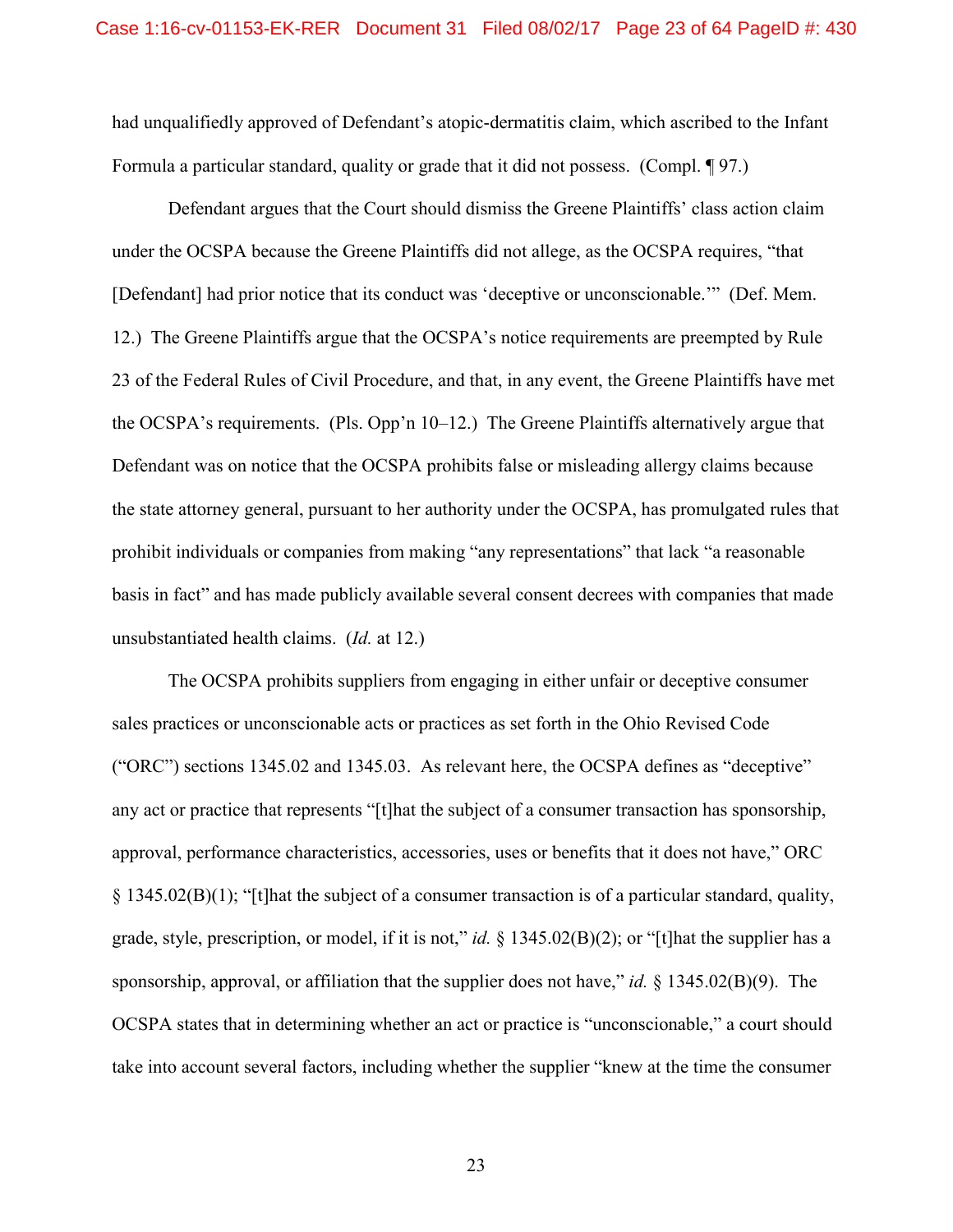transaction was entered into" either that "the price was substantially in excess of the price at which similar property or services were readily obtainable in similar consumer transactions by like consumers," *id.* § 1345.03(B)(2), or that the consumer would be unable "to receive a substantial benefit from the subject of the consumer transaction," *id.* § 1345.03(B)(3). In general, the OCSPA "defines 'unfair or deceptive consumer sales practices' as those that mislead consumers about the nature of the product they are receiving, while 'unconscionable acts or practices' relate to a supplier manipulating a consumer's understanding of the nature of the transaction at issue." *McKinney v. Bayer Corp.*, 744 F. Supp. 2d 733, 743 (N.D. Ohio 2010) (quoting *Whitaker v. M.T. Automotive, Inc.*, 855 N.E.2d 825, 829 (Ohio 2006)).

Although the OCSPA permits both individual and class action claims, *see* ORC § 1345.09, a consumer can assert a class action claim under the OCSPA "only if the defendant's alleged violation of the Act is substantially similar to an act or practice previously declared to be deceptive by one of the methods identified in" ORC § 1345.09(B). *See McKinney*, 744 F. Supp. 2d at 743; *see also Marrone v. Philip Morris USA, Inc.*, 850 N.E.2d 31, 33 (Ohio 2006). Under ORC § 1345.09(B), a consumer "may qualify for a class action only when a supplier acted in the face of prior notice that its conduct was deceptive or unconscionable." *Philip Morris USA*, 850 N.E.2d at 34. The notice must be in the form of (1) "an act or practice declared to be deceptive or unconscionable by a rule adopted [by the Ohio Attorney General]" or (2) "an act or practice determined by [an Ohio state court] to violate [the OCSPA] and committed after the decision containing the determination has been made available for public inspection." ORC § 1345.09(B); *McKinney*, 744 F. Supp. 2d at 743; *Philip Morris USA*, 850 N.E.2d at 33–34. "Lack of prior notice requires dismissal of class action allegations." *St. Clair v. Kroger Co.*, 581 F. Supp. 2d 896, 901 (N.D. Ohio 2008); *see also City of Findlay v. Hotels.com, L.P.*, 444 F.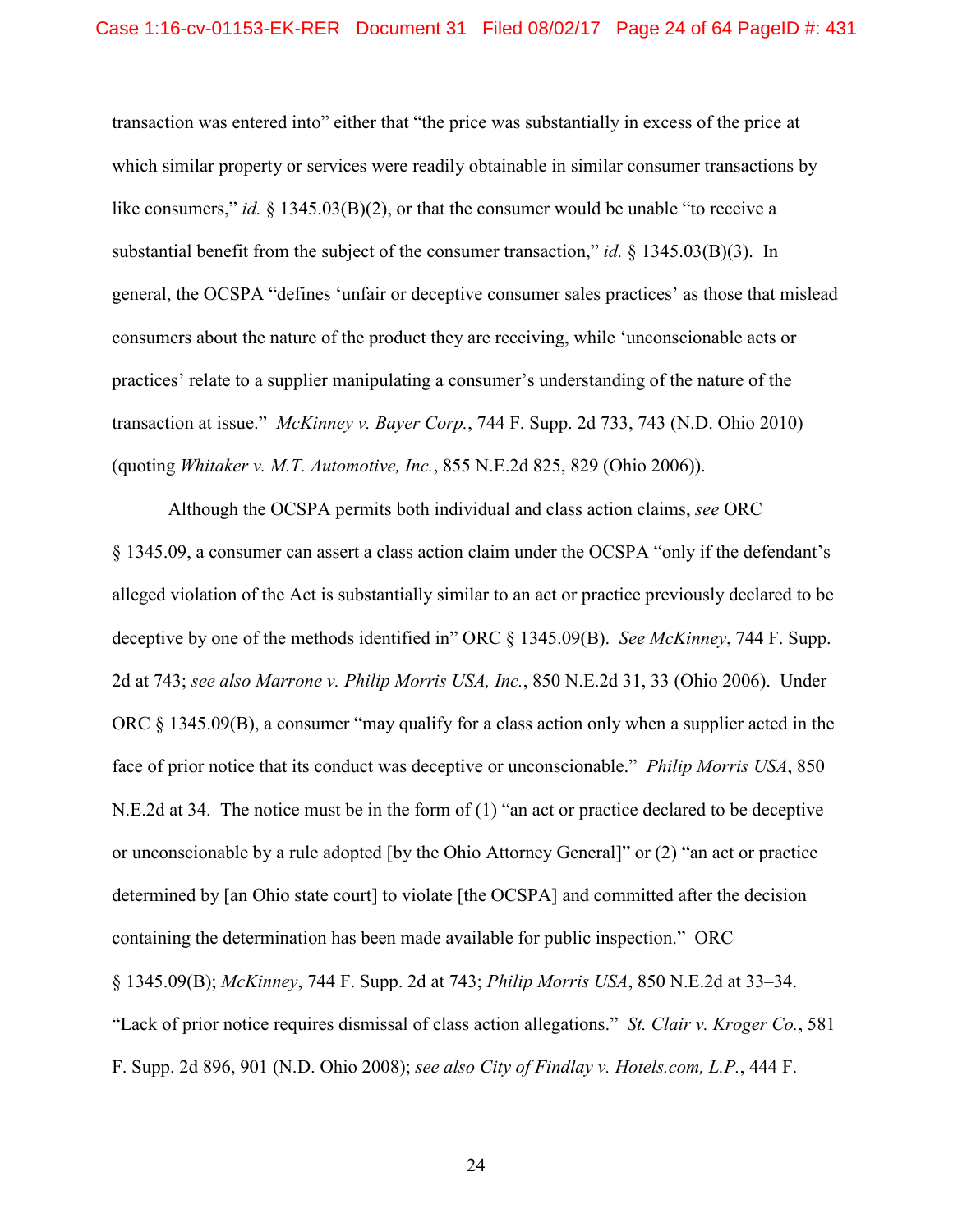Supp. 2d 855, 863 (N.D. Ohio 2006) (finding that "the City cannot bring an OCSPA class action claim because the two prerequisites set forth in [ORC § 1345.09(B)] have not been alleged"); *Volbers–Klarich v. Middletown Mgmt., Inc.*, 929 N.E.2d 434, 441 (Ohio 2010) (holding that "appellant's claim seeking certification of a class action alleging a violation of the OCSPA fails to state a claim upon which relief can be granted" because the complaint did not "satisfy the notice requirement" of ORC § 1345.09(B)).

The Court considers whether Rule 23 preempts the OCSPA notice requirement and, if not, whether the Greene Plaintiffs have met the OCSPA notice requirement.

### **1. Rule 23 and the OCSPA**

The Greene Plaintiffs argue that the Supreme Court's decision in *Shady Grove Orthopedic Ass'n, P.A. v. Allstate Ins. Co.*, 559 U.S. 393 (2010) abrogates the OCSPA's notice requirement because the notice requirement conflicts with Rule 23 of the Federal Rules of Civil Procedure. (Pls. Opp'n 10–11.) Defendant argues that most courts to consider the issue have found that because the OCSPA's notice requirement is a substantive requirement, Rule 23 does not preempt the notice requirement. (Def. Reply 4.)

In *Shady Grove*, the Supreme Court addressed whether Rule 23, which governs class actions, conflicted with New York Civil Practice Law section 901(b) ("section 901(b)"), which precludes class actions seeking penalties or statutory minimum damages. *Shady Grove*, 559 U.S. at 399. A majority of the Court agreed that state class action provisions directly conflict with Rule 23, but the Court split on when Rule 23 preempts a conflicting state class action provision. *Id.* at 402–04. The plurality opinion found that Rule 23 preempts all state class action provisions, and that "the substantive nature of New York's law, or its substantive purpose, *makes no difference*. A Federal Rule of Procedure is not valid in some jurisdictions and invalid in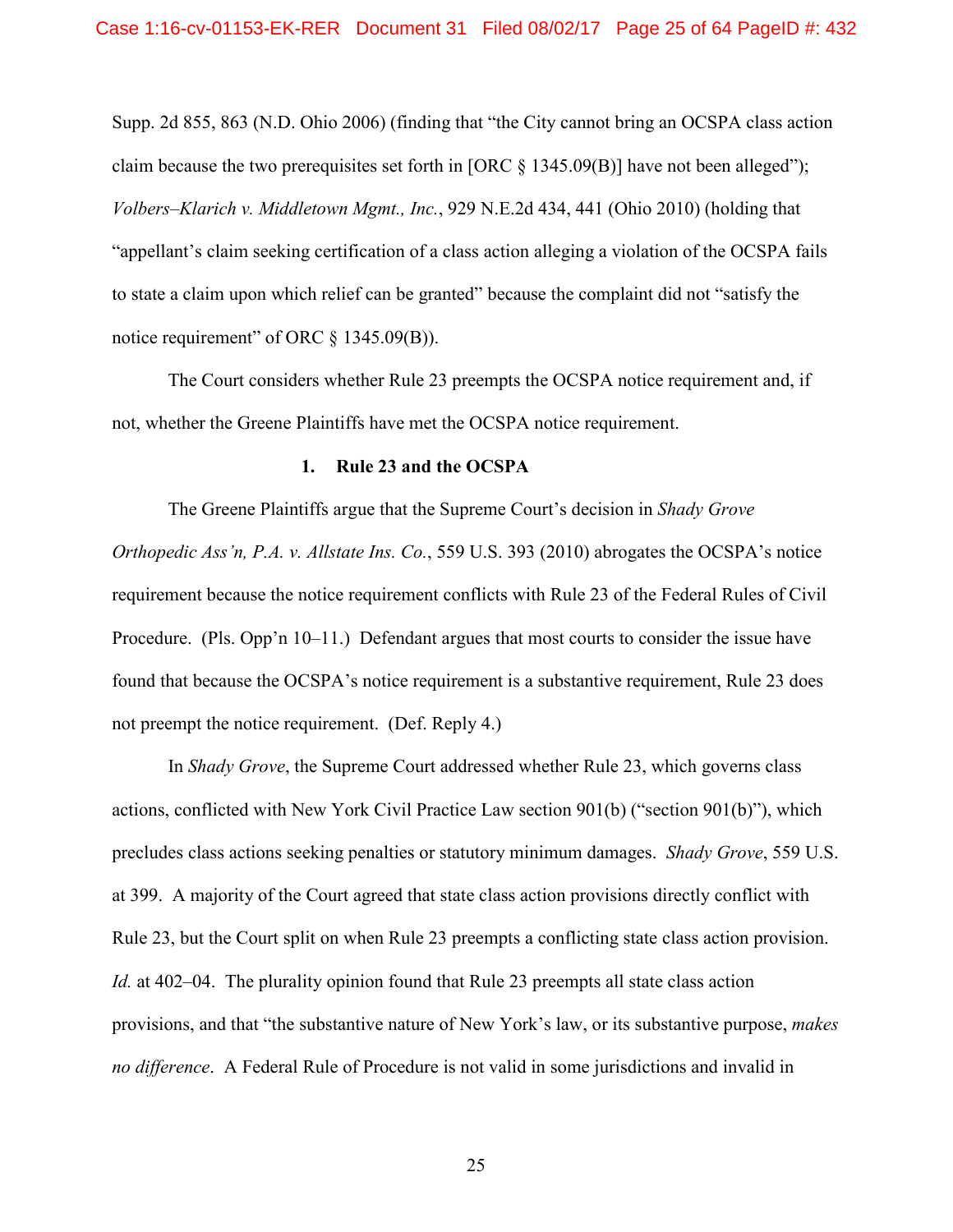others — or valid in some cases and invalid in others — depending upon whether its effect is to frustrate a substantive state law (or a state procedural law enacted for substantive purposes)." *Id.* at 409. Justice Stevens concurred in the narrow holding that Rule 23 and section 901(b) conflict, but agreed with the four-Justice dissent that "there are some state procedural rules that federal courts must apply in diversity cases because they function as part of the State's definition of substantive rights and remedies." *Id.* at 423 (Stevens, J., concurring in part and concurring in judgment). Justice Stevens wrote a separate opinion holding that "[a] federal rule . . . cannot govern a particular case in which the rule would displace a state law that is procedural in the ordinary use of the term but is so intertwined with a state right or remedy that it functions to define the scope of the state-created right." *Id.* To avoid such a result, Justice Stevens concluded that "[w]hen a federal rule appears to abridge, enlarge or modify a substantive right, federal courts must consider whether the rule can reasonably be interpreted to avoid that impermissible result." *Id.*

The Greene Plaintiffs argue that the restrictions on class actions under section 1345.09(B) of the OCSPA are not applicable in federal court after *Shady Grove* because the restrictions conflict with Rule 23. In particular, the Greene Plaintiffs contend that the plurality opinion controls, and therefore *Shady Grove* stands for the proposition that any state law restricting class actions in federal court is invalid. (Pls. Opp'n 10–11.) As explained below, the Court disagrees.

"When a fragmented Court decides a case and no single rationale explaining the result enjoys the assent of five Justices, the holding of the Court may be viewed as that position taken by those Members who concurred in the judgments on the narrowest grounds." *United States v. Alcan Aluminum Corp.*, 315 F.3d 179, 189 (2d Cir. 2003) (quoting *Marks v. United States*, 430 U.S. 188, 193 (1977)). This rule applies where "one opinion can meaningfully be regarded as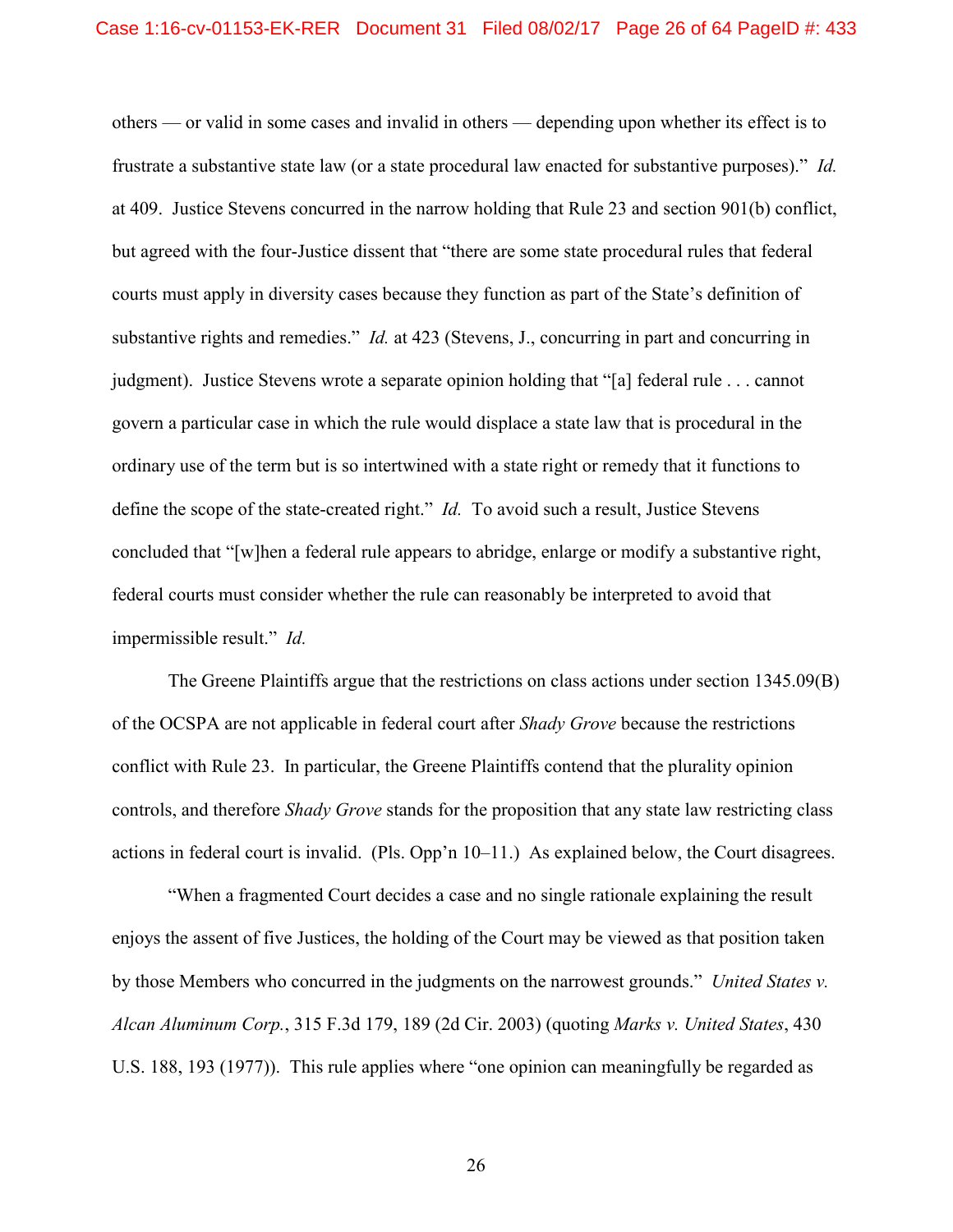'narrower' than another — only when one opinion is a logical subset of other, broader opinions." *Id.* (quoting *King v. Palmer*, 950 F.2d 771, 781 (D.C. Cir. 1991) (en banc)). When the narrowest opinion is not "the common denominator representing the position approved by at least five justices," — that is, when "it is not possible to discover a single standard that legitimately constitutes the narrowest ground for a decision on that issue, there is then no law of the land because no one standard commands the support of a majority of the Supreme Court." *Id.*; *see Leonard v. Abbott Labs., Inc.*, No. 10-CV-4676, 2012 WL 764199, at \*12 (E.D.N.Y. Mar. 5, 2012) (quoting *Alcan Aluminum*, 315 F.3d at 189).

The Second Circuit has not directly addressed whether Justice Stevens' opinion controls. *See Retained Realty, Inc. v. McCabe*, 376 F. App'x 52, 55 (2d Cir. 2010) (noting that the decision in *Shady Grove* "does not set forth a single test" that governs when a Federal Rule supersedes a state rule). However, the Court agrees with the majority of district and circuit courts that have found Justice Stevens' concurring opinion controls because it provides the "narrowest grounds" or the "common denominator" of the majority position. *See Abbott Labs.*, 2012 WL 764199, at \*12 (collecting cases); *Phillips v. Phillips Morris Cos. Inc.*, 290 F.R.D. 476, 479–80 (N.D. Ohio 2013) ("[A] clear majority of courts have applied Stevens's narrower holding as the controlling opinion for use in determining whether a federal rule may displace a conflicting state law." (collecting cases)); *Kline v. Mortg. Elec. Sec. Sys.*, No. 08-CV-408, 2010 WL 6298271, at  $*3$  (S.D. Ohio Dec. 30, 2010) (noting that the district courts faced with this issue in Ohio "have concluded unanimously 'that Justice Stevens' concurrence . . . is the controlling opinion by which [they are] bound.'" (quoting *McKinney*, 744 F. Supp. at 747)); *In re Wellbutrin XL Antitrust Litig.*, 756 F. Supp. 2d 670, 675 (E.D. Pa. 2010) (finding that Justice Stevens' concurrence controlled because "although he found Rule 23 to conflict with [section]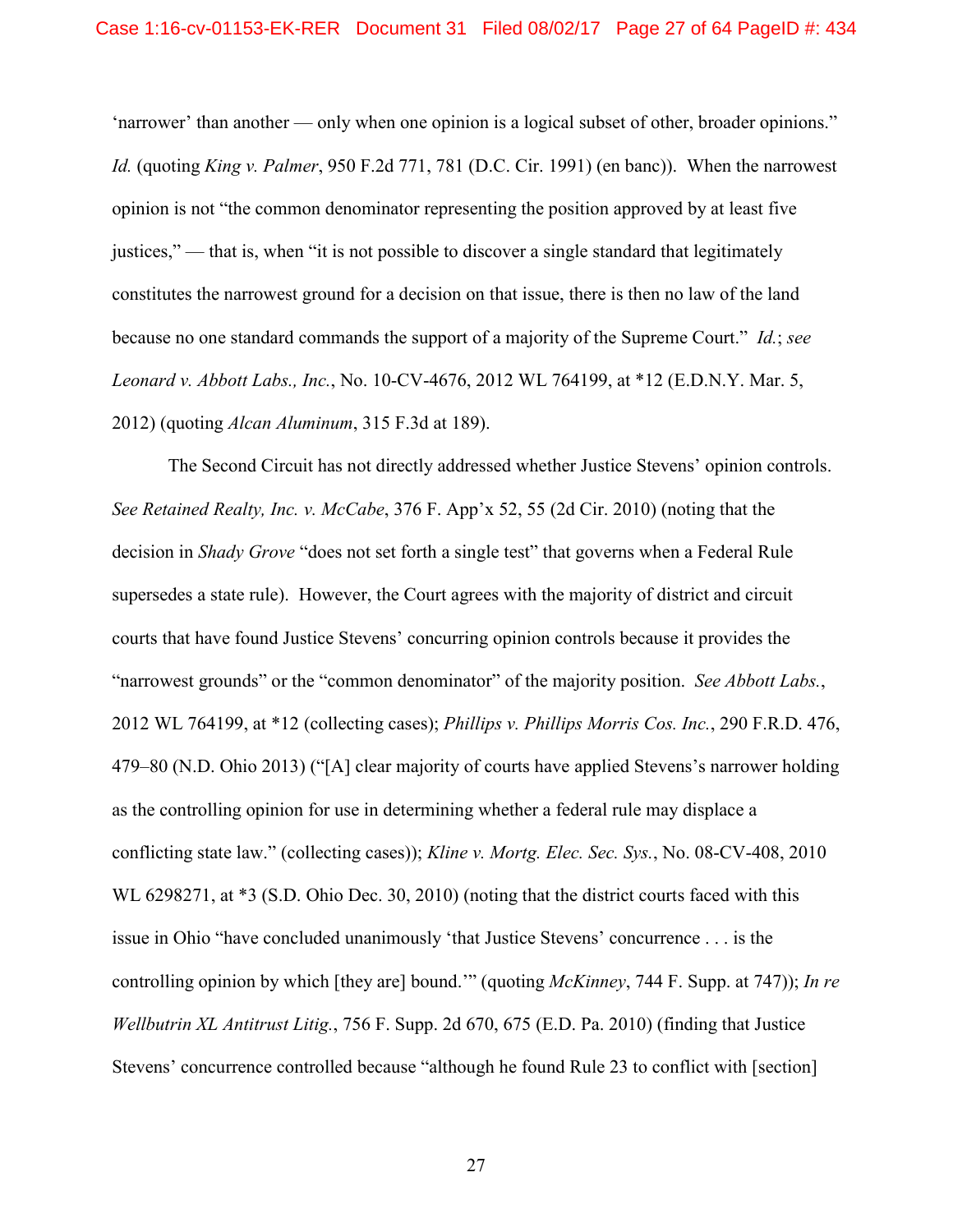901(b) along with the plurality, Judge Stevens' Rules Enabling Act analysis called for an analysis of the state's substantive rights and remedies that was consistent with the approach of the four members of the dissent"); *see also James River Ins. Co. v. Rapid Funding, LLC*, 658 F.3d 1207, 1217 (10th Cir. 2011) ("Justice Stevens concurred, and the Tenth Circuit has understood his concurrence to be the controlling opinion in *Shady Grove*."); *Godin v. Schencks*, 629 F.3d 79, 84 (1st Cir. 2010) (relying on Justice Stevens' concurrence to hold that a state statute was "so intertwined with a state right or remedy" that it could not be displaced by a Federal Rule of Civil Procedure).

Although the Greene Plaintiffs do not address whether the class action notice prerequisite in the OCSPA is "intertwined" with the substantive right afforded by the statute, "every court in Ohio to address this issue has held that section 1345.09(B) is substantive in nature and therefore not preempted by Rule 23." *Leonard*, 2012 WL 764199, at \*13. This is because section 1345.09(B) "is not a pan-substantive rule that applies to federal claims or to claims based on other states' laws. Rather, it applies only to 'a violation of Chapter 1345 of the [ORC]' indicating its substantive nature." *In re Whirlpool Corp. FrontLoading Washer Prod. Liab. Litig.*, No. 08-WP-65000, 2010 WL 2756947, at \*2 (N.D. Ohio July 12, 2010) (quoting ORC § 1345.09); *see also Phillips*, 290 F.R.D. at 480 ("[E]very court to reach the question has concluded that the [O]CSPA's notice requirement is not displaced by [Rule] 23." (collecting cases)); *Kline*, 2010 WL 6298271, at \*3–4 (adopting the reasoning in *Whirlpool*); *McKinney*, 744 F. Supp. 2d at 746–47 (adopting the reasoning in *Whirlpool*).

The Court follows the reasoning employed by those courts and concludes that the *Shady Grove* decision does not require Rule 23 to displace the OCSPA's class action notice requirement.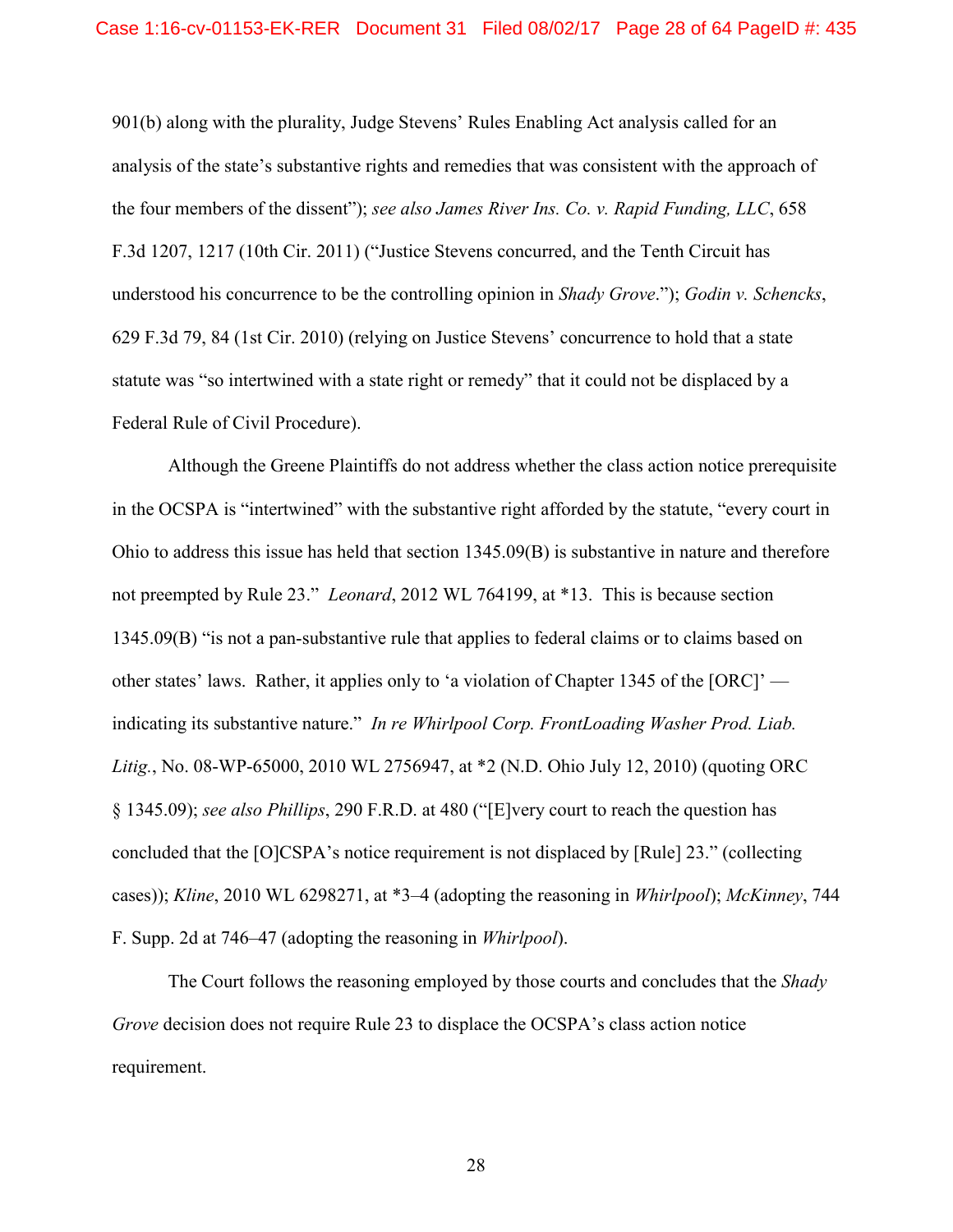## **2. The Greene Plaintiffs have not satisfied the notice requirement**

The Greene Plaintiffs argue that because the Ohio Attorney General has promulgated rules that prohibit companies from making "any representations" that lack "a reasonable basis in fact," Defendant was "on notice that making false or misleading allergy claims — and exaggerating FDA support for these claims — would be considered deceptive in Ohio." (Pls. Opp'n 12–13 (citing Ohio Adm. Code 109:4-3-10).) In addition, the Greene Plaintiffs argue that Defendant was on notice because of consent decrees entered into by the Ohio Attorney General with parties that allegedly made false health claims, which consent decrees were on the Attorney General's public website. (*Id.*) Defendant argues that the challenged statements relating to the Infant Formula "actually have a reasonable basis in fact because they are substantiated by numerous scientific studies," and that consent judgments by the Ohio Attorney General do not constitute sufficient notice under the OCSPA. (Def. Mem. 4–5.)

The Greene Plaintiffs first rely on Ohio Administrative Code 109:4-3-10, which states that it is a deceptive act or practice for a supplier to make any representations in the absence of a reasonable basis in fact. (Pls. Opp'n 12 (citing Ohio Adm. Code 109:4-3-10).) In interpreting this rule, the Ohio Supreme Court has held that the rule "is insufficient to provide prior notice under [ORC § 1345.09(B)] because it does not refer to any particular act or practice." *Volbers-Klarich*, 929 N.E.2d at 502 (quoting *Marrone*, 850 N.E.2d at 36). The Ohio Supreme Court has specified that "[a] general rule is not sufficient to put a reasonable person on notice of the prohibition against a specific act or practice. To permit a generic rule to constitute prior notice for purposes of [ORC § 1345.09(B)] would allow *any* previous determination of a deceptive act or practice to qualify as prior notice for any subsequent alleged deceptive act or practice." *Id.* (quoting *Marrone*, 850 N.E.2d at 36). Thus, the Court rejects the Greene Plaintiffs' argument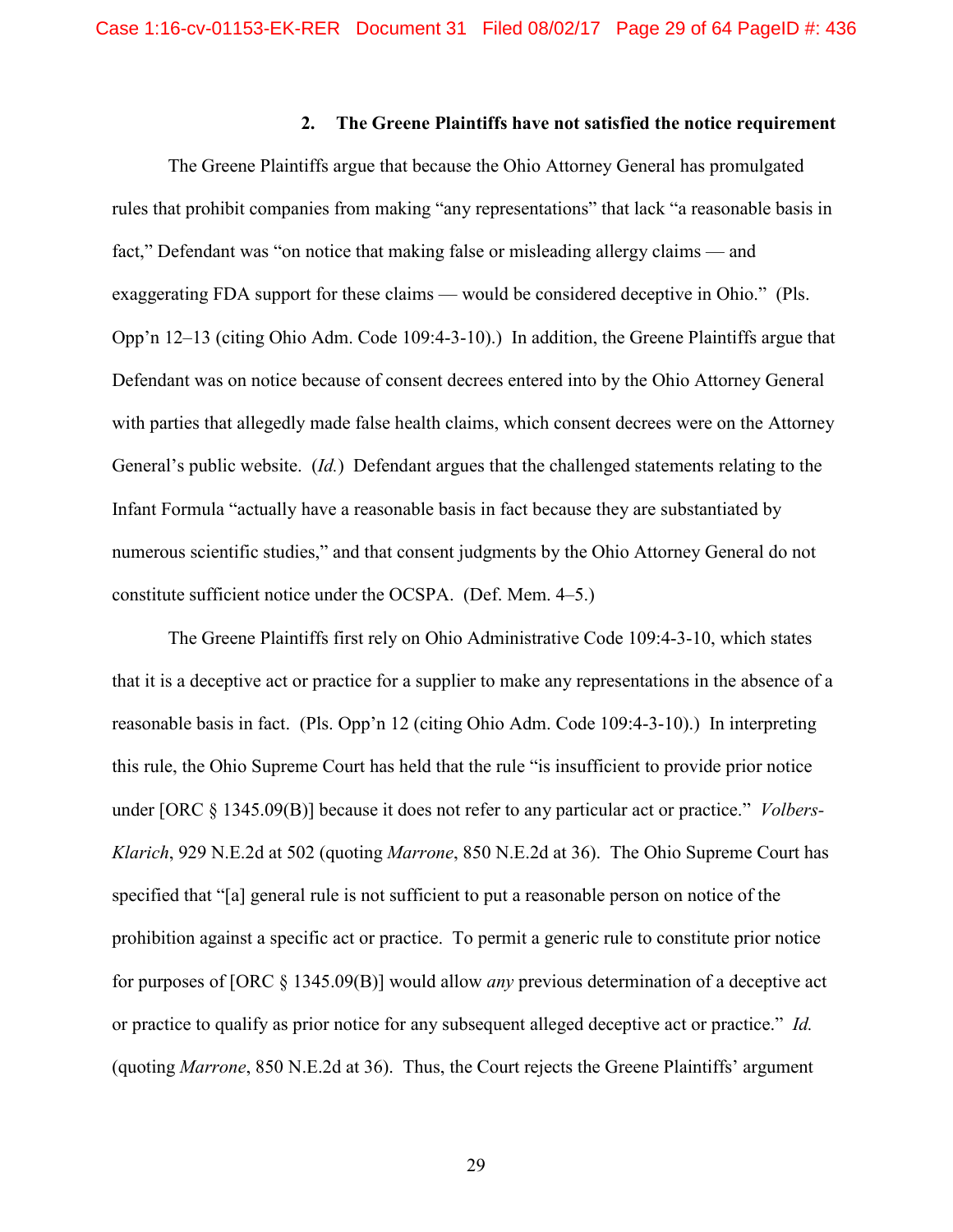that a general rule promulgated by the Ohio Attorney General can provide adequate notice for purposes of an OCSPA class action.

The Greene Plaintiffs next rely on various consent decrees into which the Ohio Attorney General entered with parties that allegedly made false health claims. (Pls. Opp'n 12–13.) Plaintiffs rely on *Charvat v. Telelytics, LLC*, No. 05-AP-1279, 2006 WL 2574019, at \*11 (Ohio Ct. App. Aug. 31, 2006), for the proposition that consent decrees constitute "court determinations" that provide sufficient notice under the OCSPA. *See* ORC § 1345.09(B) (stating that prior notice may be in the form of "an act or practice determined by [an Ohio court] to violate section 1345.02, 1345.03, or 1345.031 of the Revised Code and committed after the decision containing the determination has been made available for public inspection [by the Attorney General]").

In *Charvat*, the court explained that a consent judgment is not a judgment on the merits, but rather a reflection of a settlement between the parties, and it therefore lacks precedential value. *Charvat*, 2006 WL 2573019, at \*6. The court reasoned that, nevertheless, "a consent judgment's precedential value is not determinative under [ORC section 1345.09(B)] because the statute specifically refers to a court's determination, not a judgment." *Charvat*, 2006 WL 2573019, at \*11. Thus, according to the *Charvat* court, a court's approval of a consent judgment in which an entity is alleged to have violated the OCSPA constitutes a "determination" by that court that a particular practice is circumscribed under section 1345.09(B). *See id.* ("[E]ven within a consent judgment, 'an act or practice determined by a court' to violate the OCSPA is actionable under [section 1345.09(B)].")

Since *Charvat* was decided, however, several federal courts in Ohio have questioned its ruling. These courts reason that the OCSPA requires the Attorney General to make available for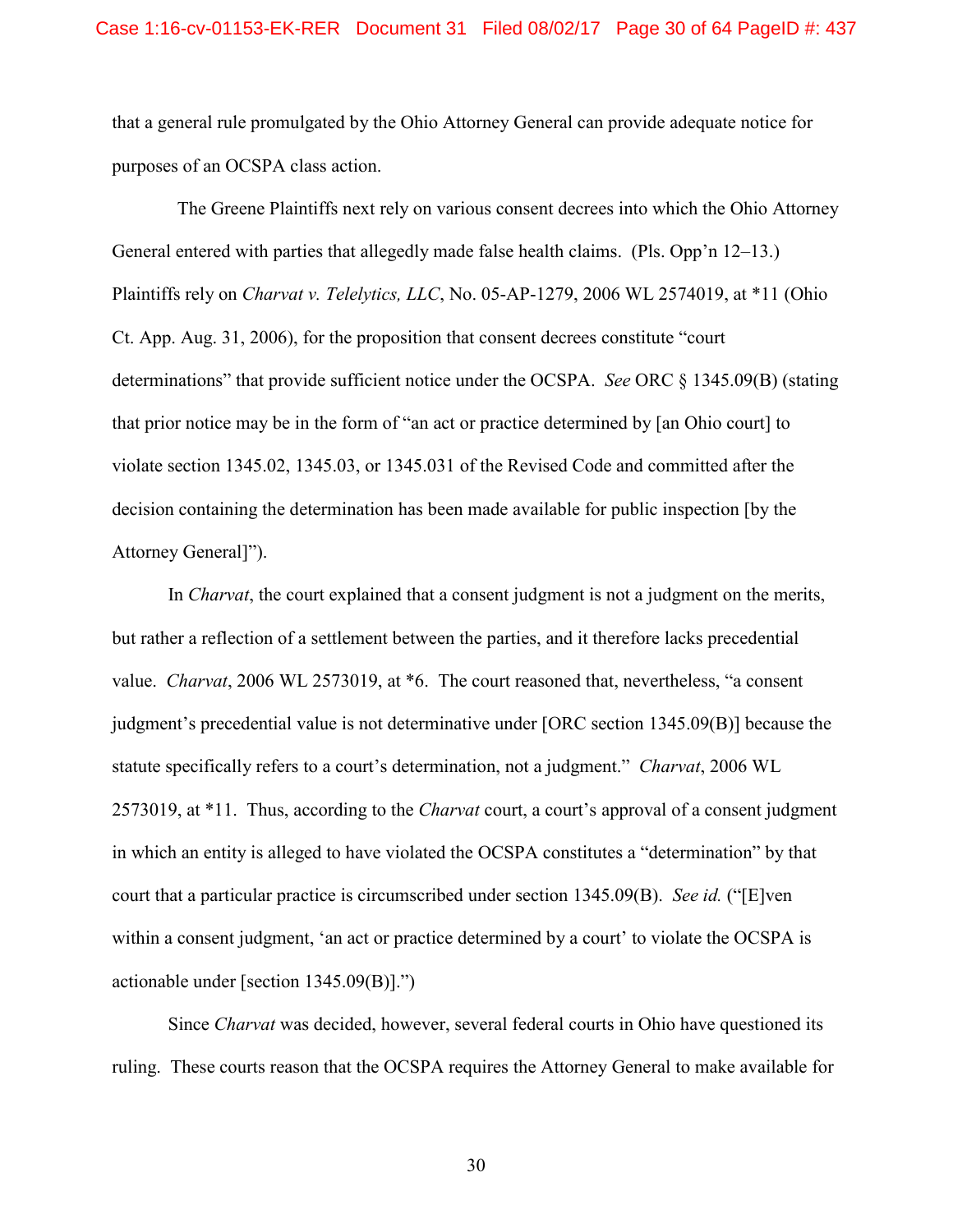public inspection "all judgments, including supporting opinions, by courts of this state that determine the rights of the parties . . . determining that specific acts or practices violate" the OCSPA, and, reading that broad command together with ORC section 1345.09, "it is clear that the reference to a court's 'determination' in [section] 1345.09(B) is a reference to a court's final determination, *i.e.* a judgment with supporting reasoning." *Pattie v. Coach, Inc.*, 29 F. Supp. 3d 1051, 1056 (N.D. Ohio 2014) (quoting *Gascho v. Glob. Fitness Holdings, LLC*, 918 F. Supp. 2d 708, 715 (S.D. Ohio 2013)); *see also Ice v. Hobby Lobby Stores, Inc.*, No. 14-CV-744, 2015 WL 5731290, at \*4 (N.D. Ohio Sept. 29, 2015) (rejecting *Charvat*); *Gascho*, 918 F. Supp. 2d at 715 ("Because the reasoning of a consent judgment is not necessarily that of the court, it has no precedential value, and cannot be considered the court's 'opinion.'"); *Robins v. Glob. Fitness Holdings, LLC*, 838 F. Supp. 2d 641, 649 (N.D. Ohio 2012) (rejecting reliance on consent judgments for prior notice); *Kline*, 2010 WL 6298271, at \*8 (characterizing the *Charvat* decision as "isolated" and holding that it is "neither persuasive nor binding" on a federal district court), *report & recommendation adopted*, No. 08-CV-408, 2011 WL 1125346 (S.D. Ohio Mar. 25, 2011).

The Court is not persuaded that consent judgments reflect a court's "determination" that an act or practice violated the OCSPA. Indeed, as the *Charvat* court noted, "a consent judgment typically is not a judgment on the merits, but a contract between the parties that the court reduces to a judgment," *Charvat*, 2006 WL 2574019, at \*11. In addition, "when a court approves a settlement between the parties, the resulting consent judgment or decree, and the reasoning applied therein, does not reflect the considered judgment of the court. If it did, the determination would have precedential value." *Gascho*, 918 F. Supp. 2d at 716. Accordingly, the Court finds that the consent judgments that the Greene Plaintiffs rely on as having provided prior notice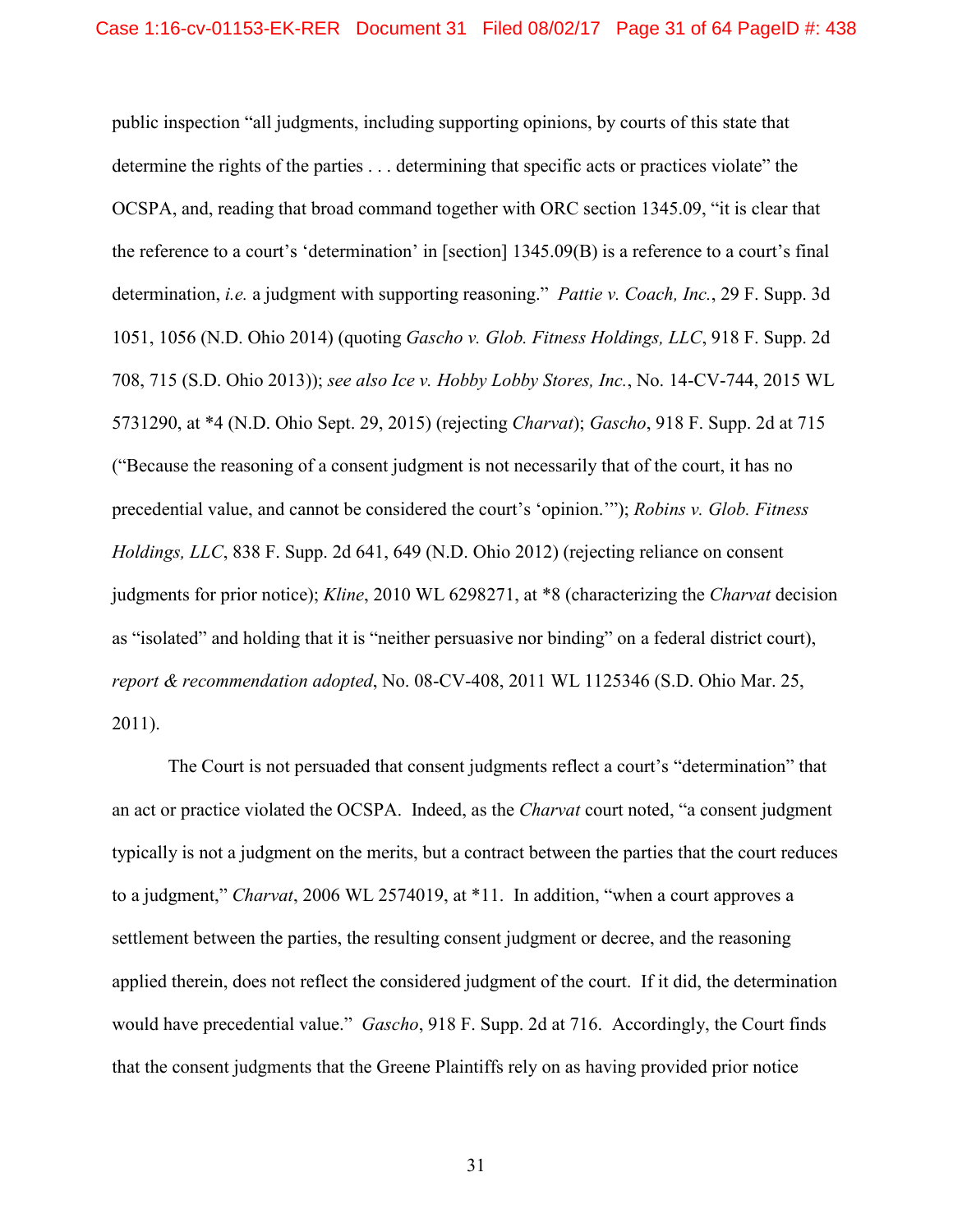under the OCSPA do not satisfy the notice prerequisite. The Court therefore dismisses the Greene Plaintiffs' OCSPA claim.

## **ii. ODTPA**

In count two of the Complaint, the Greene Plaintiffs allege that Defendant's "false or misleading advertising . . . constitutes a deceptive trade practice under [the ODTPA]" because Defendant "represented that goods have characteristics, ingredients, uses, benefits or quantities that they do not have" and "represented that goods have sponsorship, approval, or characteristics that they do not have." (Compl. ¶ 107 (citing ORC § 4165.02 (alterations omitted)).) Defendant argues that "[t]he vast majority of Ohio district courts and lower state courts hold that 'the ODTPA is not available to consumers.'" (Def. Mem. 14 (quoting *Phillips*, 290 F.R.D. at 484).)

The ODTPA authorizes actions by a "person who is likely to be damaged by a person who commits a deceptive trade practice" or a "person who is injured by a person who commits a deceptive trade practice." ORC  $\S$  4165.03(A)(1)–(2). A "person" is defined under the ODTPA to include "an individual, corporation, government, governmental subdivision or agency" or "any other legal or commercial entity." *Id.* § 4165.01(D).

"The Ohio Supreme Court has not yet addressed whether a consumer may pursue a claim under the ODTPA, and there is a split of authority between the Northern and Southern Districts of Ohio, and even within the Southern District, on the issue." *Terelsky v. Fifth Dimension, Inc.*, No. 15-CV-374, 2015 WL 7254189, at \*2 (S.D. Ohio Nov. 17, 2015). However, the majority of courts to address the issue have reasoned that the ODTPA is substantially similar to section 43(a) of the Lanham Act, which confers standing on "any person who believes that he or she is likely to be damaged" by conduct prohibited under 15 U.S.C. § 1125(a). *Id.*; *see In re Porsche Cars N. Am., Inc.*, 880 F. Supp. 2d 801, 874 (S.D. Ohio 2012); *Dawson v. Blockbuster, Inc.*, No. 86451,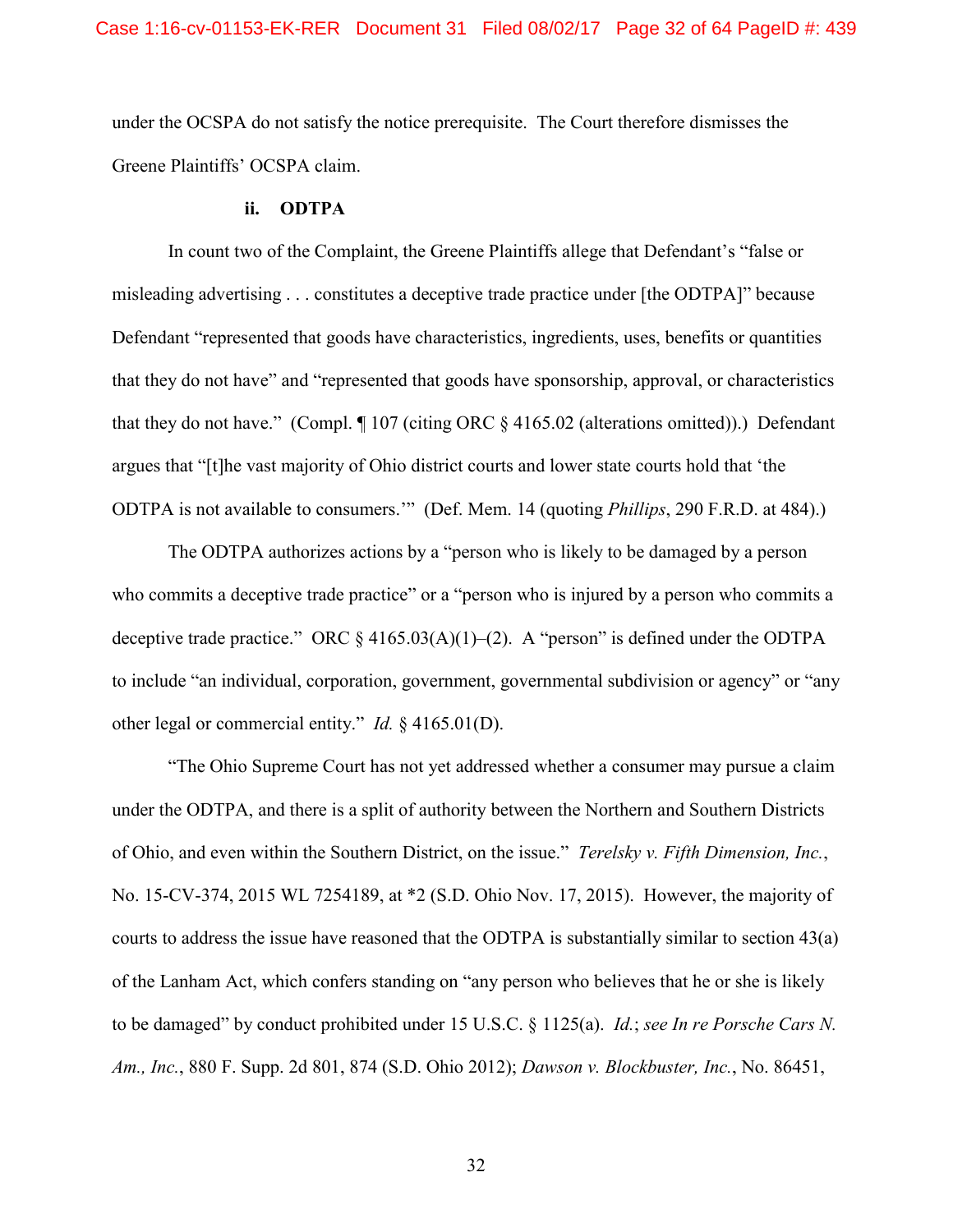2006 WL 1061769, at \*4 (Ohio App. Ct. Mar. 16, 2006), *cert. denied*, 852 N.E.2d 190 (Ohio 2006). These courts have determined that, because "the ODTPA is substantially similar to Section 43(a) of the Lanham Act and the Lanham Act protects the interests of a purely commercial class that does not include individual consumers," the ODTPA does not confer standing on consumers. *Terelsky*, 2015 WL 7254189, at \*2 (quoting *In re Porsche*, 880 F. Supp. 2d at 874); *see, e.g.*, *Citimortgage, Inc. v. Crawford*, 934 F. Supp. 2d 942, 950 (S.D. Ohio 2013) ("[A] consumer does not have standing to [s]ue under the [O]DTPA."); *Phillips*, 290 F.R.D. at 484 ("[T]he [c]ourt holds that consumers lack standing to bring claims under the [O]DTPA."); *Hamilton v. Ball*, 7 N.E.3d 1241, 1253 (Ohio App. Ct. 2014) (holding that consumers lack standing to file suit under the ODTPA).

The Greene Plaintiffs cite two cases that hold otherwise, and they are the only two the Court has located that hold that the plain language of the ODTPA is not so restrictive that it precludes a consumer from bringing an action under the statute. *See Schumacher v. State Auto. Mut. Ins. Co.*, 47 F. Supp. 3d 618, 630–33 (S.D. Ohio 2014); *Bower v. Int'l Bus. Machs., Inc.*, 495 F. Supp. 2d 837, 842–44 (S.D. Ohio 2007). However, where, as here, a state's highest court has not directly addressed an issue, the Court is bound by the decision of the state's appellate courts. *See V.S. v. Muhammad*, 595 F.3d 426, 432 (2d Cir. 2010) (holding that a federal court "is bound to apply the law as interpreted by a state's intermediate appellate courts unless there is persuasive evidence that the state's highest court would reach a different conclusion." (citing *Pahuta v. Massey–Ferguson, Inc.*, 170 F.3d 125, 134 (2d Cir. 1999))); *see also Greenberg v. Greenberg*, 646 F. App'x 31, 31 (2d Cir. 2016) ("In the absence of any statement by the state's highest court," federal courts are "bound to apply the law as interpreted by a state's intermediate appellate courts unless there is persuasive evidence that the state's highest court would reach a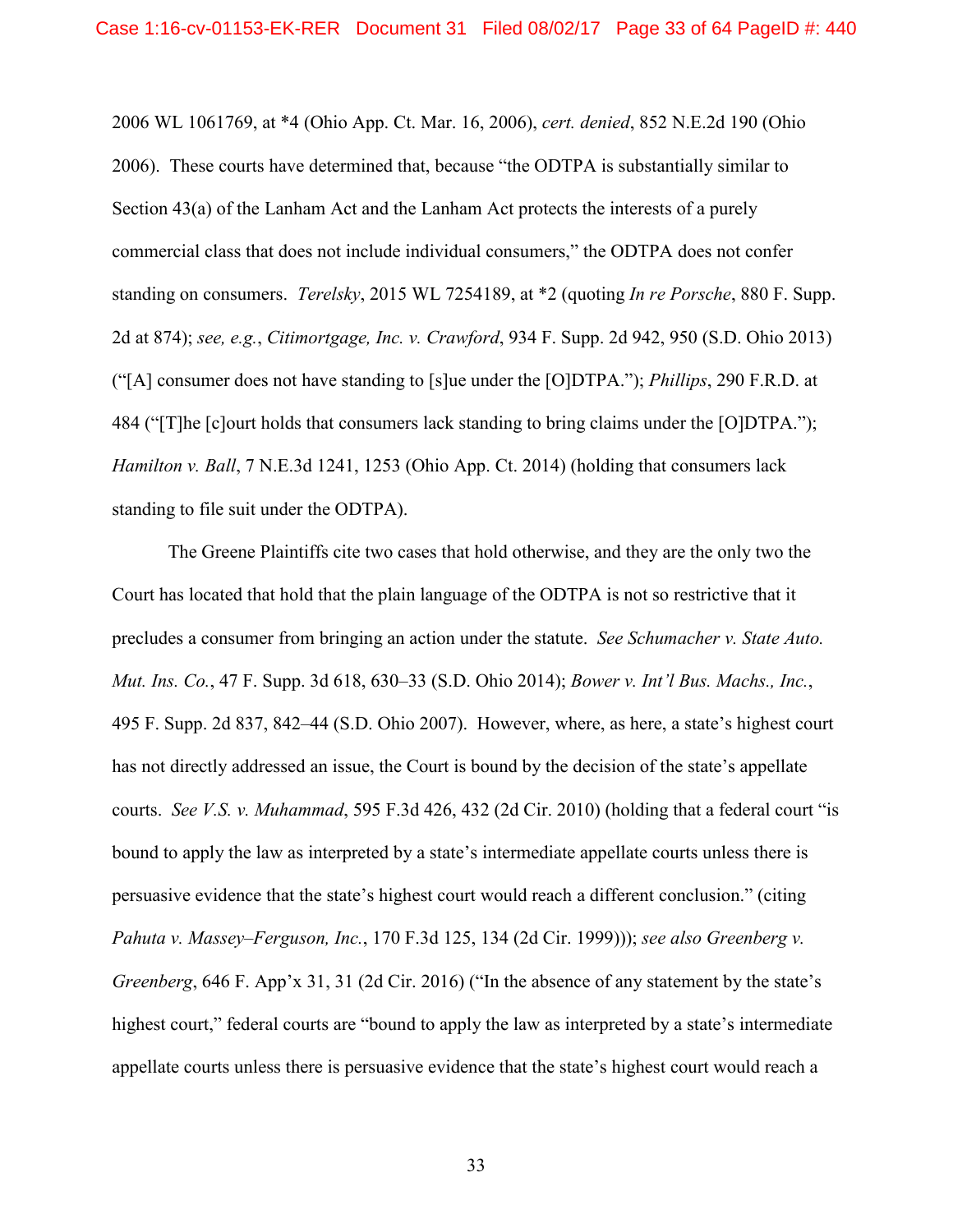different conclusion." (quoting *V.S.*, 595 F.3d at 432)).

In *Dawson*, the Ohio Court of Appeals held that consumers do not have standing to raise ODTPA claims because the ODTPA and the Lanham Act are "substantially similar" and because all federal courts of appeals to have considered the issue have held that consumers do not have standing to sue under the Lanham Act. *See Dawson*, 2006 WL 1061769 at \*3–4. The Ohio Supreme Court declined to accept the appeal for review in *Dawson*. *See* 852 N.E.2d 190 (Ohio 2006).

The Greene Plaintiffs have failed to present persuasive evidence that the Ohio Supreme Court would consider this issue differently than the Ohio Court of Appeals, particularly in view of several Ohio Supreme Court decisions that have recognized the substantial similarity between the ODTPA and the Lanham Act. *See, e.g.*, *Chandler & Assoc. v. Am.'s Healthcare Alliance*, 709 N.E.2d 190, 195 (Ohio App. Ct. 1997) ("When adjudicating claims arising under the [ODTPA], Ohio courts shall apply the same analysis applicable to claims commenced under analogous federal law."); *Yocono's Rest., Inc. v. Yocono*, 651 N.E.2d 1347, 1350–51 (Ohio App. Ct. 1994) (applying a Lanham Act analysis to claims under the ODTPA); *Cesare v. Work*, 520 N.E.2d 586, 589 (Ohio App. Ct. 1987) ("Where claims are made under the [ODTPA], Ohio courts are to apply essentially the same analysis as that applied in assessing the law of unfair competition under the federal statutes."). Accordingly, the Court adopts the view of the Ohio Court of Appeals and the majority of district courts to consider the issue, and holds that the ODTPA does not confer standing upon consumers. *See Holbrook v. La.-Pac. Corp.*, 533 F. App'x 493, 497 (6th Cir. 2013) (citing *Dawson* to affirm the district court's holding that consumers lack standing to bring claims under the ODTPA). The Court therefore dismisses the Greene Plaintiffs' ODTPA claim.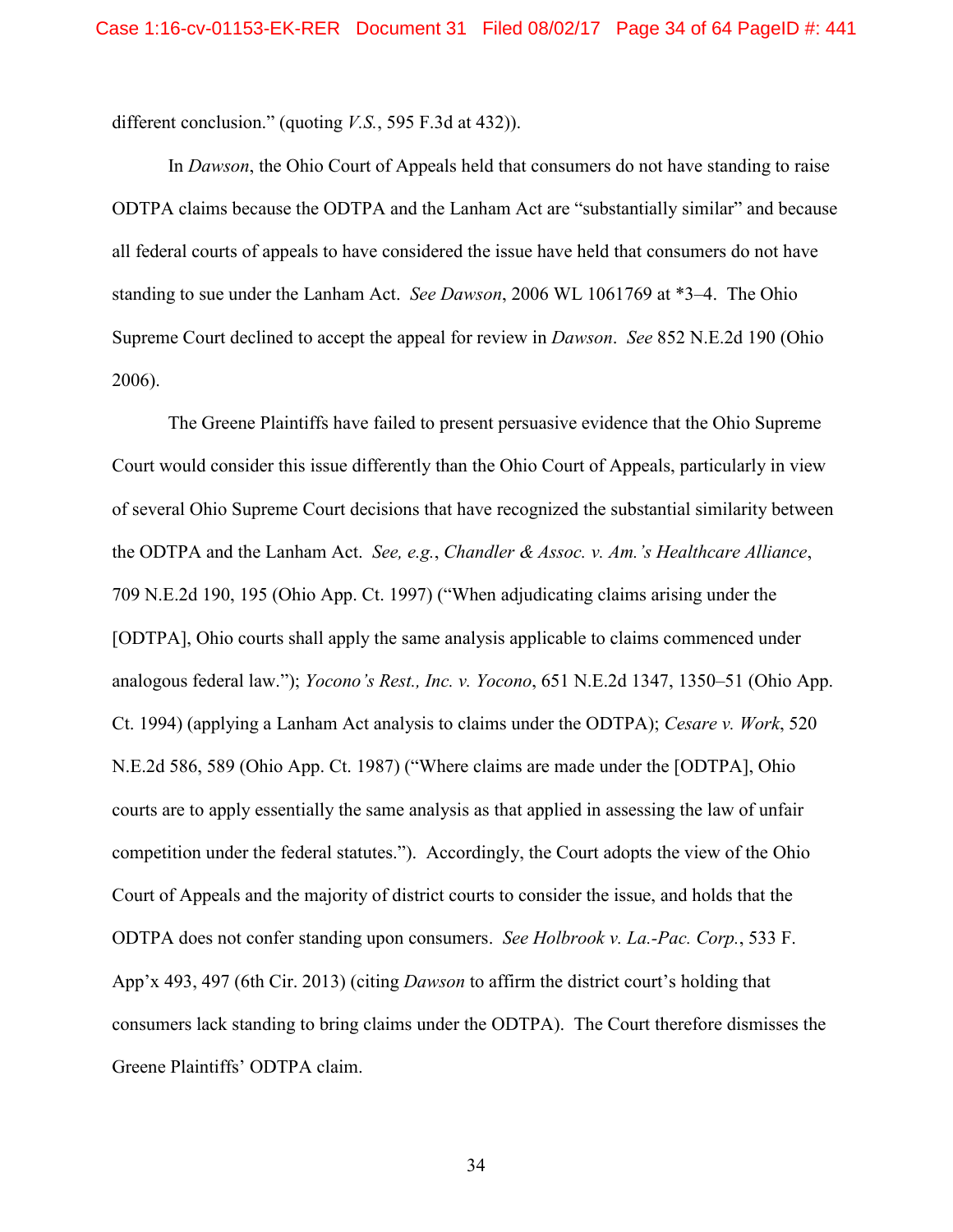# **e. North Carolina statutory claim**

In count three of the Complaint, the Greene Plaintiffs allege that Defendant's health claims regarding the Infant Formula "had the tendency and capacity to mislead" and constituted deceptive acts or practices and unfair methods of competition under the NCDTPA. (Compl. ¶¶ 113–14 (citing N.C. Gen. Stat. Ann. § 75-1.1).)

Defendant argues that the Greene Plaintiffs' NCDTPA claim is not pled with particularity and should be dismissed pursuant to Rule 9(b) of the Federal Rules of Civil procedure because the Greene Plaintiffs "vaguely allege[] that [Plaintiff Wilkerson] purchased [the Infant Formula] after" reviewing a number of advertisements but "makes no allegation that [the annexed advertisement] was material to her decision to purchase" the Infant Formula. (Def. Mem. 15.) The Greene Plaintiffs argue that the Rule 9(b) pleading standard does not apply to NCDTPA claims, but that the Greene Complaint nevertheless satisfies Rule 9(b) because Plaintiff Wilkerson has alleged that Defendant's allergy claims informed her decision to purchase the Infant Formula and that she would not have paid a premium for the formula if she had known the allergy claims were false and misleading. (Pls. Opp'n 15.)

The parties identify divergent authority on whether NCDTPA claims<sup>[10](#page-34-0)</sup> are subject to the Rule 9(b) standard. (*See id.* at 14 n.31 (citing *CBP Res., Inc. v. SGS Control Servs.*, 394 F. Supp. 2d 733, 739 (M.D.N.C. 2005) (Rule 9(b) does not apply)); Def. Mem. 15 (citing *Hilco Transp.,* 

<span id="page-34-0"></span><sup>&</sup>lt;sup>10</sup> "Under North Carolina law, to establish a prima facie claim under the [NCDTPA], a plaintiff must show: '(1) defendant committed an unfair or deceptive act or practice, (2) the act[] in question is in or affecting commerce, and (3) the act proximately caused injury to the plaintiff.'" *Bayer Cropscience LP v. Albemarle Corp.*, --- F. App'x ---, ---, 2017 WL 2645547, at \*3 (4th Cir. June 20, 2017) (quoting *Dalton v. Camp*, 548 S.E.2d 704, 711 (N.C. 2001)). Because Defendant does not argue that the Greene Plaintiffs' NDTPA claim is otherwise deficient, the Court declines to consider whether the Greene Plaintiffs have stated a prima facie claim under the NDTPA.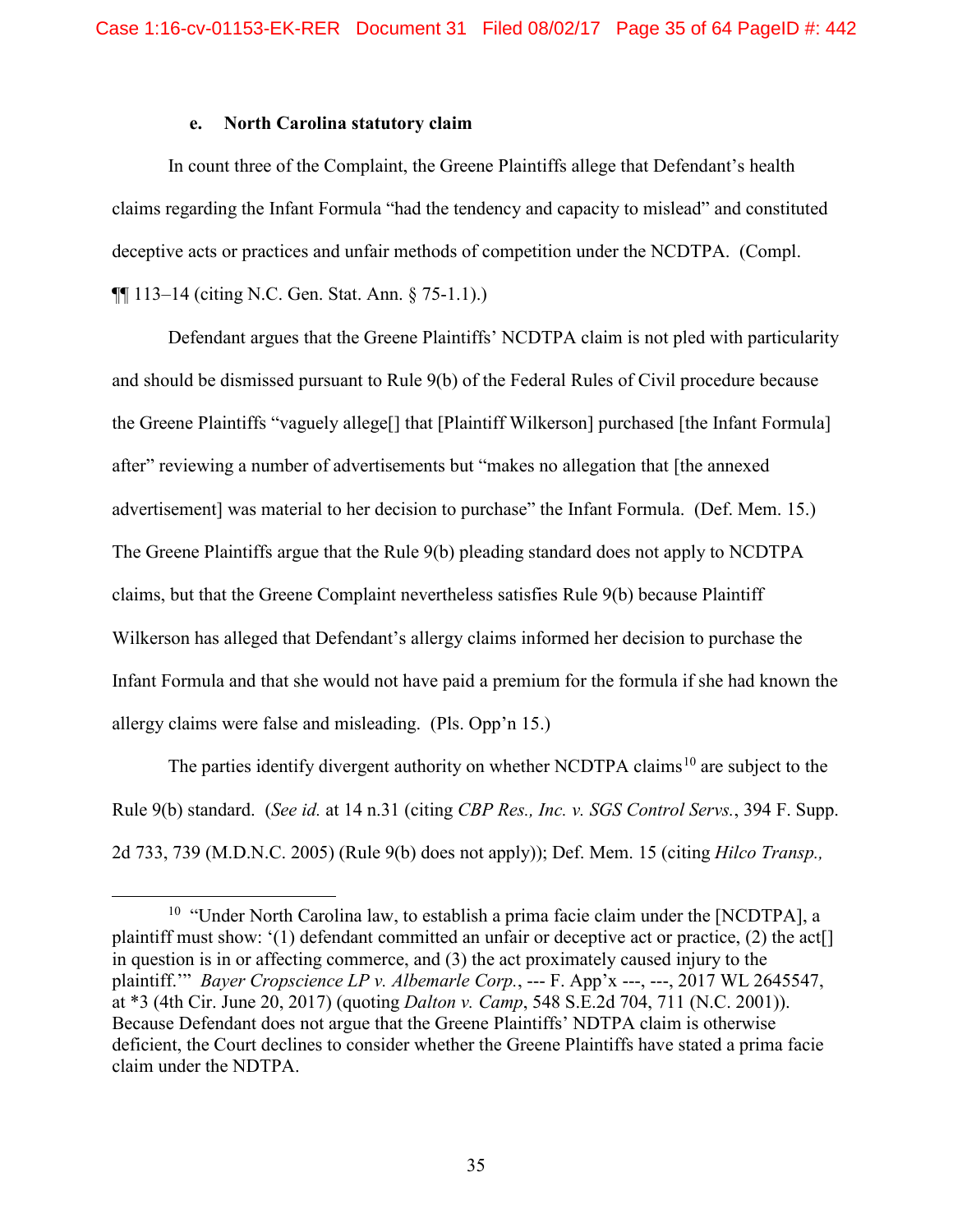*Inc. v. Atkins*, No. 14-CVS-8677, 2016 WL 197133, at \*10 (N.C. Super. Jan. 15, 2016) (Rule 9(b) "may" apply)); Def. Reply 6 (citing *Topshelf Mgmt., Inc. v. Campbell-Ewald Co.*, 117 F. Supp. 3d 722, 732 (M.D.N.C. 2015) (holding that "several of the reasons" that led the court not to apply Rule 9(b) in *CBP Res., Inc.* "either do not apply in the present case or can no longer be maintained in light of more recent developments")).) The Court declines to decide whether Rule 9(b) applies to NCDTPA claims because, even assuming it does, the Greene Plaintiffs have met the Rule 9(b) pleading standard.

"Rule 9(b) requires that '[i]n alleging fraud or mistake, a party must state with particularity the circumstances constituting fraud or mistake.'" *United States ex rel. Ladas v. Exelis, Inc.*, 824 F.3d 16, 25 (2d Cir. 2016) (alteration in original) (quoting Fed. R. Civ. P. 9(b)). "To satisfy this Rule, a complaint alleging fraud must '(1) specify the statements that the plaintiff contends were fraudulent, (2) identify the speaker, (3) state where and when the statements were made, and (4) explain why the statements were fraudulent.'"[11](#page-35-0) *Id.* (quoting *Shields v. Citytrust Bancorp, Inc.*, 25 F.3d 1124, 1128 (2d Cir. 1994)). "Ultimately, whether a complaint satisfies Rule 9(b) depends upon the nature of the case, the complexity or simplicity of the transaction or occurrence, the relationship of the parties and the determination of how much circumstantial detail is necessary to give notice to the adverse party and enable him to prepare a responsive

<span id="page-35-0"></span> $11$  In determining whether Plaintiffs have satisfied the Rule  $9(b)$  pleading standard, Second Circuit law governs. *See In re Ford Fusion & C-Max Fuel Econ. Litig.*, No. 13-MD-2450, 2015 WL 7018369, at \*13 (S.D.N.Y. Nov. 12, 2015) ("In evaluating the applicability of Rule 9(b), the Court also notes that, as is always the case, it is bound by Second Circuit law pertaining to the applicability of Rule 9(b)." (citing *Nw. Mut. Life Ins. Co. v. Banc of Am. Sec., LLC*, 254 F. Supp. 2d 390, 396–97 (S.D.N.Y. 2003))); *Schwartzco Enters. LLC v. TMH Mgmt., LLC*, 60 F. Supp. 3d 331, 361 (E.D.N.Y. 2014) ("[B] ecause Rule 9(b) is a rule promulgated pursuant to a federal statute, this Court is required to follow the precedent of the Court of Appeals for the Second Circuit with respect to the interpretation and application of Rule 9(b)." (alteration in original) (quoting *Nw. Mut. Life Ins.*, 254 F. Supp. 2d at 396)).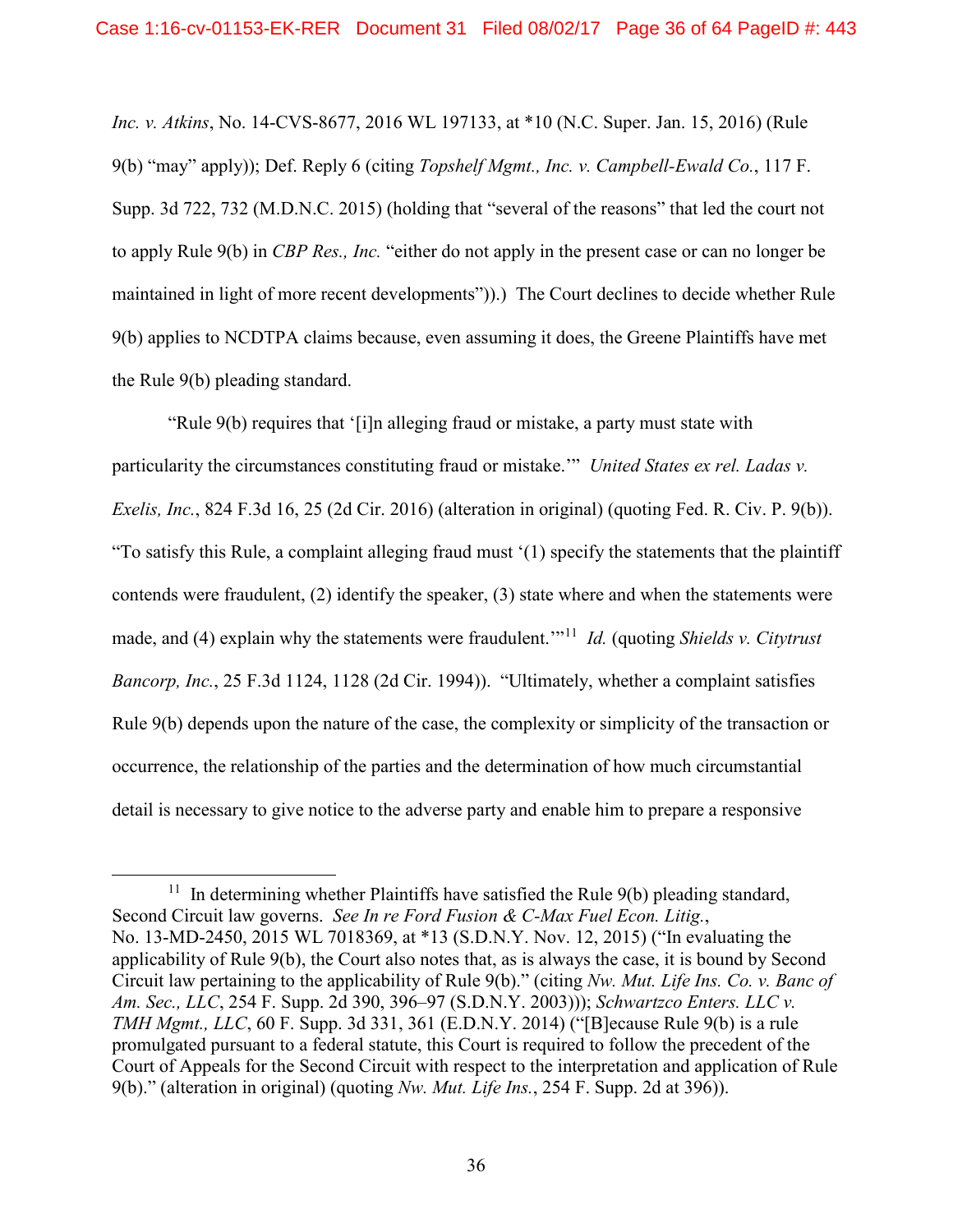pleading." *United States v. Wells Fargo Bank, N.A.*, 972 F. Supp. 2d 593, 616 (S.D.N.Y. 2013); *see Kane ex rel, U.S. v. Healthfirst, Inc.*, 120 F. Supp. 3d 370, 383 (S.D.N.Y. 2015) (quoting same); *U.S. ex rel. Bilotta v. Novartis Pharma. Corp.*, 50 F. Supp. 3d 497, 508 (S.D.N.Y. 2014) (quoting same); *U.S. ex rel. Kester v. Novartis Pharma. Corp.*, 23 F. Supp. 3d 242, 258 (S.D.N.Y. 2014) (quoting same); *see also Rombach v. Chang*, 355 F.3d 164, 171 (2d Cir. 2004) (discussing the purpose of the particularity requirement and emphasizing fair notice to the defendant).

The Greene Plaintiffs specify in the Complaint and attach to the Complaint examples of the representations by Defendant that the Greene Plaintiffs allege are false and misleading, including the representations that the Infant Formula is the "1st  $\&$  only routine formula to reduce the risk of developing allergies" and that the Infant Formula is "the first and only formula brand made from 100% whey protein hydrolyzed, and that meets the criteria for a[n] FDA Qualified Health Claim for atopic dermatitis." (Compl.  $\P$  56–61 (capitalization omitted); Exs. A–F.) The Greene Plaintiffs allege that these representations were located in several places, including on a sticker placed on the Infant Formula, on the packaging in which the Infant Formula was sold, in a television commercial dated April 9, 2012, and in a magazine advertisement dated August 5, 2013. (Compl. ¶¶ 60, 63.) The Greene Plaintiffs also allege that the representations are false and misleading because the Infant Formula does not reduce the risk that infants will develop allergies and because Defendant failed to qualify its health claim regarding the Infant Formula's ability to reduce the risk of infants developing atopic dermatitis in accordance with the FDA's proposals. (*Id.* ¶¶ 56–64.) The Greene Plaintiffs further allege that they viewed and relied on these representations before purchasing the Infant Formula. (*Id.* ¶¶ 72–74.)

Based on these allegations, the Greene Plaintiffs have identified with particularity the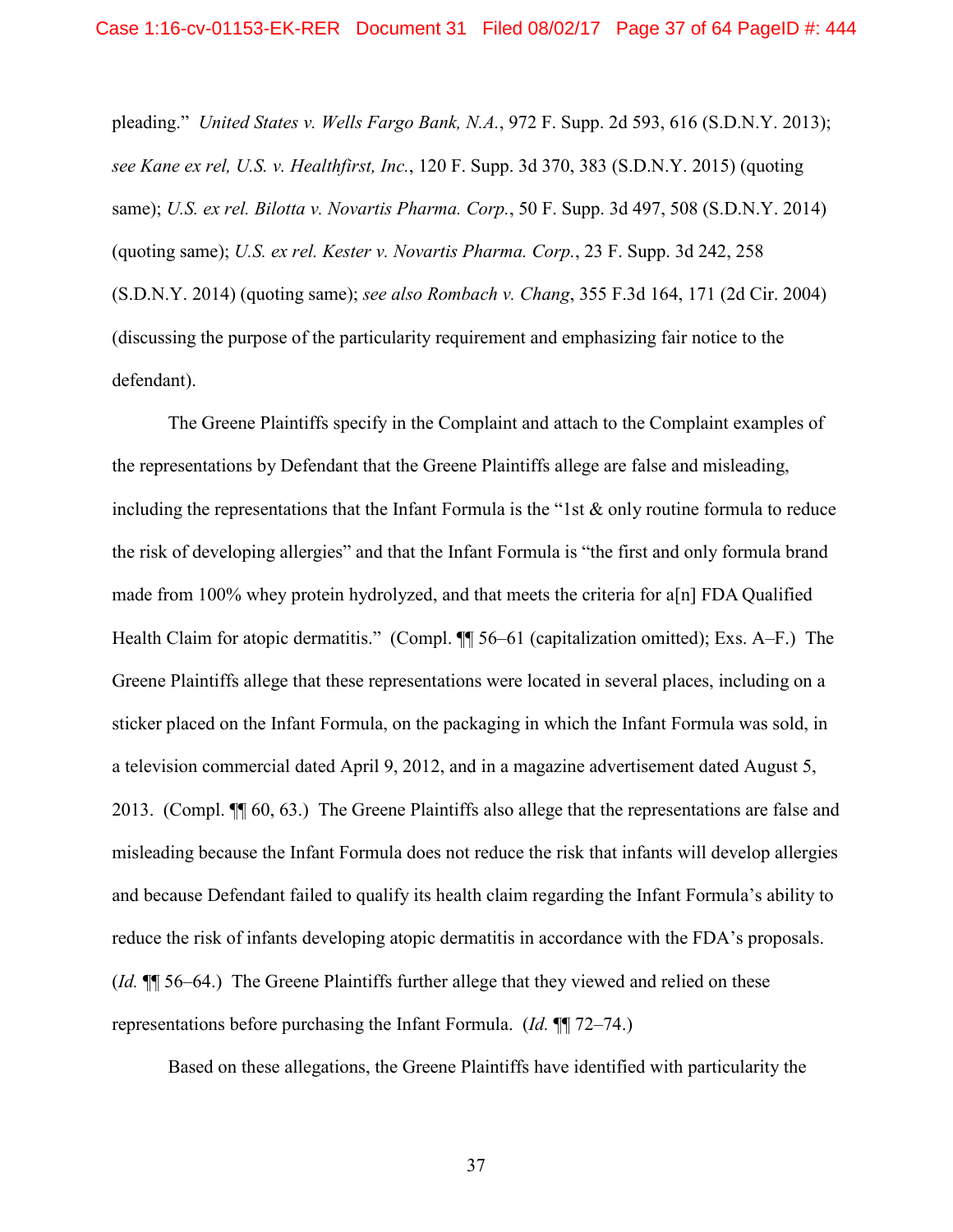allegedly deceptive representations, the speaker, what was stated, when it was stated and where the statements were made. The Greene Plaintiffs have also explained why they allege that the statements are deceptive and that the statements were material. (*See id.*) These allegations satisfy Rule 9(b). *See In re Ford Fusion & C-Max Fuel Econ. Litig.*, No. 13-MD-2450, 2015 WL 7018369, at \*33 (S.D.N.Y. Nov. 12, 2015) (holding that the plaintiffs "sufficiently alleged the who, what, when, where, and why of the fraud at issue under Rule 9(b)" because the plaintiffs identified the "*specific ads* that made *specific promises*" regarding the products at issue); *Weisblum v. Prophase Labs, Inc.*, 88 F. Supp. 3d 283, 298 (S.D.N.Y. 2015) (finding that the plaintiff satisfied Rule 9(b) because the plaintiff alleged that the defendants "made personal guarantees in national media advertisements," that the plaintiff "heard [the] [d]efendants' media advertisements" and that the plaintiff "relied on these representations"); *In re Frito-Lay N. Am., Inc. All Nat. Litig.*, No. 12-MD-2413, 2013 WL 4647512, at \*23–24 (E.D.N.Y. Aug. 29, 2013) (holding that the plaintiffs met the Rule 9(b) heightened pleading requirement because the plaintiffs "allege[d] that defendants PepsiCo and Frito–Lay (the 'who') falsely stated that the products are 'All Natural,' but in fact, are not . . . (the 'what')," and further alleged "[w]hen the defendants labeled, and the plaintiffs purchased, the products between January 1, 2010 and the present (the 'when'), the plaintiffs relied on this representation, which was placed prominently on the products' packaging (the 'where')"); *cf. Amos v. Biogen Idec Inc.*, 28 F. Supp. 3d 164, 172 (W.D.N.Y. 2014) (holding that the plaintiff did not satisfy the Rule 9(b) standard where the plaintiff "made only general allegations of fraudulent conduct," upon information and belief, and failed to identify the specific alleged misrepresentations).

The Court therefore finds that the Greene Plaintiffs have identified the representations that they allege are false and misleading pursuant to Rule 9(b) and have pled that those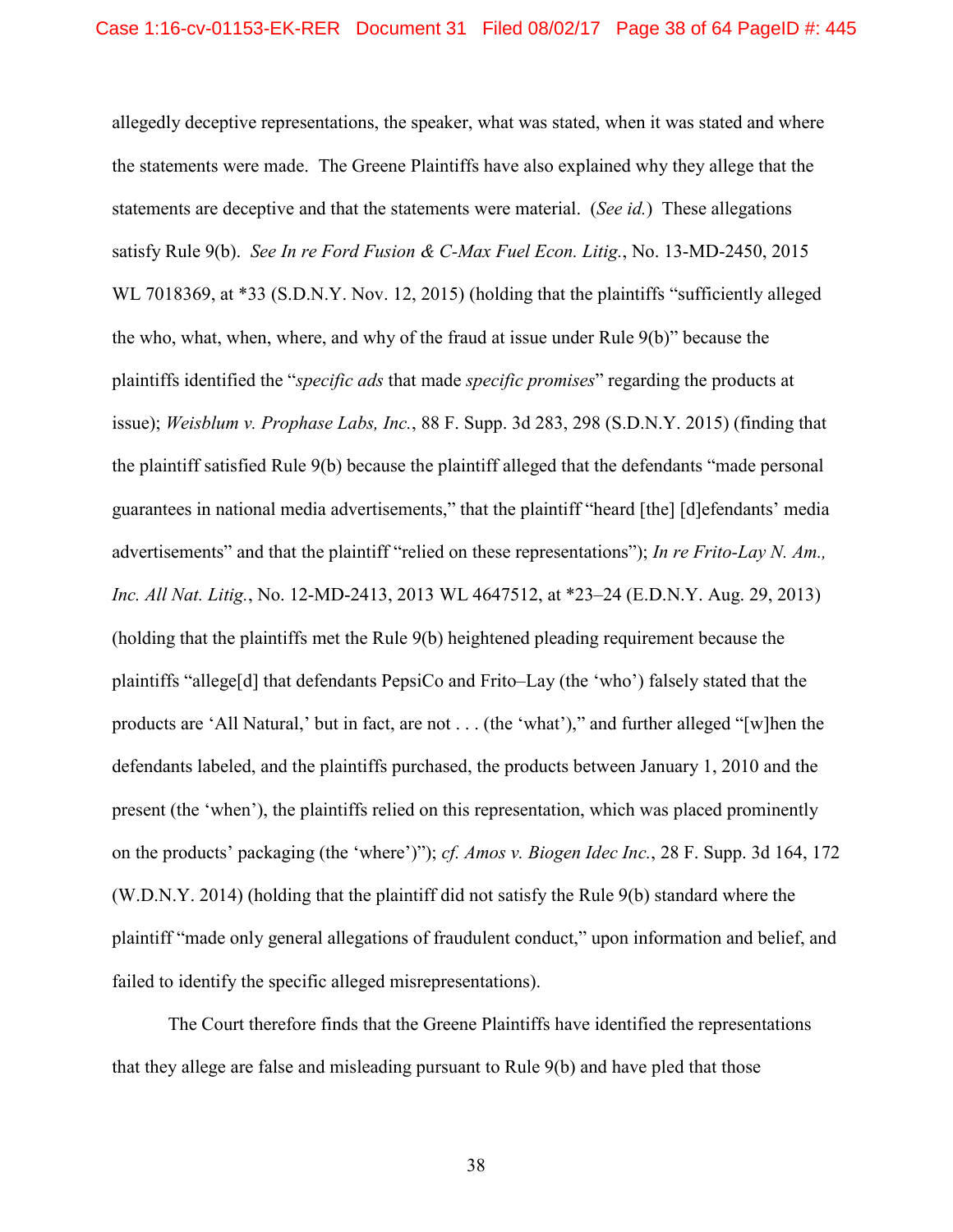representations were material with requisite particularity. The Court therefore denies Defendant's motion to dismiss the Greene Plaintiffs' NCDTPA claim.

## **f. New York statutory claims**

In counts one and two of the Manemeit Complaint, Plaintiff Manemeit alleges that Defendant violated sections 349 and 350 of the GBL by engaging in "consumer-oriented conduct" that falsely and misleadingly advertised the allergenic benefits of the Infant Formula. (Manemeit Compl. ¶¶ 93–108.)

Defendant argues that the GBL claims should be dismissed because Plaintiff failed to plead an injury from the alleged misrepresentation and because Plaintiff "freely admits that [Defendant's] use of the [qualified health claim] in its marketing materials was expressly permitted by FDA," so the safe harbor provisions of the GBL apply. (Manemeit Def. Mem. 2.) Plaintiff argues that she alleges, under a price-premium theory of injury, that she would not have paid as much as she did for the Infant Formula had she known the allergy claims were false, and that the GBL's safe harbor provisions do not apply here. (Manemeit Opp'n 8–9.)

The Court first considers whether Plaintiff has sufficiently alleged an injury under GBL sections 349 and 350 and then considers whether the safe harbor provision under GBL section 349 provides a defense to Plaintiff's claims.

## **i. GBL sections 349 and 350**

GBL section 349 prohibits "[d]eceptive acts or practices in the conduct of any business, trade or commerce or in the furnishing of any service in this state." N.Y. Gen. Bus. Law § 349. GBL section 350 prohibits "[f]alse advertising in the conduct of any business, trade or commerce or in the furnishing of any service in this state." N.Y. Gen. Bus. Law § 350. To assert a claim under either section, "a plaintiff must allege that a defendant has engaged in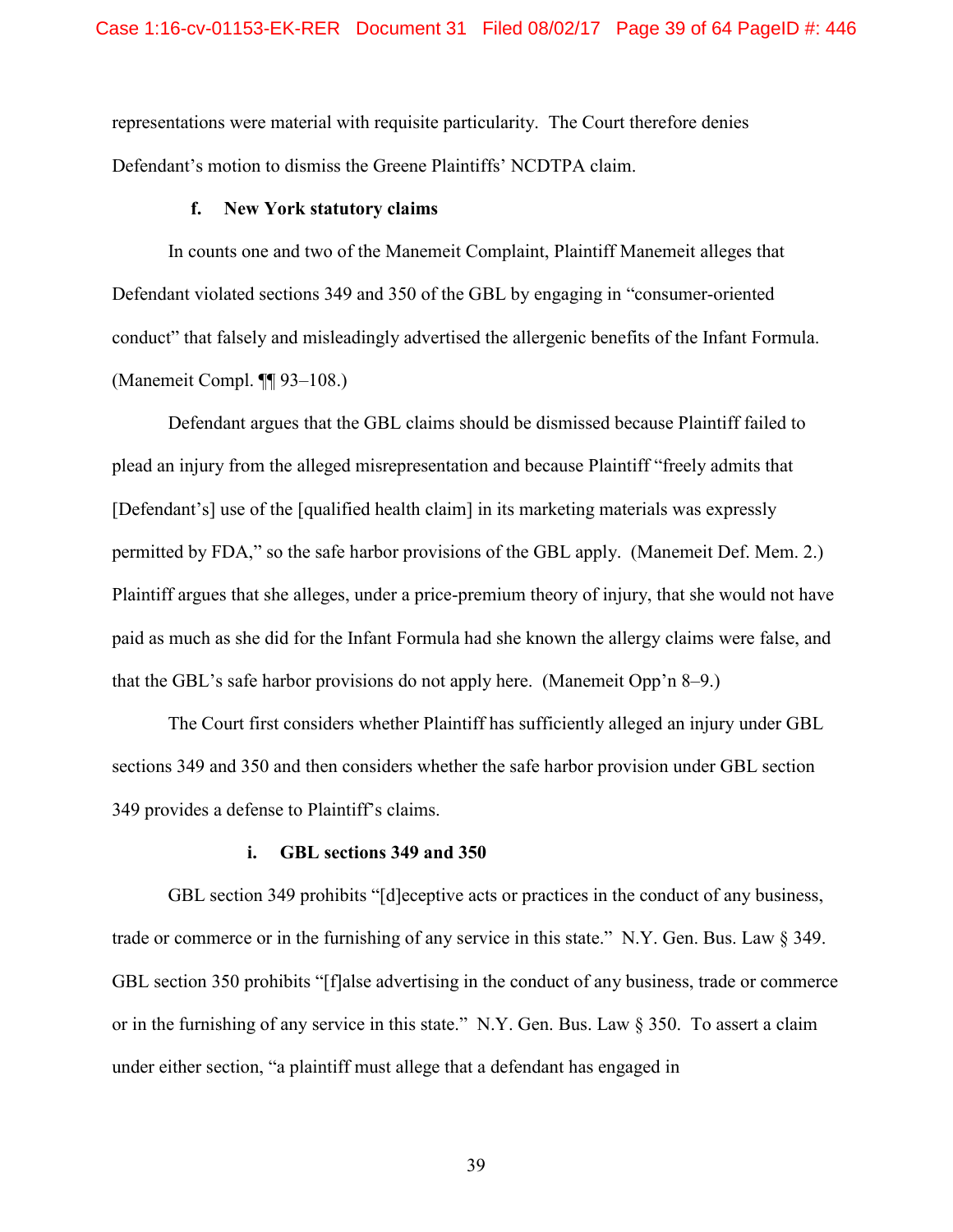(1) consumer-oriented conduct that is (2) materially misleading and that (3) [the] plaintiff suffered injury as a result of the allegedly deceptive act or practice." *Orlander v. Staples, Inc.*, 802 F.3d 289, 300 (2d Cir. 2015) (citing *Koch v. Acker, Merrall & Condit Co.*, 18 N.Y.3d 940 (2012)); *see Maurizio v. Goldsmith*, 230 F.3d 518, 521 (2d Cir. 2000) (citing the elements for a prima facie case under section 349).

Claims under GBL sections 349 and 350 are not subject to the pleading-with-particularity requirements of Rule 9(b). *Schwartzco Enters. LLC v. TMH Mgmt., LLC*, 60 F. Supp. 3d 331, 359 (E.D.N.Y. 2014) (quoting *Pelman ex rel. Pelman v. McDonald's Corp.*, 396 F.3d 508, 511 (2d Cir. 2005)); *see also Leonard*, 2012 WL 764199, at \*19 (considering case law and discerning a categorical rule that New York GBL section 349 claims, "regardless of whether they 'sound in fraud,' or are premised on specific misrepresentations rather than an 'advertising scheme,' are not subject to the heightened pleading requirement of Rule 9(b)"). With an exception not relevant here,<sup>[12](#page-39-0)</sup> "[t]he standard for recovery under . . . [section] 350, while specific to false advertising, is otherwise identical to section 349." *Goshen v. Mut. Life Ins. Co. of N.Y.*, 98 N.Y.2d 314, 324 n.1 (2002).

"An actual injury claim under [s]ection 349 typically requires a plaintiff to 'allege that, on account of a materially misleading practice, she purchased a product and did not receive the full value of her purchase.'" *Izquierdo v. Mondelez Int'l, Inc.*, No. 16-CV-4697, 2016 WL 6459832, at \*7 (S.D.N.Y. Oct. 26, 2016) (quoting *Orlander*, 802 F.3d at 302). This prong may be satisfied through an allegation that a plaintiff overpaid for the product, or, stated differently,

<span id="page-39-0"></span><sup>&</sup>lt;sup>12</sup> "To prevail on a claim under GBL [section] 350, a plaintiff must demonstrate reliance on defendants' false advertising. However [section] 349 does not require proof of reliance." *Ackerman v. Coca-Cola Co.*, No. 09-CV-0395, 2010 WL 2925955, at \*23 (E.D.N.Y. July 21, 2010) (first citing *Leider v. Ralfe*, 387 F. Supp. 2d 283, 292 (S.D.N.Y. 2005); and then citing *Stutman v. Chem. Bank*, 95 N.Y.2d 24, 29 (2000)).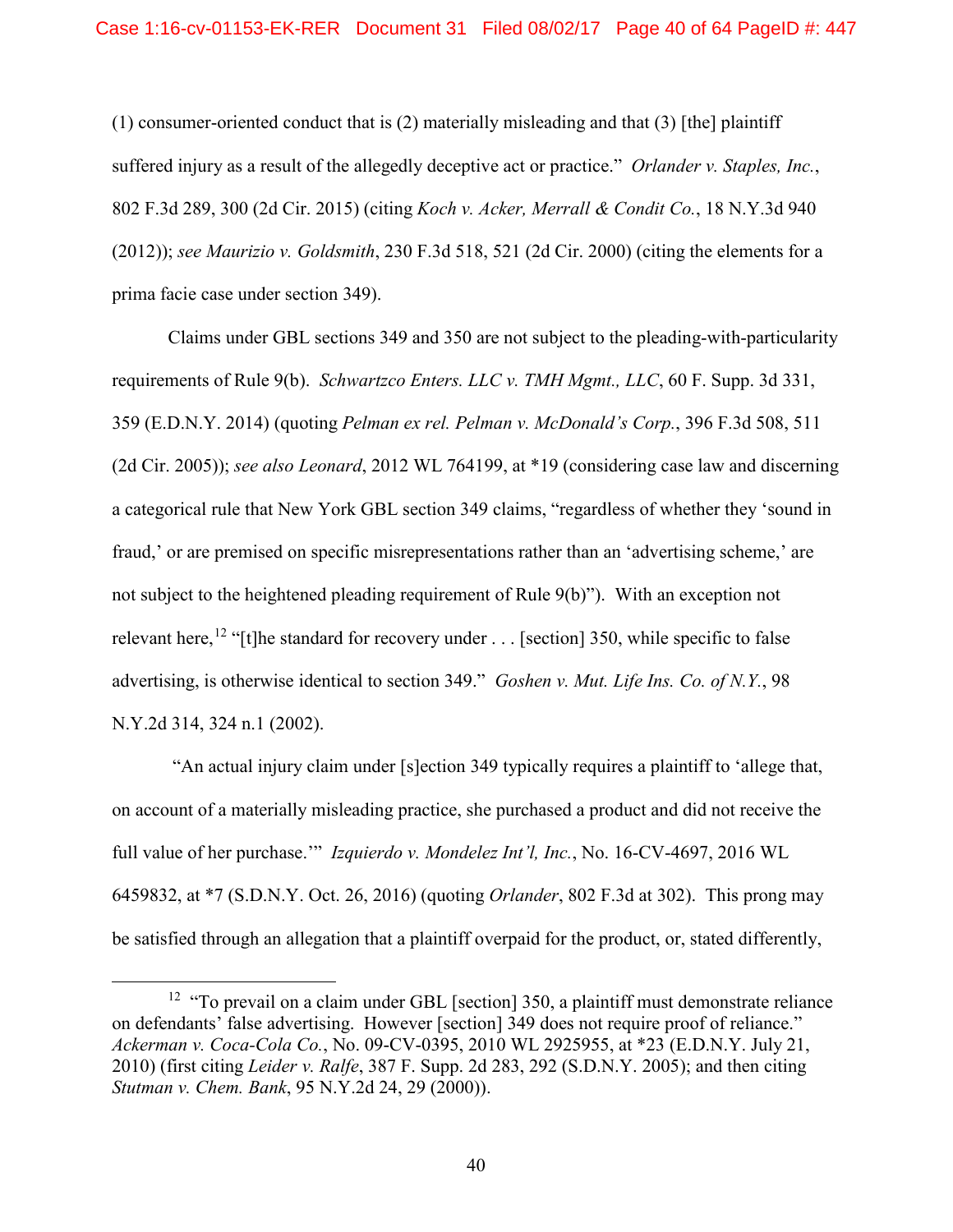"by a claim that a plaintiff paid a premium for a product based on [the] defendants' inaccurate representations." *Ackerman v. Coca-Cola Co.*, No. 09-CV-0395, 2010 WL 2925955, at \*23 (E.D.N.Y. July 21, 2010); *see also Orlander*, 802 F.3d at 302 (explaining that in some cases the price premium theory "show[s] that [the] plaintiff paid more than they would have for the good but for the deceptive practices of the defendant-sellers").

Here, Plaintiff alleges that if she had known Defendant's allergy claims were false, she would not have paid as much as she did for the Infant Formula, and further states that parents value a formula's ability to protect their children from developing allergies. (Manemeit Compl.  $\P$ [13, 53, 74–75, 100–01, 106, 135, 140.) Plaintiff also alleges that another formula named "Parent's Choice," which did not make allergy claims, is priced at a forty-one percent discount to the Infant Formula, and that Defendant suggested that Defendant's inability to make the allergy claims negatively affected sales. (*Id.* ¶¶ 77–78.) Plaintiff further alleges that she did not receive the benefit of her bargain because she paid for a benefit — the reduced risk of allergies — that the Infant Formula did not provide. (*Id.*) These allegations are sufficient to state an injury under GBL sections 349 and 350 because they "claim that [] [P]laintiff paid a premium for a product based on [Defendant's] inaccurate representations." *See Ackerman*, 2010 WL 2925955, at \*23; *see also Koenig v. Boulder Brands, Inc.*, 995 F. Supp. 2d 274, 288–89 (S.D.N.Y. 2014) (finding a sufficiently-pled section 349 injury where the plaintiff alleged that he would not have paid the price charged for "fat-free" milk had he known it contained fat); *Ebin v. Kangadis Food Inc.*, No. 13-CV-2311, 2013 WL 6504547 (S.D.N.Y. Dec. 11, 2013) (deeming the plaintiff's allegations sufficient to state a claim under GBL 349 where "[t]he deception is the false and misleading label, and the injury is the purchase price"); *Lazaroff v. Paraco Gas Corp.*, 967 N.Y.S.2d 867 (N.Y. Sup. Ct. 2011) (finding a sufficiently-pled section 349 injury where the plaintiff alleged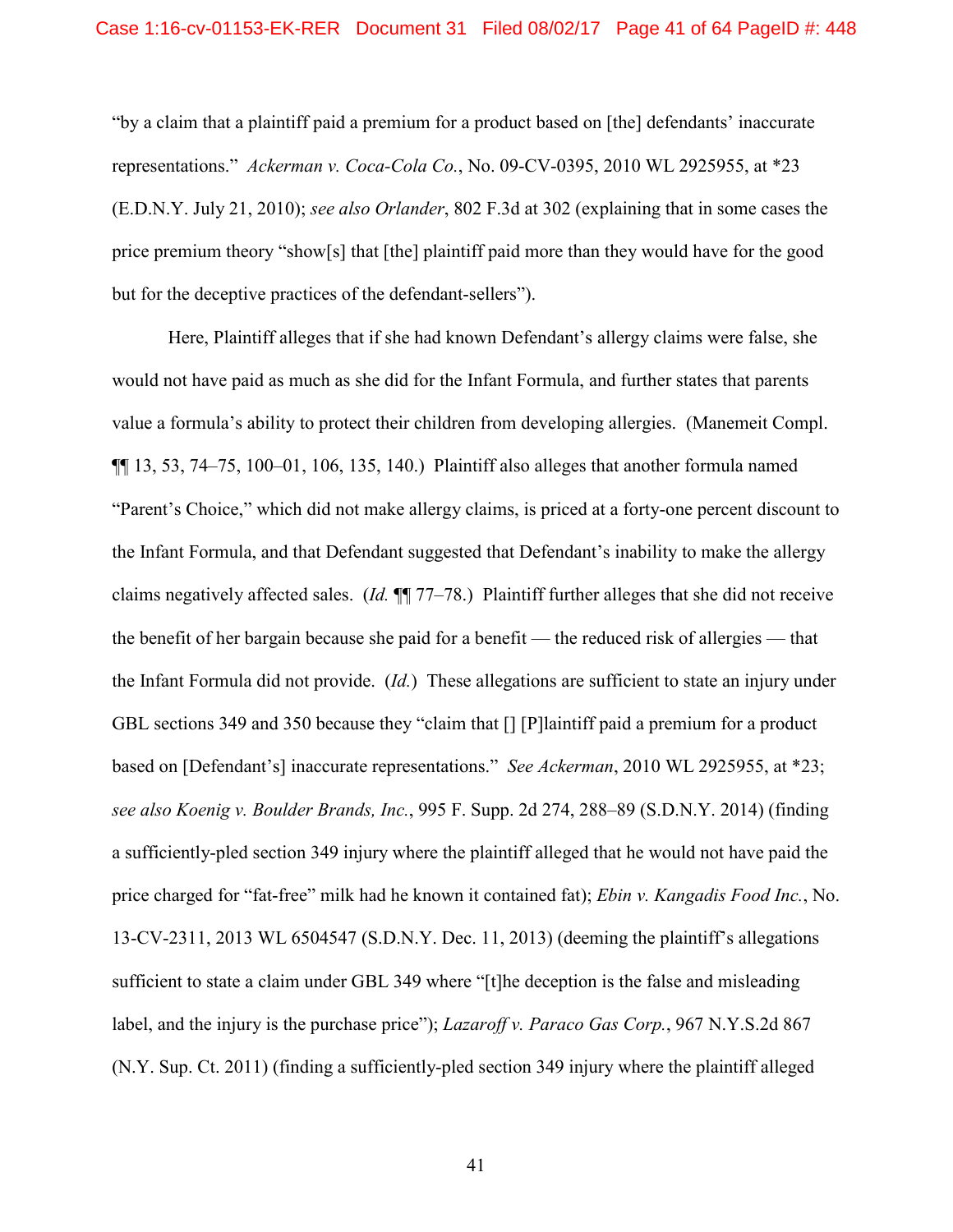that he would not have paid the price charged for a "[twenty] pound" propane cylinder had he known it contained only fifteen pounds of propane).

Relying on *Izquierdo*, 2016 WL 6459832, at \*7, Defendant argues that Plaintiff "must assert that she could have purchased a substitute infant formula that also was made from [partially hydrolyzed whey protein] but which does not contain the [qualified health claim] or other alleged misstatement." (Manemeit Def. Mem. 12.) Defendant argues that *Izquierdo* is instructive because, in that case, the plaintiffs brought a putative class action alleging that the defendant packaged its candy to give the appearance that the package contained more candy than it actually did, in violation of GBL section 349. *Izquierdo*, 2016 WL 6459832, at \*1–2. The court dismissed the plaintiffs' claim, finding that "[c]omparing the Candy to Hot Tamales and Junior Mints is the saccharine equivalent of comparing apples with oranges. Such a comparison tells the [c]ourt nothing about the value of the Candy, or whether the cost of the Candy was inflated by [the defendant's] allegedly misleading packaging." *Id.* at \*7. In addition, the court found that it was not clear that the price the plaintiffs paid "flowed from any act of [the defendant]" because the complaint did not allege that the defendant, as opposed to the movie theater where plaintiffs had purchased the candy, set the price of the candy and benefited from its price inflation. *Id.*

To the extent that *Izquierdo* merely holds that plaintiffs cannot redress an injury under GBL sections 349 or 350 where they do not "allege[] that they paid a *higher* price for the [product] than they otherwise would have, absent deceptive acts," *see id.*, the Court finds that Plaintiffs' allegations satisfy *Izquierdo* because she has alleged that she paid a higher price for the Infant Formula than she would have paid absent the allergy claims. (Manemeit Compl. ¶ 77.) However, to the extent that *Izquierdo* holds, as Defendant suggests, that Plaintiff must identify a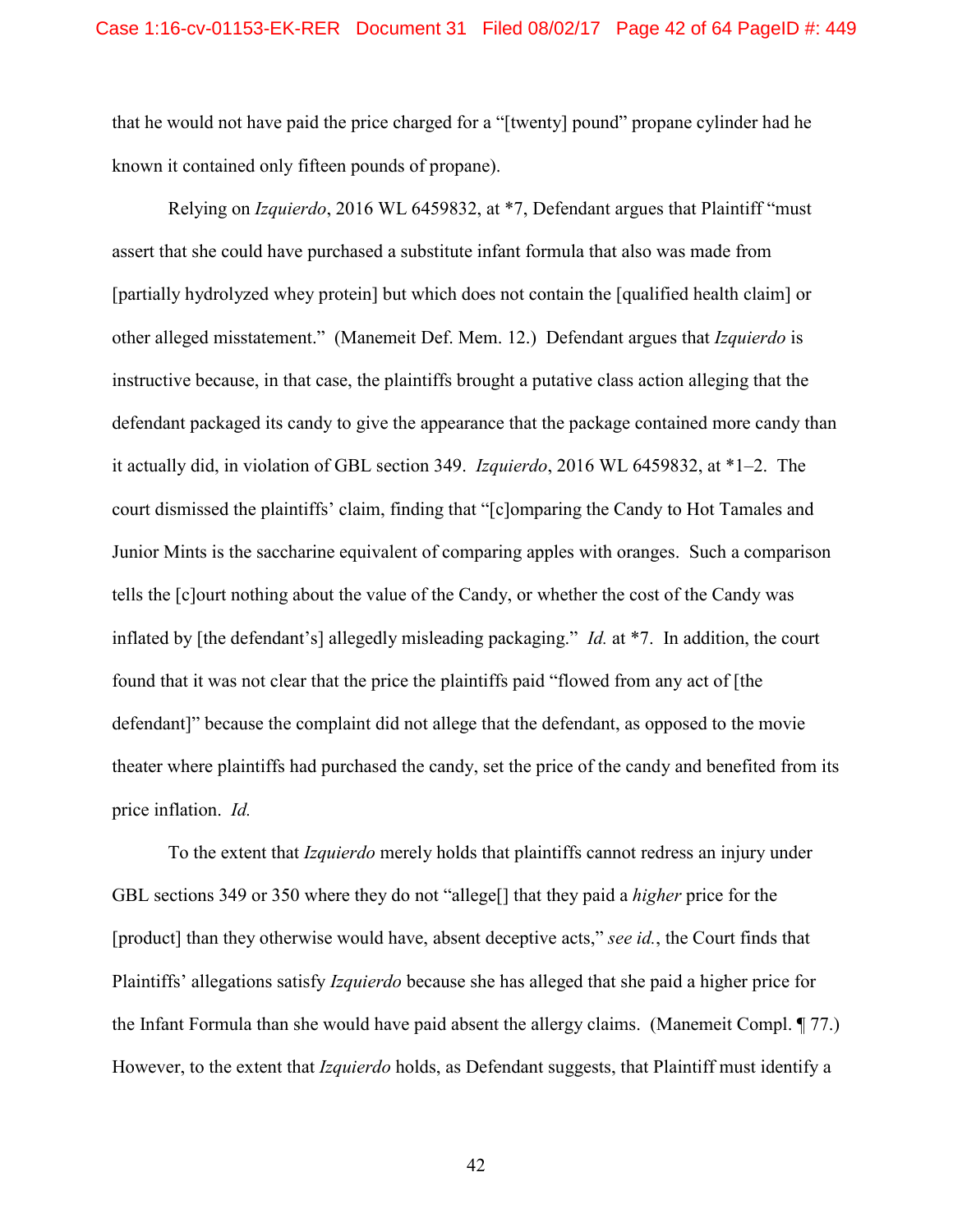precisely comparable product in order to allege a GBL section 349 or 350 claim under a price premium theory, *Izquierdo* contradicts the weight of the law in this Circuit. Courts routinely allow complaints that lack allegations of both cheaper and exactly comparable products to survive motions to dismiss. *See Goldemberg v. Johnson & Johnson Consumer Cos., Inc.*, 8 F. Supp. 3d 467, 481–82 (S.D.N.Y. 2014) (explaining that courts "have found valid [section] 349 claims despite plaintiffs not identifying competitors or prices" and that "while identifying the prices of competing products in the [c]omplaint would strengthen [the p]laintiff's allegation of injury," the allegations are not necessary to state a claim); *see also Orlander*, 802 F.3d at 302 (reversing a district court and holding that the plaintiff had stated claims under GBL sections 349 and 350 because "[p]laintiff has alleged that he purchased a two-year 'Carry-in' Protection Plan but did not receive the services that [d]efendant misleadingly told [p]laintiff he was purchasing"); *Stoltz v. Fage Dairy Processing Indus, S.A.*, No. 14-CV-3826, 2015 WL 5579872, at \*22 (E.D.N.Y. Sept. 22, 2015) (finding a sufficiently-pled section 349 injury where the plaintiffs alleged that "through the deceptive practice of marketing and selling their products . . . [the defendants] have been able to command a premium price by deceiving consumers about the attributes of their yogurts and distinguishing themselves from similar products"); *Weisblum*, 88 F. Supp. 3d at 292–93(finding a sufficiently-pled section 349 injury where the plaintiff alleged that he was damaged in the amount of the difference in value between the product as advertised and the product as actually sold); *Koenig*, 995 F. Supp. 2d at 288 (finding a sufficiently-pled section 349 injury where the plaintiffs alleged that they paid price premiums based on the defendants' misrepresentations without identifying a specific comparable product).

In addition, to the extent that Defendant asks the Court to assess the actual comparability of the Parent's Choice formula or determine whether other characteristics of the Infant Formula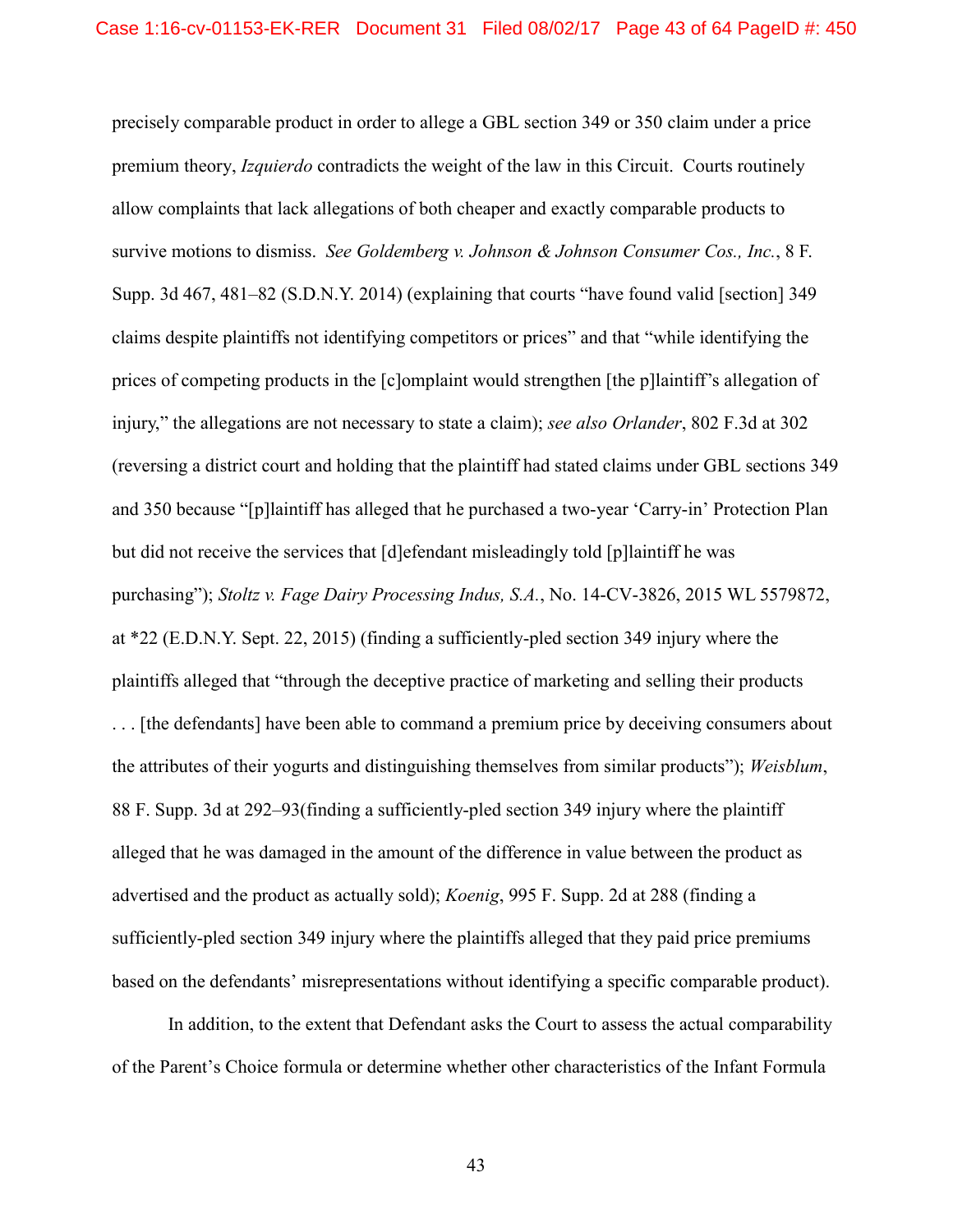justified its higher price, these are factual determinations that cannot be resolved on a motion to dismiss. *See Kardovich v. Pfizer, Inc.*, 97 F. Supp. 3d 131, 140 (E.D.N.Y. 2015) ("[I]ssues of fact, credibility and the weight of the evidence are not properly considered on a motion to dismiss."); *see also Ebin*, 2013 WL 6504547, at \*4–5 (finding a sufficiently-pled section 349 injury where the parties disputed the reason for price distinctions between the allegedly mislabeled product and a comparable product). The Court therefore denies Defendant's motion to dismiss the GBL claims for failure to state an injury.

## **ii. Safe harbor provisions**

Defendant also argues that the qualified health claims on the Infant Formula labels were approved by the FDA 2011 Letter, and therefore Plaintiff Manemeit's claims are barred by the safe harbor provisions of GBL sections 349 and 350. (Manemeit Def. Mem. 12–13.) Plaintiff argues that the FDA 2011 Letter was not a "regulation," such that compliance with it would provide safe harbor immunity, and that, even if the FDA 2011 Letter fell within the scope of the safe harbor provision, Defendant did not comply with the FDA 2011 Letter. (Manemeit Opp'n 10.)

GBL section 349(d) states:

In any such action it shall be a complete defense that the act or practice is, or if in interstate commerce would be, subject to and complies with the rules and regulations of, and the statutes administered by, the federal trade commission or any official department, division, commission or agency of the United States as such rules, regulations or statutes are interpreted by the federal trade commission or such department, division, commission or agency or the federal courts.

N.Y. Gen. Bus. Law § 349(d). GBL section 350-d states: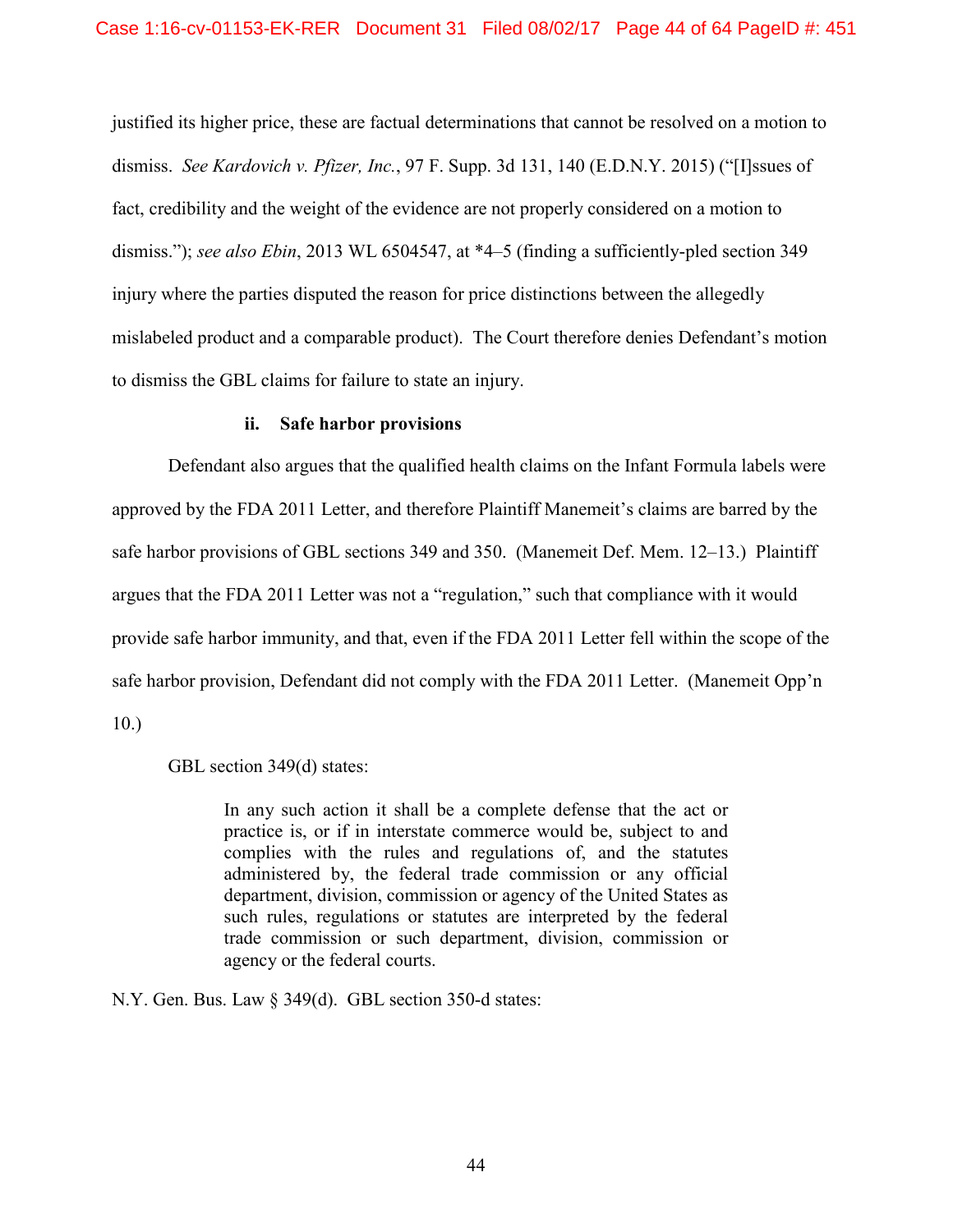In any such action it shall be a complete defense that the advertisement is subject to and complies with the rules and regulations of, and the statutes administered by the Federal Trade Commission or any official department, division, commission or agency of the state of New York.

N.Y. Gen. Bus. Law. § 350-d.

Both safe harbor provisions require Defendant to identify a "rule" or "regulation" with which it has complied. However, the only rule or regulation Defendant identifies is the FDA 2011 Letter, which applies only to Defendant's labels and not to its advertisements. (*See* FDA 2011 Letter at 2.) Furthermore, Defendant has not explained why or how the FDA 2011 Letter qualifies as a "rule" or "regulation" under the safe harbor provisions, and, absent any support, the Court is not convinced that it does. *See, e.g.*, *Carias v. Monsanto Co.*, No 15-CV-3677, 2016 WL 6803780, at  $*8$  (E.D.N.Y. Sept. 30, 2016) (finding that the EPA's approval of a pesticide label did not fall within the GBL safe harbor in part because the approval lacked preemptive force); *In re Frito-Lay N. Am. Inc. All Nat. Litig.*, 2013 WL 4647512, at \*22 (denying a motion to dismiss based on safe harbor because "it is not clear that FDA's [non-binding] guidance on 'natural' labeling is a 'rule or regulation' within the meaning of [sections] 349(d) and 350-d"). Finally, even if the FDA 2011 Letter qualified as a "rule" or "regulation" under the safe harbor provisions, Plaintiff's claim is premised on the idea that the Infant Formula was *not* in compliance with the FDA 2011 Letter, which specified qualified health claims that Defendant could place on its labels and prohibited Defendant from asserting that the Infant Formula could reduce the risk of infant allergies. (*See* Manemeit Opp'n 11; Manemeit Compl. ¶¶ 11–12, 65– 71.) Thus, it is not clear that Defendant's labeling "compl[ied] with" the FDA's guidance, even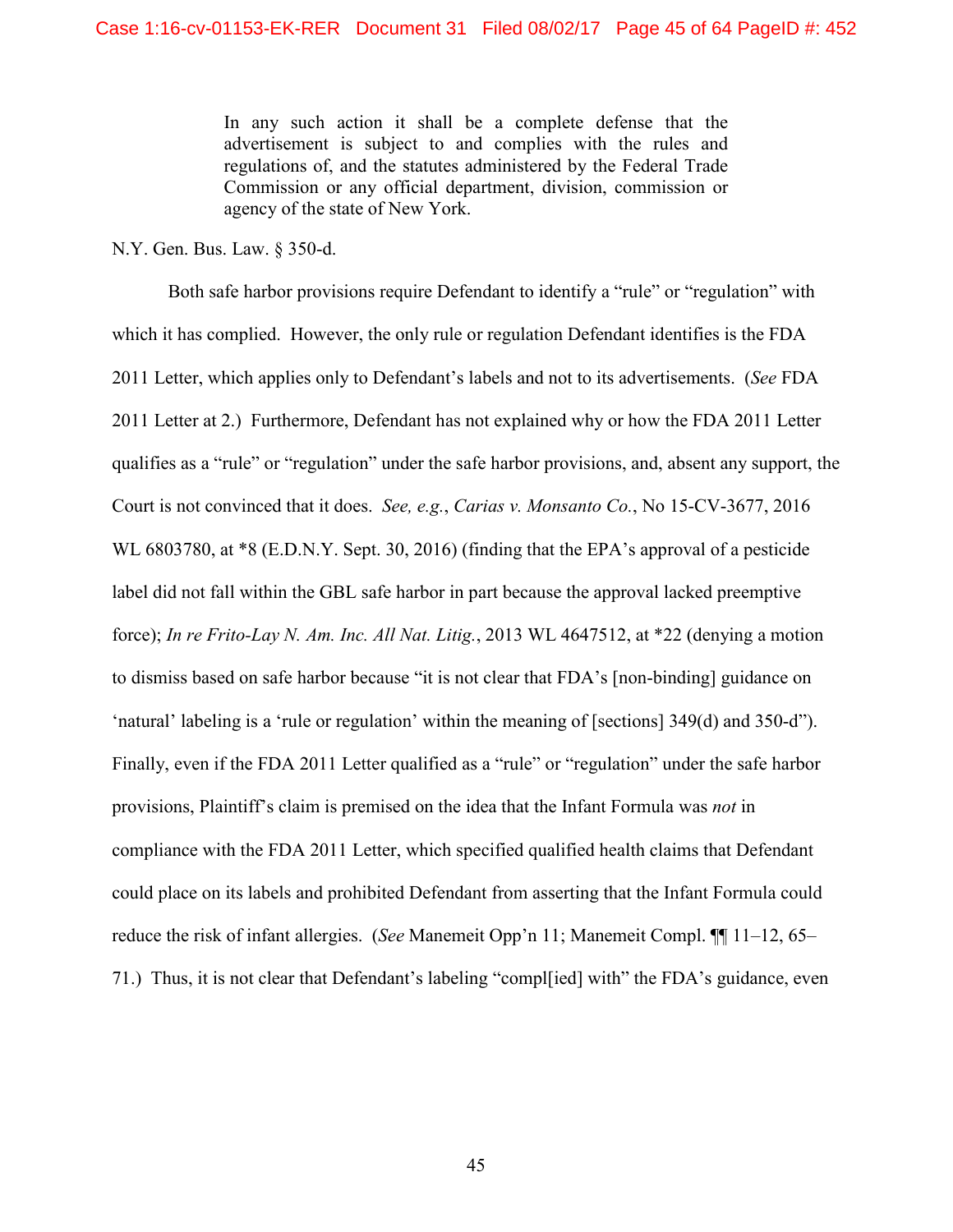if that guidance qualifies as a rule or regulation under the safe harbor provisions.<sup>[13](#page-45-0)</sup>

Defendant cannot obtain safe harbor under sections 349 or 350 because Defendant has not argued — and the Court is not convinced — that the FDA 2011 Letter constitutes a "rule" or "regulation" under the safe harbor provisions and, even if the FDA 2011 Letter did constitute a "rule" or "regulation," the parties dispute whether Defendant complied with the FDA 2011 Letter. Because neither safe harbor applies to Defendant's alleged conduct, the Court denies Defendant's motion to dismiss Plaintiff's GBL claims.

## **g. Common law claims**

In counts four through seven of the Greene Complaint and counts three through six of the Manemeit Complaint, Plaintiffs bring claims for fraudulent concealment, intentional misrepresentation, negligent misrepresentation and unjust enrichment. (Greene Compl. ¶¶ 118– 49; Manemeit Compl. ¶¶ 109–40.) Defendant argues that Plaintiffs have failed to allege at least one element of each common law claim, but does not otherwise argue that Plaintiffs' common law claims are insufficient.[14](#page-45-1) (*See* Def. Mem. 16) The Court accordingly analyzes the particular deficiencies that Defendant argues are fatal to each of Plaintiffs' claims.

<span id="page-45-0"></span><sup>&</sup>lt;sup>13</sup> In addition, with respect to the safe harbor provision in section 350, Defendant has not identified a rule, regulation, or statute administered by the Federal Trade Commission or a state agency with which the Infant Formula complies. Based on the plain language of the statute, the FDA 2011 Letter does not provide Defendant with a defense against the allegedly deceptive and misleading claims because section 350 does not provide safe harbor for an entity's compliance with an FDA regulation — only for compliance with the regulations of "the Federal Trade" Commission or any official department, division, commission or agency of the state of New York." N.Y. Gen. Bus. Law § 350-d. Defendant has not provided support to the contrary.

<span id="page-45-1"></span><sup>&</sup>lt;sup>14</sup> Defendant generally argues that Plaintiffs have not made particularized allegations of falsity, as required under Rule 9(b), and the Court addresses that argument in section II(g), *infra*.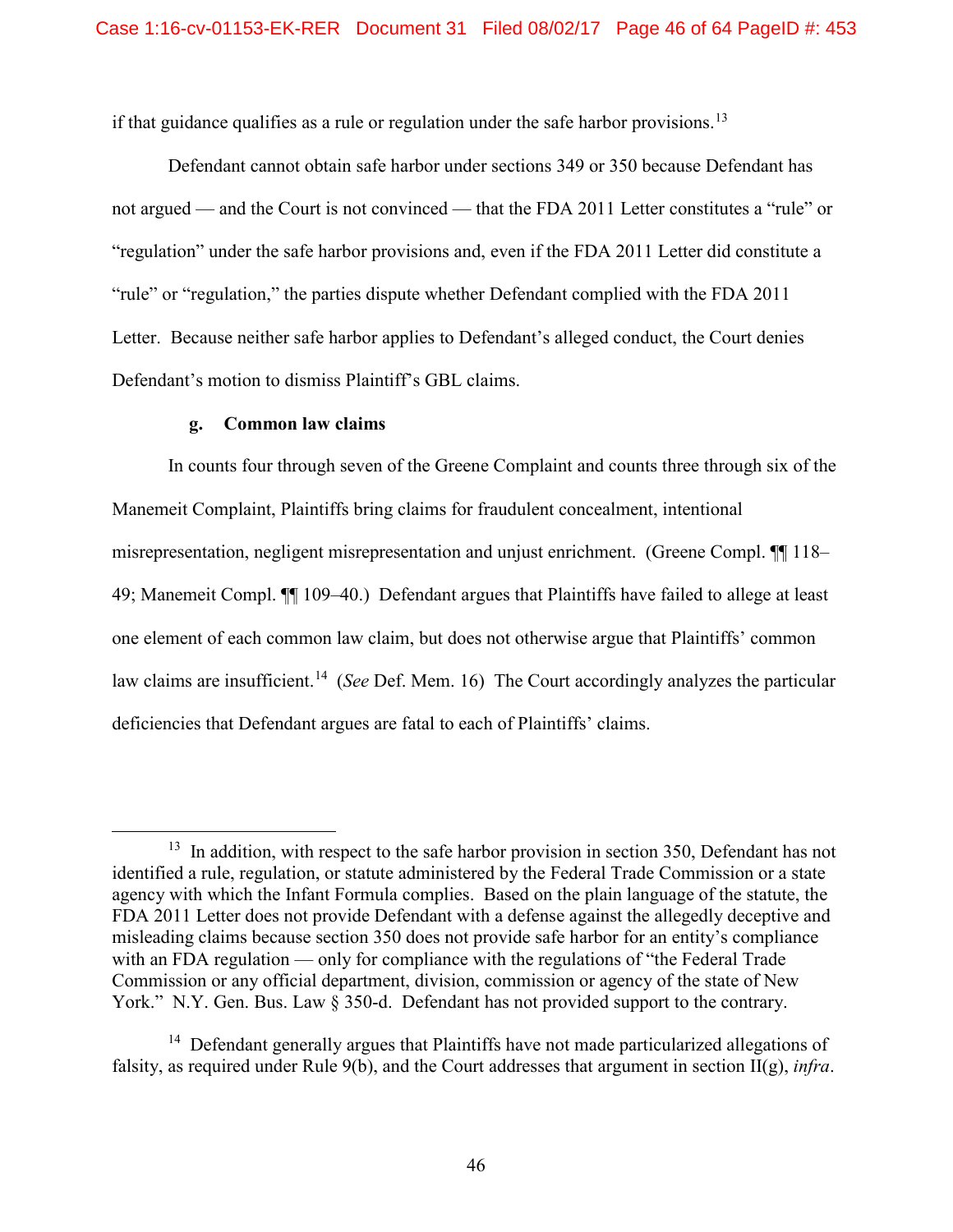# **i. Fraudulent concealment**

Defendant argues that Plaintiffs have not alleged a fiduciary or special relationship between the parties that would support a claim for fraudulent concealment.<sup>[15](#page-46-0)</sup> (Def. Mem. 16.) Plaintiffs argue that New York courts do not require a fiduciary relationship where, as here, the defendant made a "partial or ambiguous statement" and "had superior knowledge that was not available to [the plaintiff]." (Pls. Opp'n 18.)

"The elements of fraudulent concealment under New York law are: a relationship between the contracting parties that creates a duty to disclose, knowledge of the material facts by the party bound to disclose, scienter, reliance and damage." *Aetna Cas. & Sur. Co. v. Aniero Concrete Co., Inc.*, 404 F.3d 566, 582 (2d Cir. 2005); *see also De Sole v. Knoedler Gallery, LLC*, 974 F. Supp. 2d 274, 314 (S.D.N.Y. 2013) (applying same elements); *Woods v. Maytag Co.*, 807 F. Supp. 2d 112, 124 (E.D.N.Y. 2011) (applying same elements)."Although a cause of action for fraud may be predicated on acts of concealment, there must first be proven a duty to disclose material information." *Dembeck v. 220 Cent. Park S., LLC*, 823 N.Y.S.2d 45 (App. Div. 2006) (first citing *Jana L. v. W. 129th St. Realty Corp.*, 801 N.Y.S.2d 132 (App. Div. 2005); and then citing *Kaufman v. Cohen*, 760 N.Y.S.2d 157 (App. Div. 2003)).

"A duty to disclose arises in one of three circumstances: where the parties are in a fiduciary relationship; under the 'special facts doctrine,' where 'one party possesses superior knowledge, not readily available to the other, and knows that the other is acting on the basis of mistaken knowledge'; or where a party has made a partial or ambiguous statement, whose full

<span id="page-46-0"></span><sup>&</sup>lt;sup>15</sup> Defendant analyzes the common-law claims under New York law for purposes of this motion. (Def. Mem. 15.) Plaintiffs do not object, (Pls. Opp'n 15 n.33), and the Court therefore applies New York common law to the claims.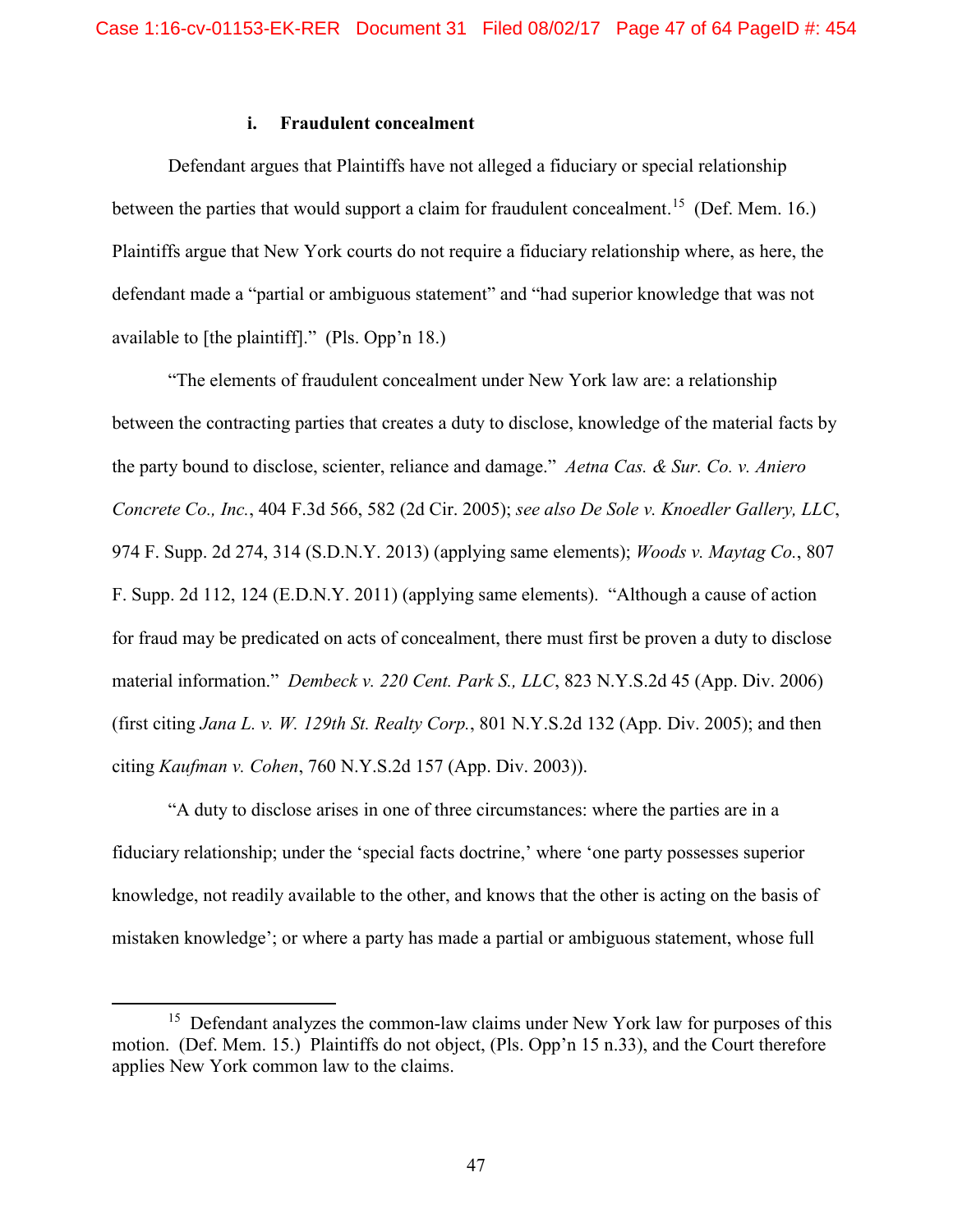meaning will only be made clear after complete disclosure." *Aetna*, 404 F.3d at 582 (first citing *Aaron Ferer & Sons Ltd. v. Chase Manhattan Bank*, 731 F.2d 112, 123 (2d Cir. 1984); and then citing *Brass v. Am. Film Techs., Inc.*, 987 F.2d 142, 150 (2d Cir. 1993)).

Thus, with respect to the duty to disclose, "New York recognizes a cause of action to recover damages for fraud based on concealment, where the party to be charged has superior knowledge or means of knowledge, such that the transaction without disclosure is rendered inherently unfair." *De Sole*, 974 F. Supp. 2d at 314 (internal quotation marks omitted) (quoting *Miele v. Am. Tobacco Co.*, 770 N.Y.S.2d 386, 391 (App. Div. 2003)); *Abrams v. Gen. Motors Corp.*, 466 N.Y.S.2d 124, (N.Y. Sup. Ct. 1983) ("If one party has superior knowledge or has means of knowledge not available to both parties, then he is under a legal obligation to speak and the silence would constitute fraud."). Although normally this duty to disclose arises in the context of "direct business transactions," courts also impose the duty on "a manufacturer who has exclusive knowledge of a product defect or danger." *Woods v. Maytag Co.*, 807 F. Supp. 2d 112, 125 (E.D.N.Y. 2011); *see also Miele*, 770 N.Y.S.2d at 803 (finding that, where the plaintiff alleged that the tobacco company defendants suppressed and disregarded test results not favorable to the tobacco industry and failed to disclose the addictive and dangerous nature of cigarettes, the plaintiff's claim for fraudulent concealment was not preempted by the cigarette smoking act); *Standish-Parkin v. Lorillard Tobacco Co.*, 786 N.Y.S.2d 13, 14 (App. Div. 2004) (same); *Stevenson Equip. v. Chemig Constr. Corp.*, 565 N.Y.S.2d 318, 320 (App. Div. 1991) (holding that a seller of machinery could be found liable for fraudulent concealment for failing to inform a purchaser of its knowledge that the machinery had been stolen), *aff'd* 79 N.Y.2d 989 (1992).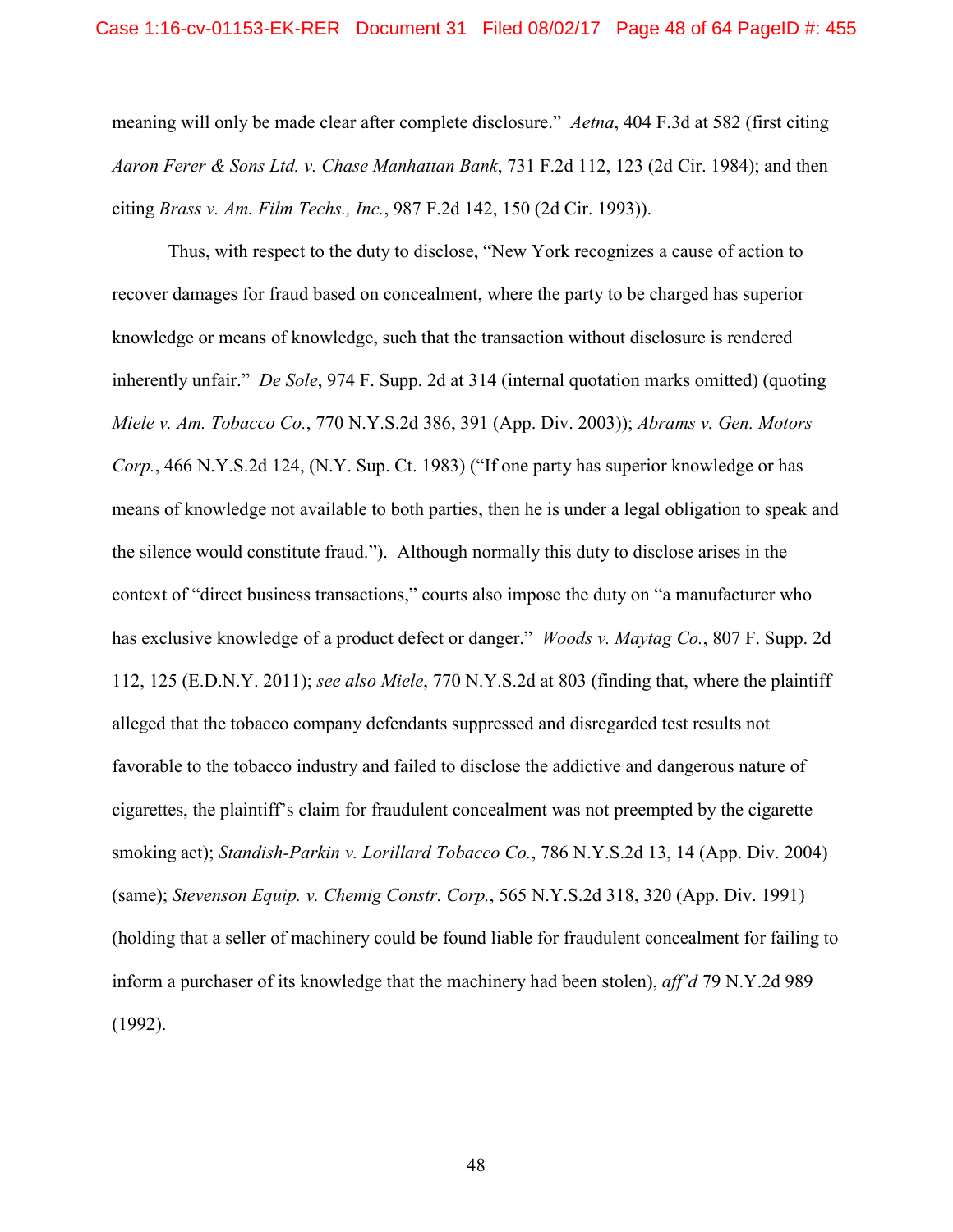Here, Plaintiffs have pled sufficient facts to support either the theory that Defendant made a "partial or ambiguous statement" or that Defendant "possesse[d] superior knowledge, not readily available to [Plaintiffs], and [knew] that [Plaintiffs were] acting on the basis of mistaken knowledge." *See Brass*, 987 F.2d at 150; *De Sole*, 974 F. Supp. 2d at 314. Plaintiffs allege that Defendant "had a duty to disclose" but "intentionally concealed the fact that [the Infant Formula] did not in fact reduce the risk of infant allergies; that there was little scientific evidence supporting its atopic-dermatitis claims; and that the FDA had not, in fact, unqualifiedly endorsed these atopic-dermatitis claims." (Compl. ¶¶ 119, 121.) Plaintiffs allege that Defendant's representations that the Infant Formula "reduce[d] the risk of developing allergies" intentionally concealed the lack of evidence to support the relationship between hydrolyzed whey protein and infant allergies, (*id.* ¶ 56), and Defendant's representation that the Infant Formula "m[et] the criteria for a FDA Qualified Health Claim for atopic dermatitis" was partial or ambiguous because it implied that the FDA fully endorsed Defendant's claims and exploited consumers' lack of awareness about the "qualified health claim" term of art, (*id.* ¶¶ 57–58). The Court therefore denies Defendant's motion to dismiss Plaintiffs' fraudulent concealment claim.

### **ii. Intentional misrepresentation**

Defendant argues that Plaintiffs have not alleged specific facts to give rise to an inference of fraudulent intent, as is required to state a claim of intentional misrepresentation in New York. (Def. Mem. 17.) Plaintiffs argue that they have alleged fraudulent intent by alleging that Defendant sponsored and was aware of the Lowe Study, "was aware that there was little support for its atopic-dermatitis claims" and "was aware of the FDA's limited endorsement of its health claims." (Pls. Opp'n 17 (citing Compl. ¶¶ 51–52, 130).)

In a claim for intentional or fraudulent misrepresentation in New York, "a plaintiff must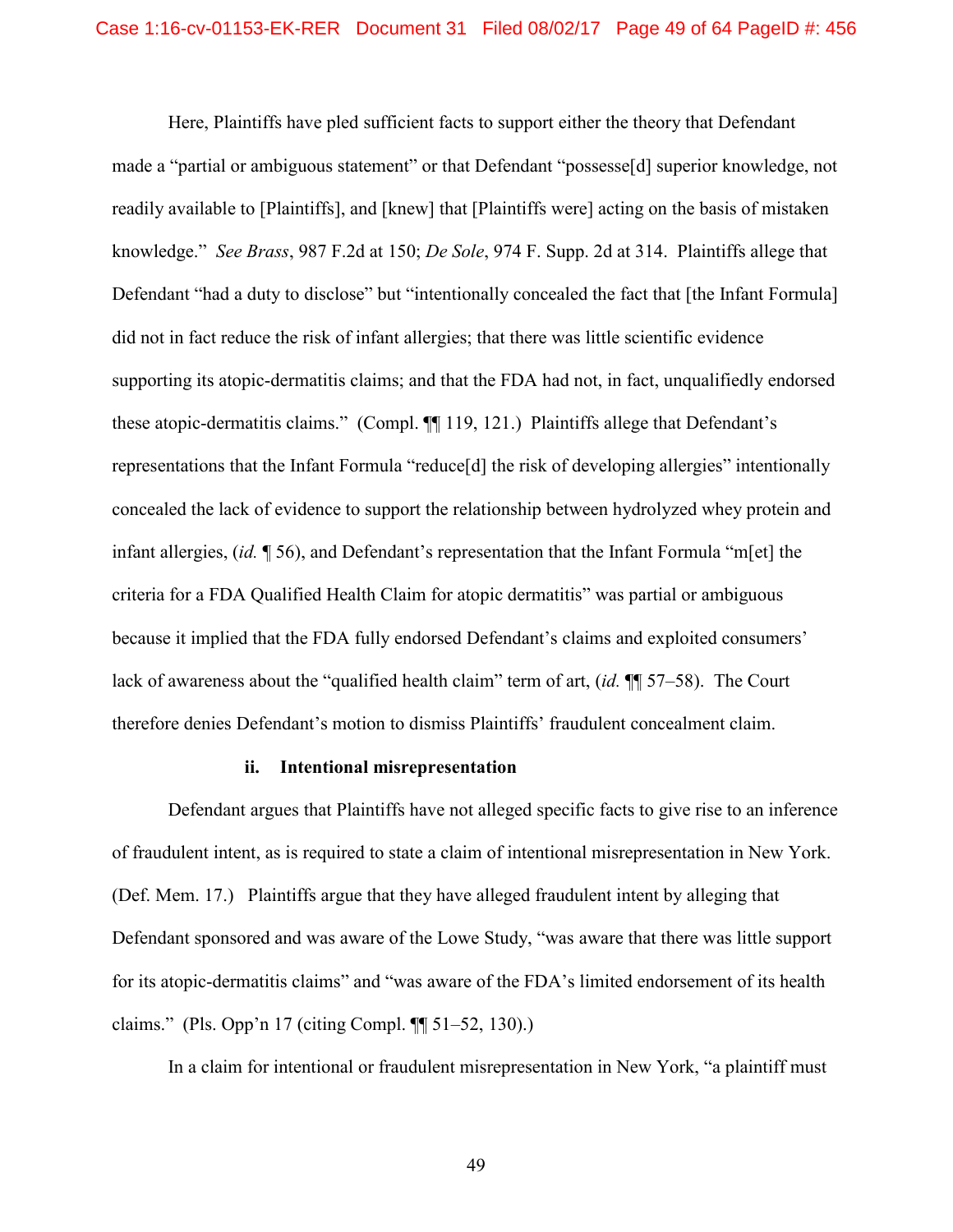allege 'a misrepresentation or a material omission of fact which was false and known to be false by [the] defendant, made for the purpose of inducing the other party to rely upon it, justifiable reliance of the other party on the misrepresentation or material omission, and injury.'" *Mandarin Trading Ltd. v. Wildenstein*, 16 N.Y.3d 173, 178 (2011) (quoting *Lama Holding Co. v. Smith Barney*, 88 N.Y.2d 413, 421 (1996)). Because intentional representation is predicated on some act of fraud, a plaintiff must plead scienter, or fraudulent intent. "As to scienter, conclusory assertions of intent are sufficient 'if supported by facts giving rise to a strong inference of fraudulent intent.'" *Aetna*, 404 F.3d at 579 (quoting *IUE AFL-CIO Pension Fund v. Herrmann*, 9 F.3d 1049, 1057 (2d Cir. 1993)). Although "[g]reat specificity as to scienter is not required," plaintiffs "have the burden of pleading circumstances that provide at least a minimal factual basis for their conclusory allegations of scienter." *Glidepath Holding B.V. v. Spherion Corp.*, 590 F. Supp. 2d 435, 453 (S.D.N.Y. 2007) (quoting *Cohen v. Koenig*, 25 F.3d 1168, 1173 (2d Cir. 1994)); *see also Tellabs Inc. v. Makor Issues & Rights, Ltd.*, 551 U.S. 308, 314 (2007) (holding that a reviewing court "must ask: When the allegations are accepted as true and taken collectively, would a reasonable person deem the inference of scienter at least as strong as any opposing inference?").

A plaintiff may plausibly plead scienter "through allegations of a motive to deceive and access to accurate information." *Aetna*, 404 F.3d at 579 (internal quotation marks omitted) (quoting *Cohen*, 25 F.3d at 1173–74); *see also Gabriele v. Am. Home Mortg. Serv., Inc.*, 503 F. App'x 89, 97 (2d Cir. 2012) (explaining that a party can demonstrate a "strong inference of fraudulent intent by (1) alleging facts to show that defendants had both motive and opportunity to commit fraud, or by (2) alleging facts that constitute strong circumstantial evidence of conscious misbehavior or recklessness" (alterations omitted) (quoting *S.Q.K.F.C., Inc. v. Bell*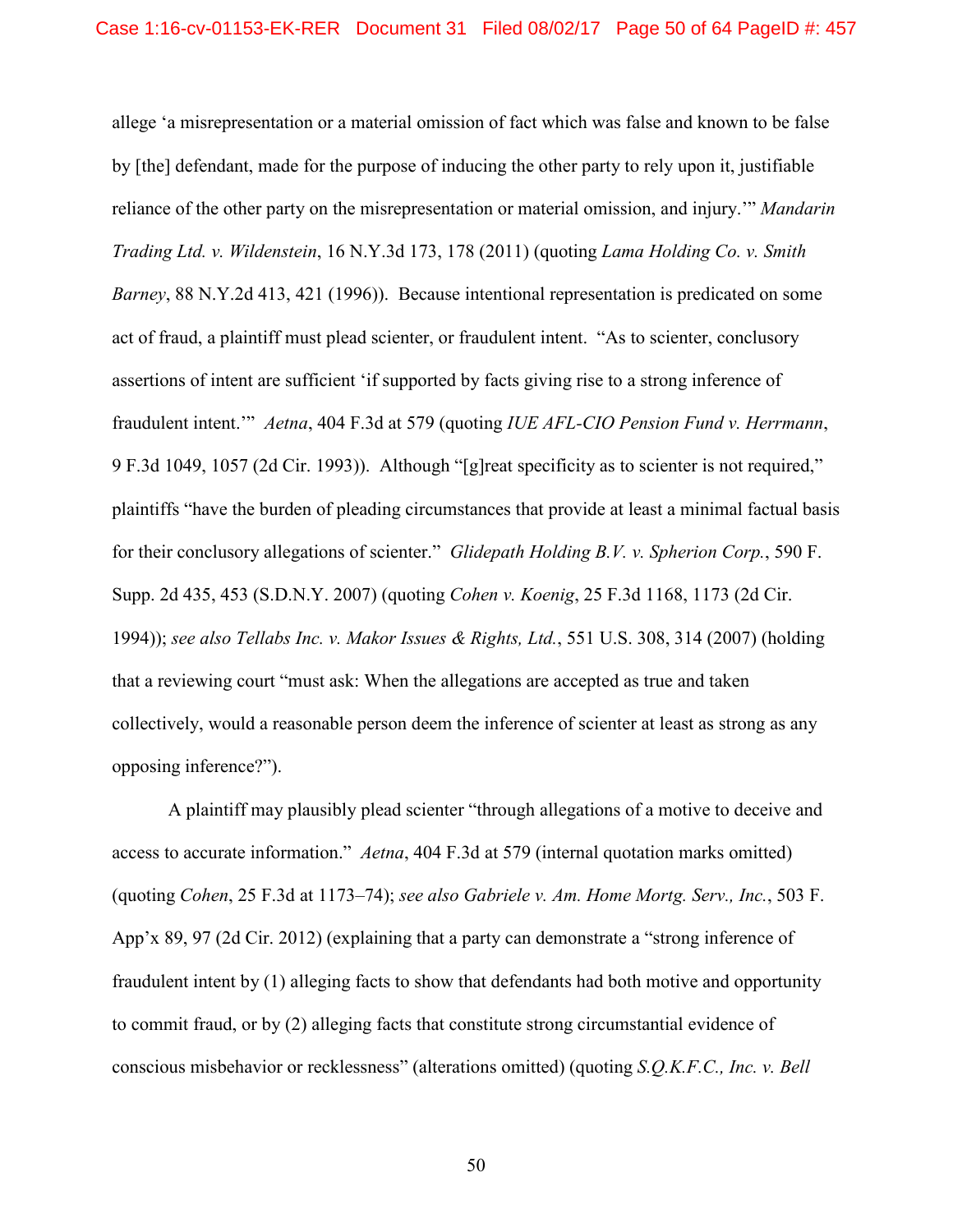*Atl. TriCon Leasing Corp.*, 84 F.3d 629, 634 (2d Cir. 1996))). "An egregious refusal to see the obvious, or to investigate the doubtful, may in some cases give rise to an inference of recklessness." *Chill v. Gen. Elec. Co.*, 101 F.3d 263, 268 (2d Cir. 1996) (citation omitted). However, "a pleading technique that couples a factual statement with a conclusory allegation of fraudulent intent" is insufficient to "support the inference that the defendants acted recklessly or with fraudulent intent." *Rombach*, 355 F.3d at 176 (citation omitted) (finding that the plaintiffs had not alleged facts to support an inference that the defendants knew of specific facts contrary to their public statements or that the defendants had a motive to defraud the plaintiffs).

Here, the Court does not consider whether Plaintiffs have adequately pled facts to support an inference of motive and opportunity because Plaintiffs have adequately pled facts to support an inference of "conscious misbehavior or recklessness." *See Gabriele*, 503 F. App'x at 97; *see also Glidepath*, 590 F. Supp. 2d at 456 n.8 ("However, [the p]laintiffs need not plead both 'motive and opportunity' *and* 'conscious misbehavior or recklessness' to prove scienter. One is sufficient."). Plaintiffs have alleged that Defendant was aware that its statements were false, not only because Defendant sponsored the Lowe Study, whose results did not support Defendant's health claims, but also because Defendant had corresponded with the FDA about how to circumscribe and cabin the health claims to avoid deceiving consumers. (Compl. ¶¶ 48–51, 53, 129–30.) Plaintiffs allege that although Defendant was aware of the attenuated relationship between partially hydrolyzed whey formulas and allergy rates in infants and aware that the FDA considered Defendant's health claims to be "misleading" in the absence of certain heavy qualifiers, Defendant nevertheless marketed and advertised the Infant Formula without the necessary qualifiers. (*Id.* ¶¶ 42, 44, 53–55.) Viewing the facts in the light most favorable to Plaintiffs and drawing all reasonable inferences in their favor, as required, Plaintiffs have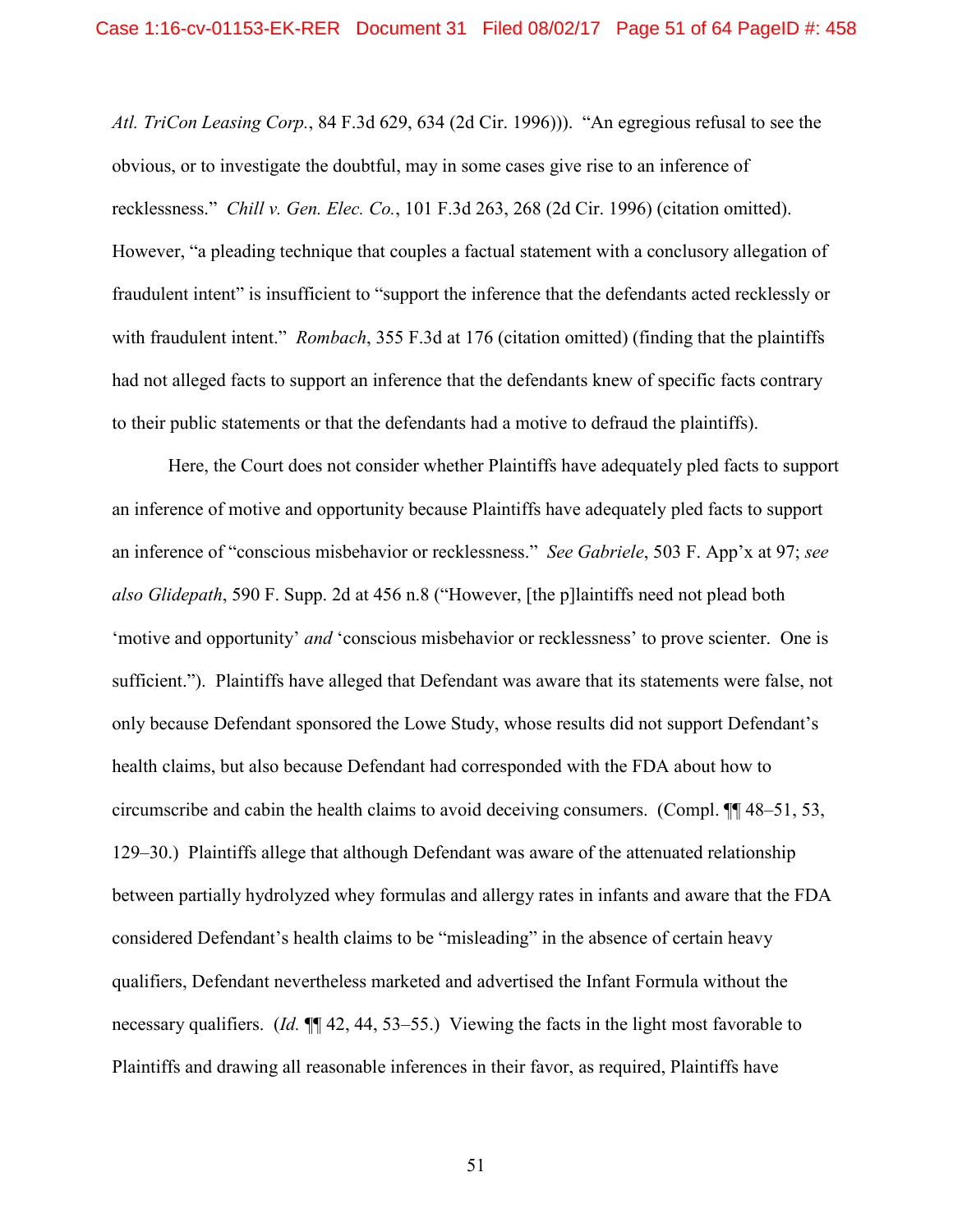sufficiently pled facts to support an inference of fraudulent intent. *See Hughes*, 930 F. Supp. 2d at 473 (finding that the plaintiffs adequately alleged scienter where the defendants were aware of lacking supporting scientific evidence for their claims); *Lawati v. Montague Morgan Slade Ltd.*, 961 N.Y.S.2d 5, 8 (App. Div. 2013) (finding that the plaintiff adequately alleged fraud where the defendant told one of plaintiff's investors about business operations in a local office that did not actually exist, "permit[ting] a reasonable inference that he knew the statements . . . were false"); *cf. In re Frito-Lay North Am., Inc. All Nat. Litig.*, 2013 WL 4647512, at \*26 (rejecting the plaintiffs' argument that the defendant had displayed "conscious misbehavior or recklessness" where the "plaintiffs never allege<sup>[d]</sup> that Frito-Lay knew the products contained genetically modified corn" and, "[w]ithout knowledge of falsity, Frito-Lay could not have intended to defraud [the] plaintiffs"); *Edward Tyler Nahem Fine Art, LLC v. Barral*, 24 N.Y.S.3d 634, 635 (App. Div. 2016) ("Although [the] defendant's representations as to good title to the artwork all proved to be false, . . . the record does not sufficiently establish the requisite scienter" because "[t]he evidence does not show that [the] defendant had reason to doubt the veracity of its representation that the artwork was imported lawfully but failed to investigate before making it"). The Court therefore denies Defendant's motion to dismiss the intentional misrepresentation claim.

## **iii. Negligent misrepresentation**

As with Plaintiffs' claim of fraudulent concealment, Defendant argues that Plaintiffs' negligent misrepresentation claim fails because Plaintiffs have not alleged a fiduciary or special relationship between the parties. (Def. Mem. 16.) Plaintiffs argue that they have pled a special relationship because Defendant had information that undermined the scientific support for its representations and knew consumers would rely on those representations in purchasing the Infant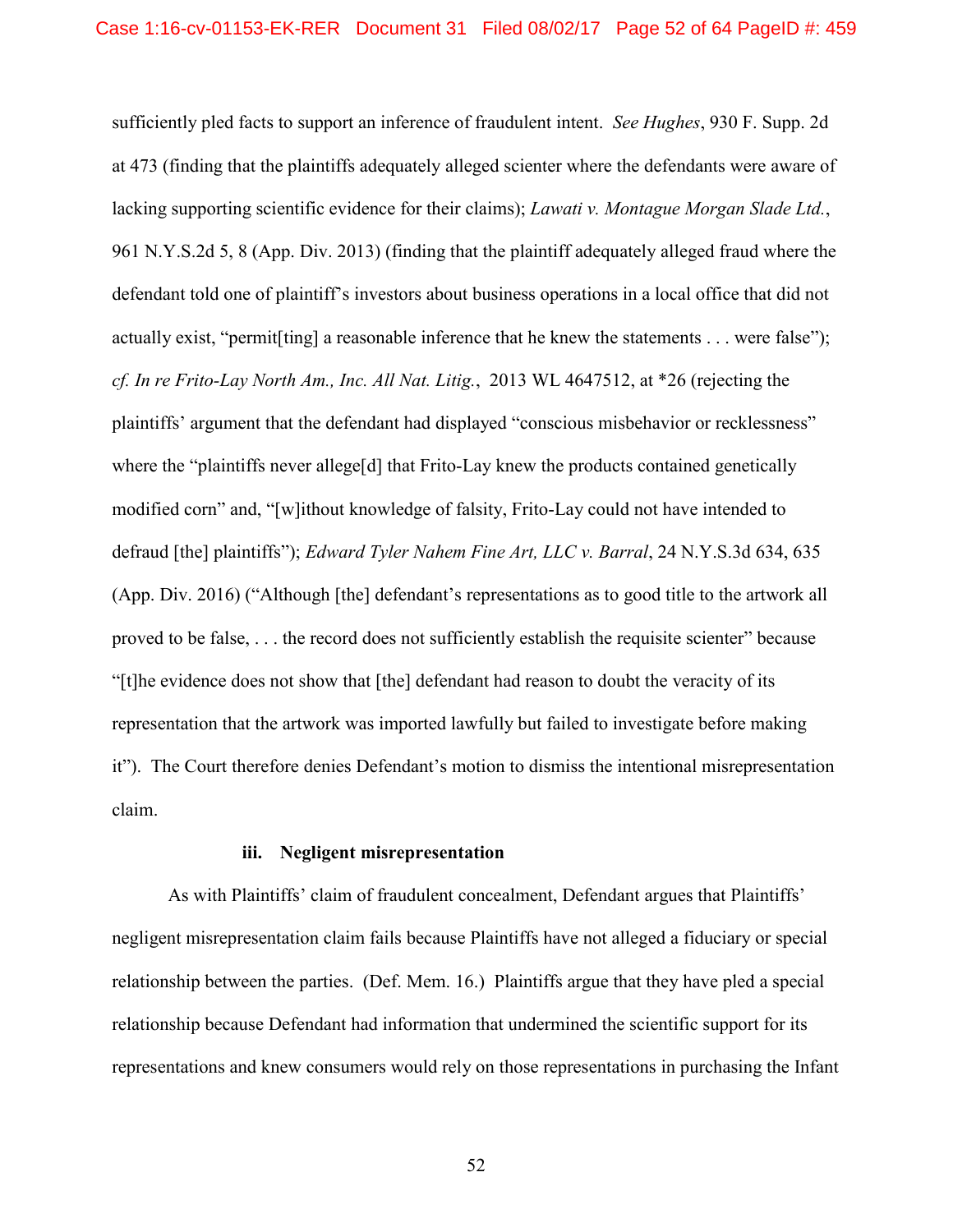Formula. (Pls. Opp'n 17–18.)

"A negligent misrepresentation is actionable under New York law where the defendant has been careless 'in imparting words upon which others were expected to rely and upon which they did or failed to act to their damage,' and whether the author of the statement has 'some relationship or duty . . . to act with care' vis-à-vis the party at whom the statement is directed." *Aetna*, 404 F.3d at 583 (quoting *White v. Guarente*, 43 N.Y.2d 356, 401 (App. Div. 1977)). The New York Court of Appeals has explained that:

> It is well settled that [a] claim for negligent misrepresentation requires the plaintiff to demonstrate (1) the existence of a special or privity-like relationship imposing a duty on the defendant to impart correct information to the plaintiff; (2) that the information was incorrect; and (3) reasonable reliance on the information.

*Abu Dhabi Commercial Bank v. Morgan Stanley & Co. Inc.*, 910 F. Supp. 2d 543, 546 (S.D.N.Y. 2012) (quoting *Mandarin Trading*, 16 N.Y.3d at 180);; *see also Dallas Aerospace, Inc. v. CIS Air Corp.*, 352 F.3d 775, 788 (2d Cir. 2003) ("[T]he elements of negligent representation are: . . . carelessness in imparting words; . . . upon which others were expected to rely; . . . and upon which they did act or failed to act; . . . to their damage . . . to one whom the declarant is bound by some relation or duty of care.").

A duty of care may arise when "there is actual privity of contract between the parties or a relationship so close as to approach that of privity." *Aetna*, 404 F.3d at 584. The Second Circuit has noted that although some of its prior decisions "state that a negligent misrepresentation claim will not lie unless the parties share a fiduciary or otherwise 'special' relationship, [those decisions] cannot be read to preclude such a cause of action brought on grounds of privity or near-privity." *Id.* at 584 n.15. "Courts have reconciled the discrepancy in the caselaw by recognizing a fiduciary duty as one, but not the exclusive, basis for a negligent misrepresentation claim." *Id.* (citing *In re Leslie Fay Cos.*, 918 F. Supp. 749, 769 (S.D.N.Y. 1996) ("A fiduciary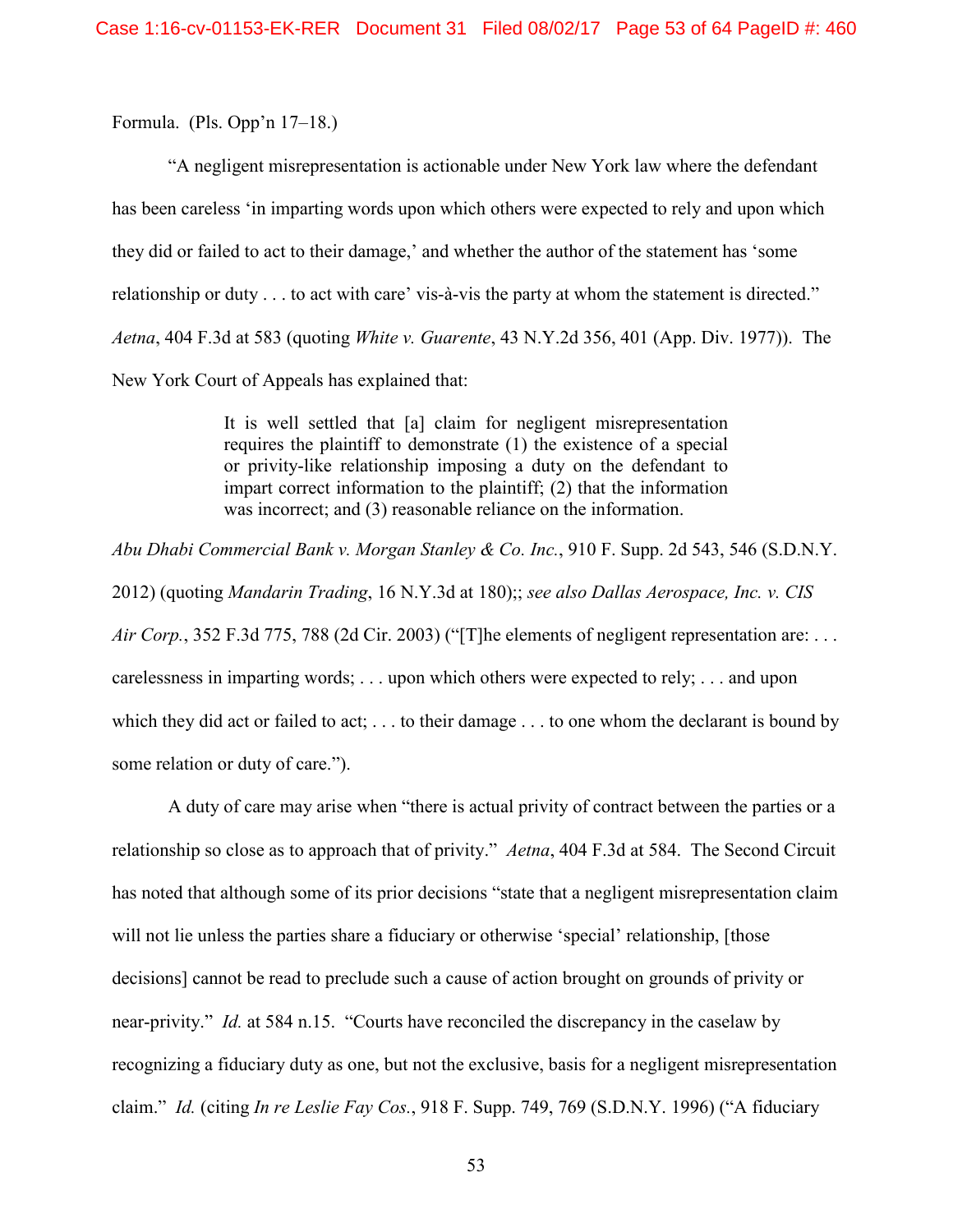relationship may be a sufficient condition to support a claim for negligent misrepresentation absent the existence of actual privity; however, it is not a necessary condition  $\dots$ .")). A relationship is considered "so close as to approach that of privity" if: (1) "the defendant makes a statement with the awareness that the statement was to be used for a particular purpose"; (2) "a known party or parties rely on this statement in furtherance of that purpose"; and (3) "there is some conduct by the defendant linking it to the party or parties and evincing [the] defendant's understanding of their reliance." *Id.* at 584. However, "where the statement at issue is directed at a 'faceless or unresolved class or persons,' no duty of care arises." *Id.* (citing *White v. Guarente*, 401 N.Y.S.2d 474, 477 (App. Div. 1977)).

"Because 'casual' statements and contacts are prevalent in business, liability in the commercial context is 'imposed only on those persons who possess unique or specialized expertise, or who are in a special position of confidence and trust with the injured party such that reliance on the negligent misrepresentation is justified.'" *Eternity Glob. Master Fund Ltd. v. Morgan Guar. Trust Co. of N.Y.*, 375 F.3d 168, 188 (2d Cir. 2004) (internal quotation marks omitted) (quoting *Kimmell v. Schaefer*, 89 N.Y.2d 257, 264 (1996)); *see also Dallas Aerospace, Inc.*, 352 F.3d at 788 ("T]he law of negligent misrepresentation requires a closer degree of trust between the parties than that of the ordinary buyer and seller in order to find reliance on such statements justified."); *Landesbank Baden-Wurttemberg v. Goldman, Sachs & Co.*, 821 F. Supp. 2d 616, 623–34 (S.D.N.Y. 2011) ("To state a claim for negligent misrepresentation in connection with a commercial transaction, a plaintiff must plead justifiable reliance."). When a plaintiff fails to allege the existence of a special relationship or the relationship is only "sparsely pled," the plaintiff must "emphatically allege[] the other two factors enunciated in *Kimmell*" — "whether the person making the representation held or appeared to hold unique or special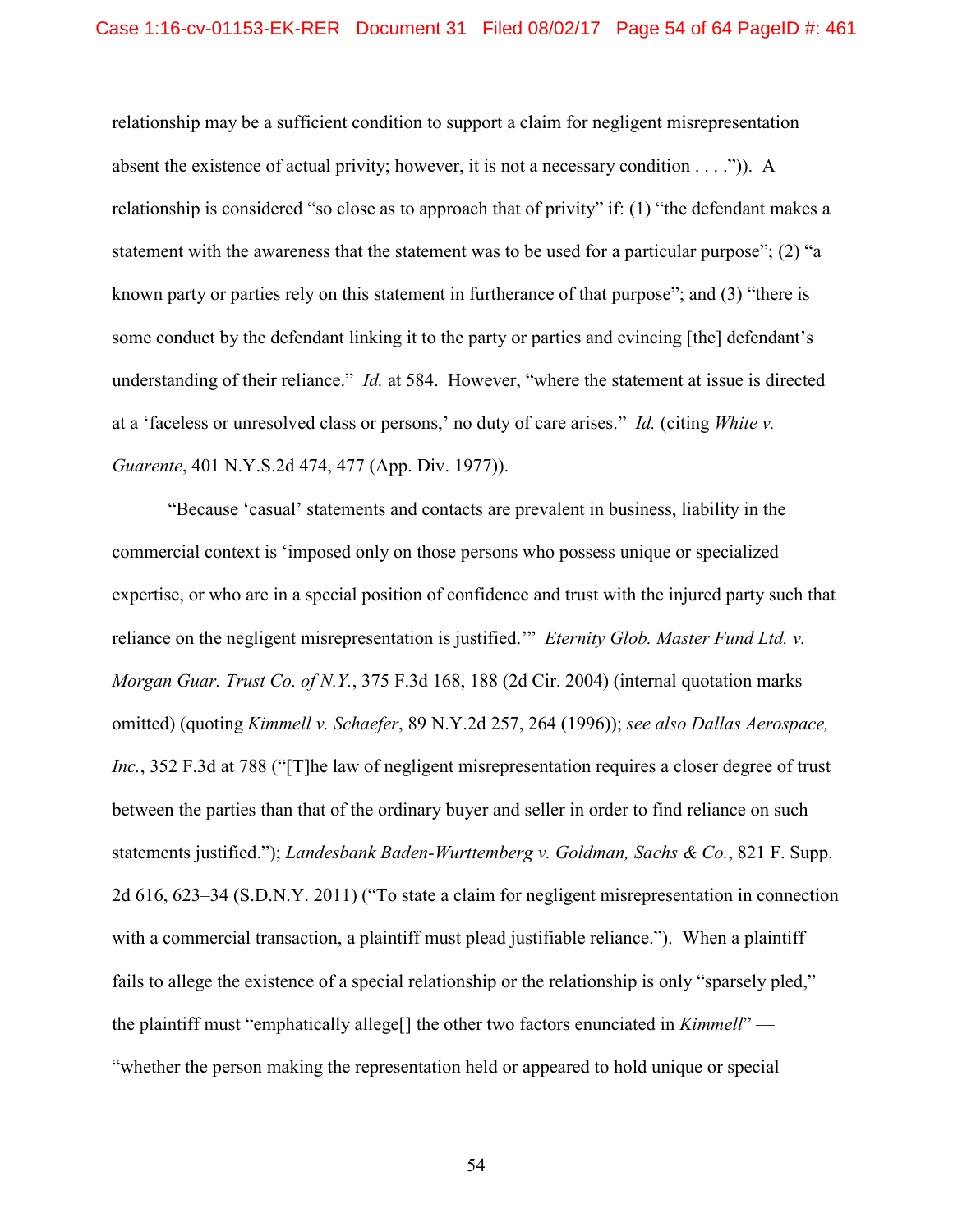#### Case 1:16-cv-01153-EK-RER Document 31 Filed 08/02/17 Page 55 of 64 PageID #: 462

expertise" and "whether the speaker was aware of the use to which the information would be put and supplied it for that purpose." *Eternity Glob.*, 375 F.3d at 188 (first quoting *Suez Equity Investors, L.P. v. Toronto–Dominion Bank*, 250 F.3d 87, 103 (2d Cir. 2001); and then quoting *Kimmell*, 89 N.Y.2d at 264).

Here, Plaintiffs have not alleged a special relationship between themselves and Defendant; they are a "faceless or unresolved class or persons" to whom Defendant owed no special duty of care. *See Aetna*, 404 F.3d at 584. Nevertheless, the Court finds that Plaintiffs have "emphatically allege[d] the other two factors enunciated in *Kimmell*," *see Eternity Glob.*, 375 F.3d at 188, because they have alleged that Defendant had unique expertise regarding the lack of scientific support for its representations about infant allergies and atopic dermatitis, and that Defendant intended that Plaintiffs and other consumers would rely on those representations in making purchasing decisions. (*See* Compl. ¶¶ 139–144.)

First, Plaintiffs sufficiently allege that Defendant's health claims, as advertised, were rejected by the FDA and that Defendant was in a unique position to know that. (*Id.* ¶¶ 6, 10, 40– 45, 61.) Plaintiffs also sufficiently allege that Defendant was aware of at least one major study that "conclusively refuted" Defendant's health claim, and that Defendant in fact sponsored that study and provided it with staff and funding. (*Id.* ¶¶ 46–52.) These are not merely "knowledge of the particulars of the company's business," which would "not constitute the type of 'specialized knowledge' that is required in order to impose a duty of care." *See Tranium v. Rockwell Collins, Inc.*, No. 16-CV-7005, 2017 WL 1093986, at \*4 (S.D.N.Y. Mar. 9, 2017) (citing *JP Morgan Chase Bank v. Winnick*, 350 F. Supp. 2d 393, 402 (S.D.N.Y. 2004)). Instead, Defendant's representations suggested specific scientific information to which Plaintiffs would not have had access and on which they could reasonably have relied. *See Hughes*, 930 F. Supp.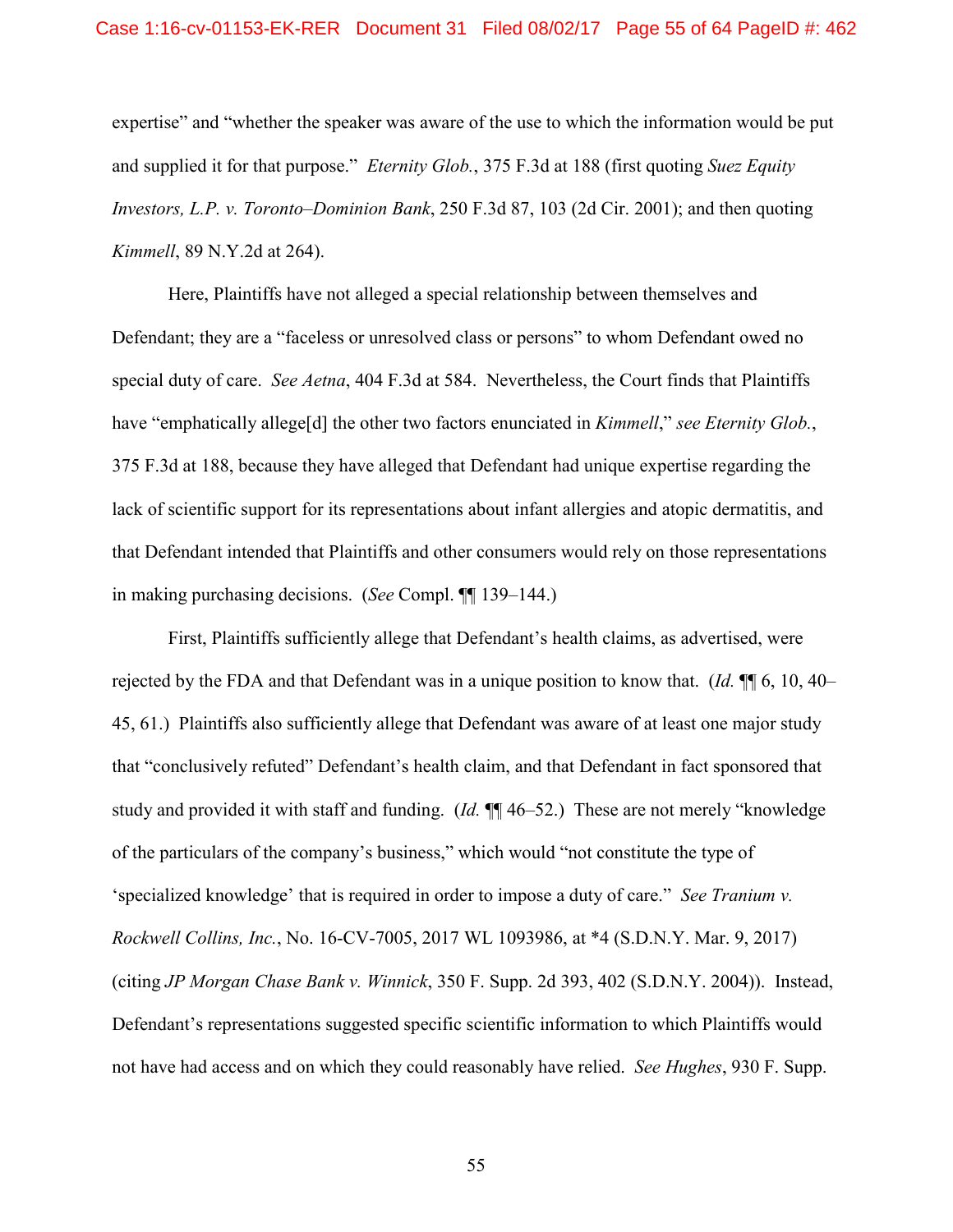2d at 475 (inferring a special relationship between the parties because the defendants "held themselves out as holding a type of special expertise regarding the purported health benefits of Ester-C"); *Wells Fargo Bank Nw., N.A. v. Taca Intern. Airlines, S.A.*, 247 F. Supp. 2d 352, 266– 67 (S.D.N.Y. 2002) (finding that the lessee of an airplane had "made expert representations about maintenance costs" of the aircraft and "had unique expertise in the intended conversion of Airbus 300 aircraft from passenger to cargo use," which supported the lessor's argument); *cf. Dallas Aerospace*, 352 F.3d at 788–89 (finding as a relevant factor for dismissal of negligent misrepresentation claim the fact that the plaintiff held the relevant expertise with which to assess the representations at issue); *Eternity Glob.*, 375 F.3d at 189 (dismissing negligent misrepresentation claim where the plaintiff was sophisticated in the same area of expertise as the defendant and, thus, the plaintiff's reliance on the representation was unjustified); *Alley Sports Bar, LLC v. SimplexGrinnell, LP*, 58 F. Supp. 3d 280, 294 (W.D.N.Y. 2014) (dismissing negligent misrepresentation claim against licensed fire alarm contractor because he lacked the specialized training and expertise to justify the plaintiff's reliance on his statement).

Furthermore, Plaintiffs have sufficiently alleged that Defendant knew that Plaintiffs would rely on those representations, as Defendant attempted to obtain FDA approval for the representations and placed them prominently on advertisements and on the Infant Formula itself. (Compl. ¶¶ 42, 45, 55–61.) Moreover, Plaintiffs have plausibly alleged that Defendant placed the advertisements in direct-to-consumer magazines, (*see id.* ¶¶ 62–63), and that Plaintiffs viewed those advertisements and considered the purported allergenic benefits of the Infant Formula in deciding to purchase it, (*id.* ¶ 144). *See Hughes*, 930 F. Supp. 2d at 475 ("[D]efendants understood that the content of their labeling, packaging and website — indeed, all forms of their marketing and branding — would be used by consumers for the purpose of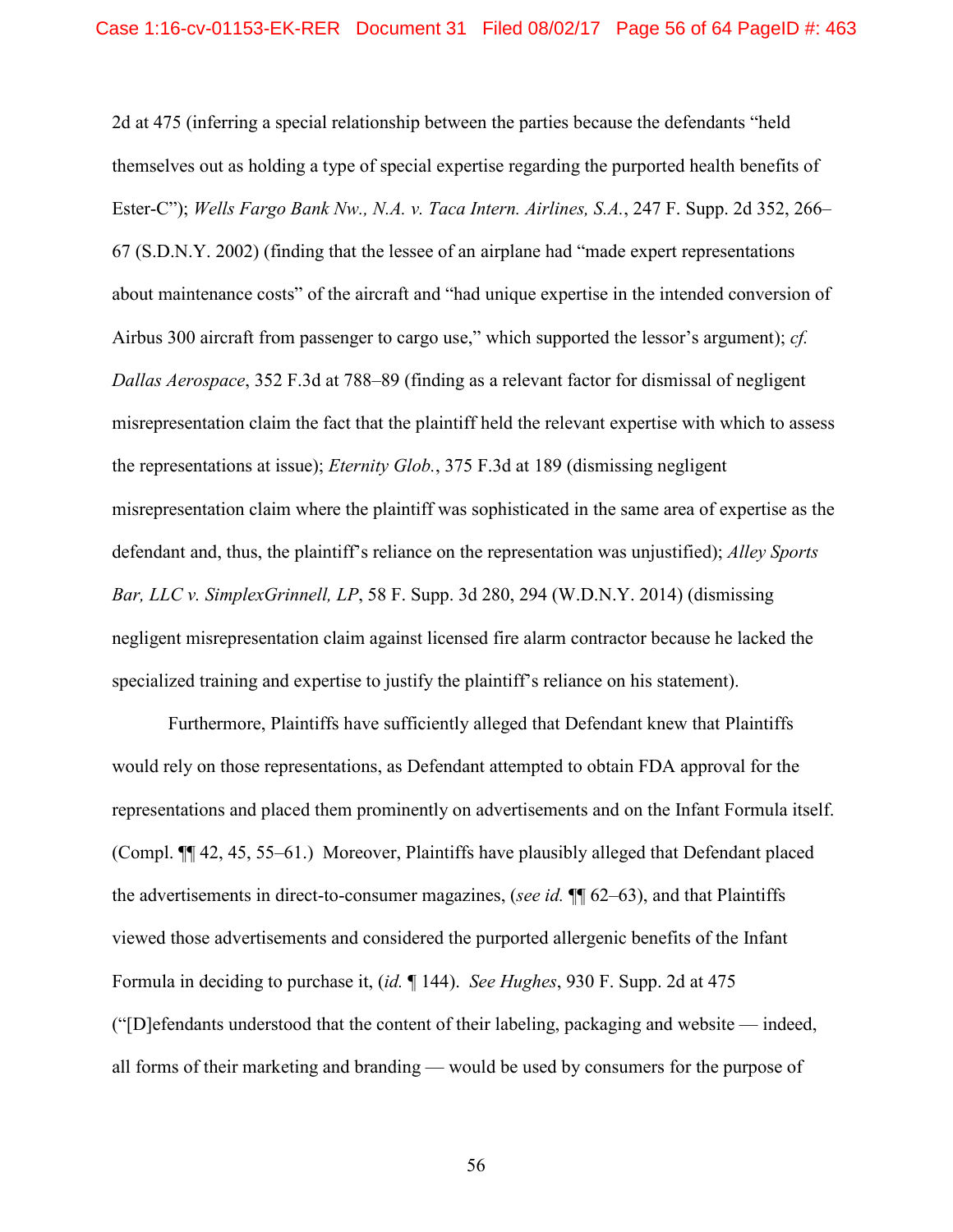evaluating Ester-C in comparison to the numerous other brands of vitamin supplements on the market.").

The Court therefore concludes that although the parties engaged in a typical commercial transaction, Plaintiffs have pled facts sufficient to show that Defendant possessed special expertise and knowledge about the health claims on its Infant Formula advertisements and knew that Plaintiffs would rely on those claims. "Given that a determination of whether a special relationship exists is essentially a factual inquiry, these allegations are sufficient to overcome a motion to dismiss." *Suez Equity*, 250 F.3d at 104; *see also Kimmell*, 89 N.Y.2d at 264 ("Whether the nature and caliber of the relationship between the parties is such that the injured party's reliance on a negligent misrepresentation is justified generally raises an issue of fact."). Therefore, the Court denies Defendant's motion to dismiss the negligent misrepresentation claim.

## **iv. Unjust enrichment**

Defendant argues that Plaintiffs have failed to show "circumstances where equity and good conscience require the [D]efendant to make restitution," as required to support a claim for unjust enrichment under New York law, and that Plaintiffs' unjust enrichment claim is duplicative of their statutory and common-law tort claims. (Def. Mem. 18 (citation and internal quotation marks omitted).); Def. Reply 7.) Plaintiffs argue that they have pled a claim for unjust enrichment because Defendant was "unjustly enriched by [its] sales of [the Infant Formula] through the use of false advertising," and that their unjust enrichment claim is not duplicative because it would "survive the dismissal of their other claims." (Pls. Opp'n 16.)

"To prevail on a claim for unjust enrichment in New York, a plaintiff must establish (1) that the defendant benefitted; (2) at the plaintiff's expense; and (3) that equity and good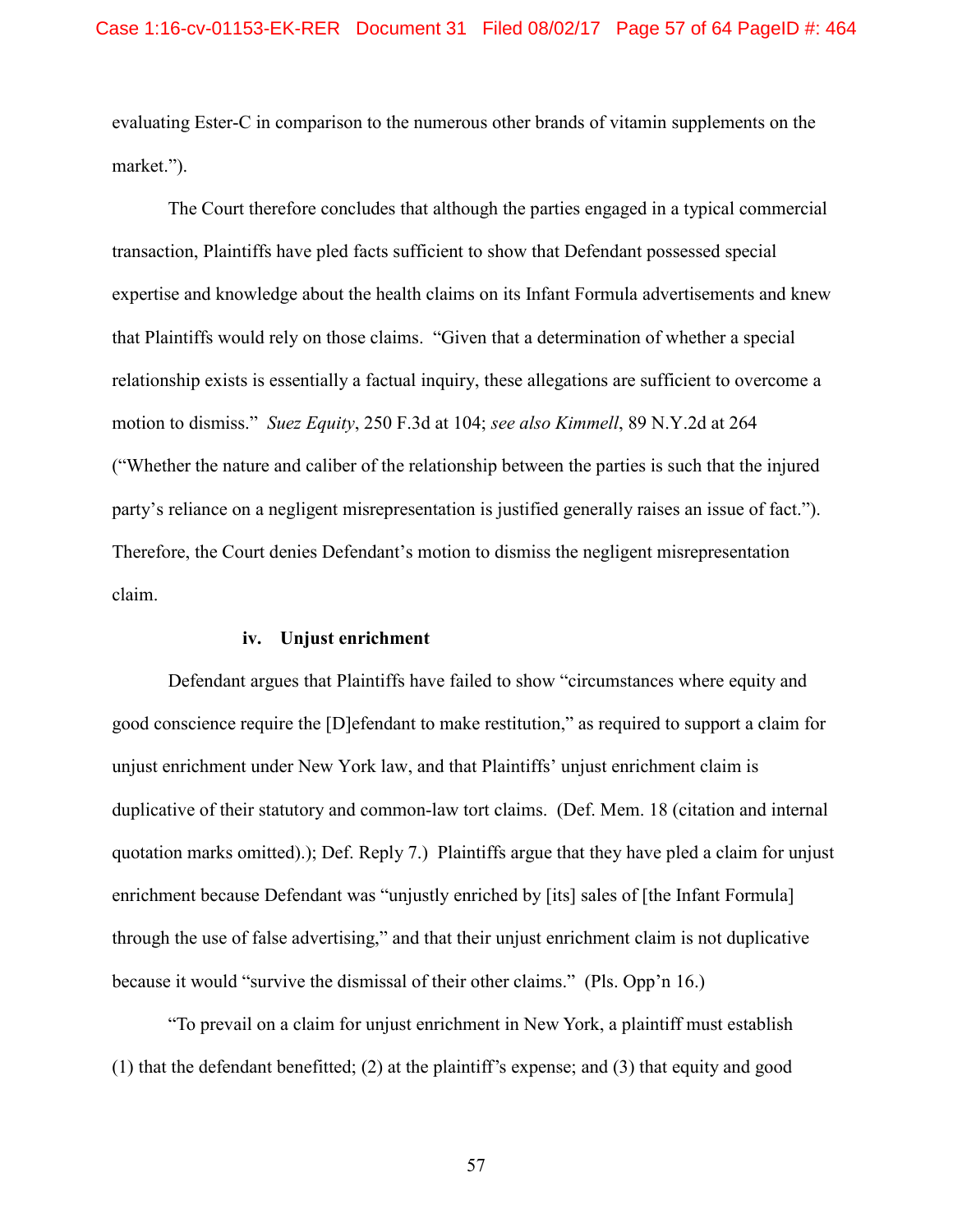conscience require restitution." *Beth Israel Med. Ctr. v. Horizon Blue Cross & Blue Shield of N.J., Inc.*, 448 F.3d 573, 586 (2d Cir. 2006) (quoting *Kaye v. Grossman*, 202 F.3d 611, 616 (2d Cir. 2000)). An unjust enrichment claim may be premised on deceptive conduct. *Cox v. Microsoft Corp.*, 778 N.Y.S.2d 147, 149 (App. Div. 2004) ("[P]laintiffs' allegations that Microsoft's deceptive practices caused them to pay artificially inflated prices for its products state a cause of action for unjust enrichment."). However, "unjust enrichment is not a catchall cause of action to be used when others fail . . . [and] [a]n unjust enrichment claim is not available where it simply duplicates, or replaces, a conventional contract or tort claim." *Corsello v. Verizon N.Y., Inc.*, 18 N.Y.3d 777, 790 (2012). Unjust enrichment is available:

> only in unusual situations when, though the defendant has not breached a contract nor committed a recognized tort, circumstances create an equitable obligation running from the defendant to the plaintiff. Typical cases are those in which the defendant, though guilty of no wrongdoing, has received money to which he or she is not entitled.

*Id.* (dismissing unjust enrichment claim where it was based on same allegations as inverse takings claim grounded in trespass).

Plaintiffs have alleged violations of the NCDTPA, OCSPA and ODTPA, as well as several common-law torts. (Compl. ¶ 93–149.) Plaintiffs' unjust enrichment claim is based on the same allegations as those set forth in support of these other claims, and Plaintiffs have not shown how their unjust enrichment claim differs from their other claims. Plaintiffs' brief footnote addressing the issue merely argues that "fraudulent intent and a 'special relationship' are not elements of unjust enrichment, so Plaintiffs' unjust-enrichment claim would survive dismissal of their other common-law claims." (Pls. Opp'n 16 n.34.) However, as Defendant notes, unjust enrichment does require "a connection between the parties that [is] not too attenuated." (Def. Reply 6); *see Georgia Malone & Co., Inc. v. Rieder*, 19 N.Y.3d 511, 517–18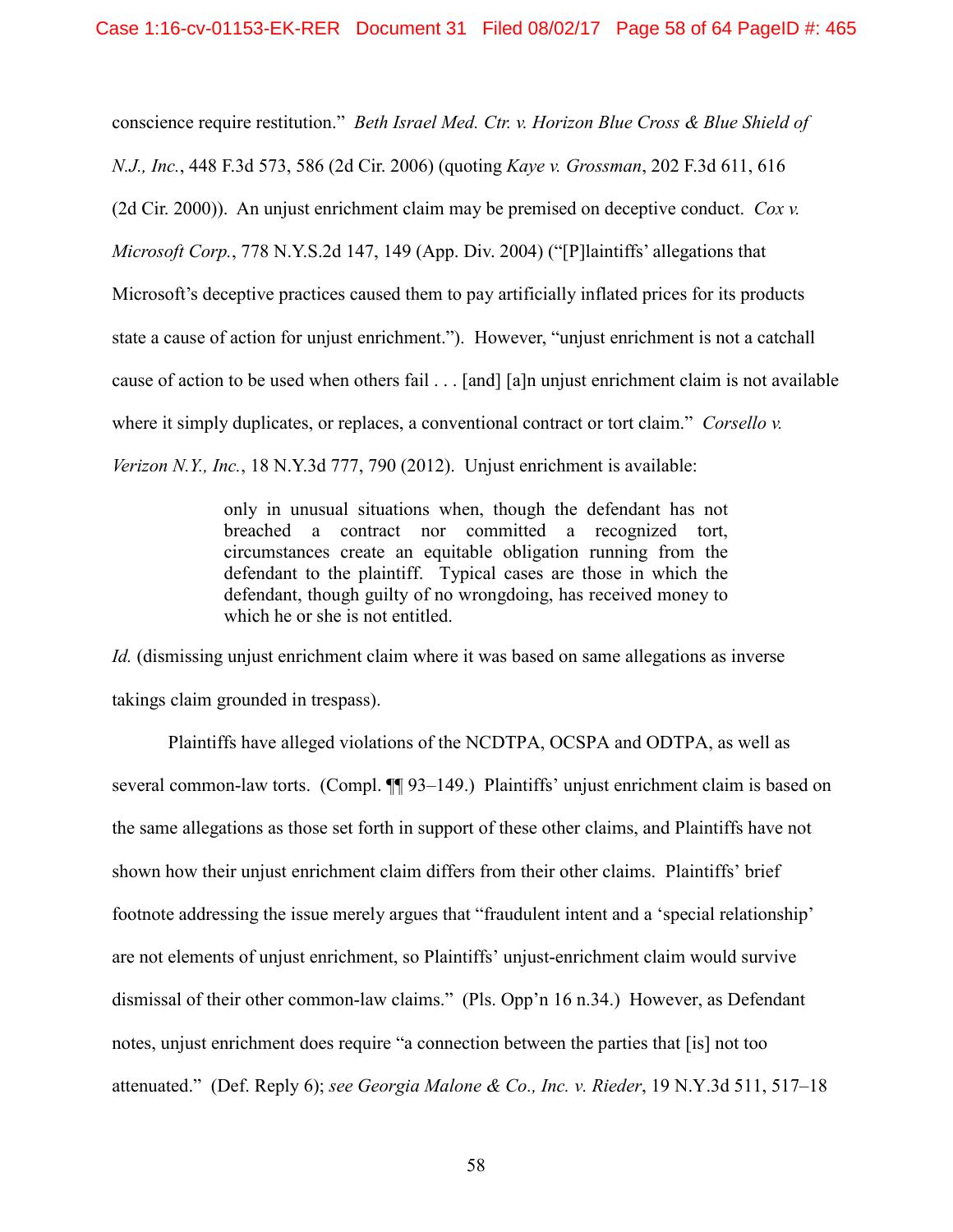(2012) (dismissing an unjust enrichment claim because "there is no claim that [the plaintiff] had anything other than arm's length business interactions with [the defendants]"); *Mandarin Trading*, 16 N.Y.3d at 182 (dismissing an unjust enrichment claim because of "the lack of allegations that would indicate a relationship between the parties, or at least an awareness by [the defendant] of [the plaintiff's] existence"); *Sperry v. Crompton Corp.*, 8 N.Y.3d 204, 215–16 (2007) (dismissing an unjust enrichment claim by a plaintiff who claimed to have purchased overpriced tires because, while "a plaintiff need not be in privity with the defendant to state a claim for unjust enrichment," the parties must still have a relationship that is not "too attenuated").

It is not clear that Plaintiffs' unjust enrichment claim would survive dismissal of their other common-law claims, and Plaintiffs' arguments fail to persuade the Court that the unjust enrichment claim is not duplicative of those claims. *See Buonasera v. Honest Co., Inc.*, 208 F. Supp. 3d 555, 568 (S.D.N.Y. 2016) (dismissing an unjust enrichment claim where the plaintiff was "alleging tort causes of action and [] relying on the same set of facts for these causes of action as he [was] for the unjust enrichment claim"); *Goldemberg*, 8 F. Supp. 3d at 483–84 (dismissing an unjust enrichment claim under New York law as duplicative of claims alleging violations of New York statutory law and breach of express warranty); *Koenig*, 995 F. Supp. 2d at 290–91 ("Yet an unjust enrichment claim cannot survive 'where it simply duplicates, or replaces, a conventional contract or tort claim.'" (citing *Corsello*, 18 N.Y.3d at 790–91)). Accordingly, the Court dismisses Plaintiffs' unjust enrichment claim.

## **h. Pleading with particularity**

Defendant argues that Plaintiffs have failed to "allege any facts to demonstrate falsity" and instead "simply conclude that the statements are false," which is insufficient to state fraud-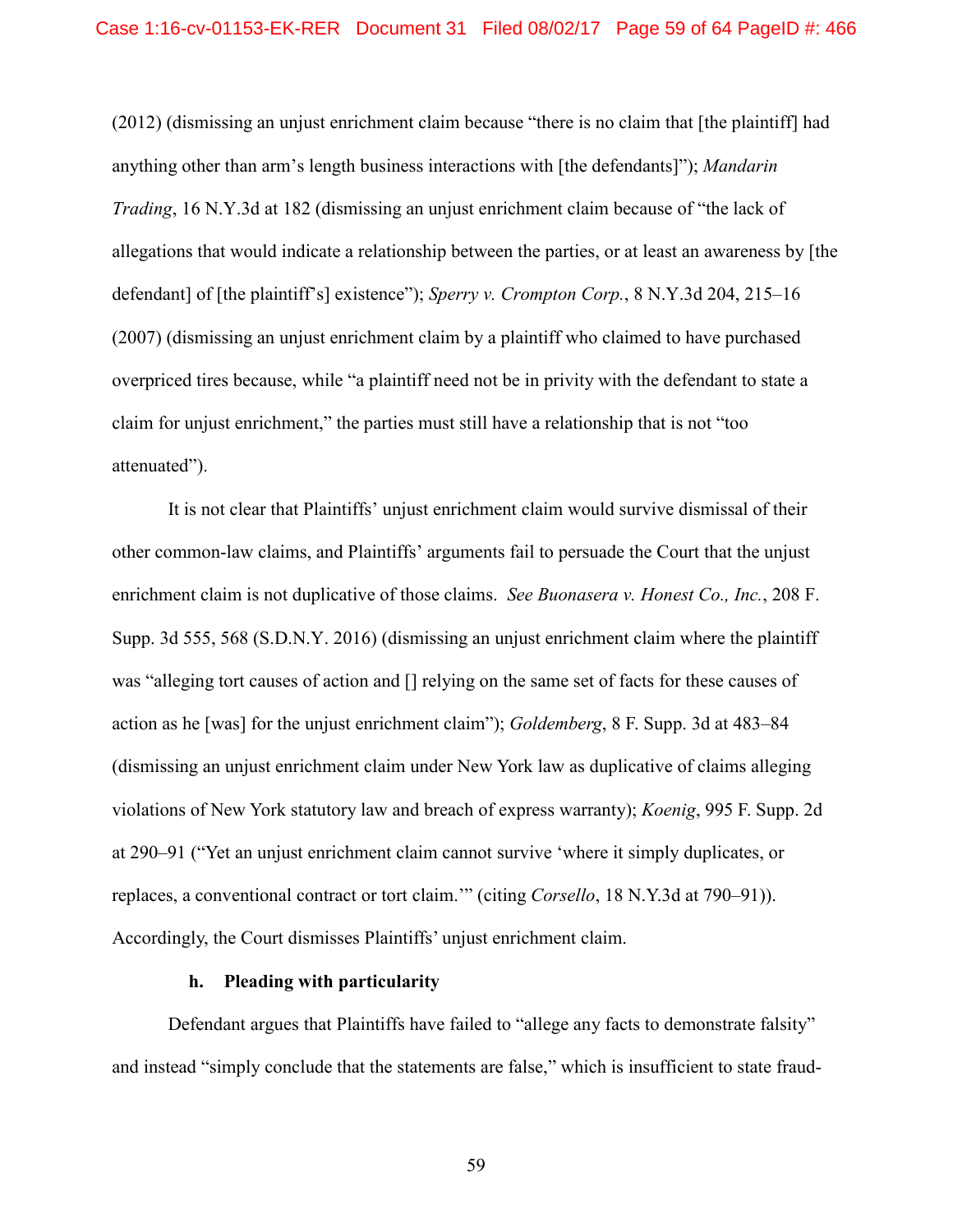based claims under Rule 9(b). (Def. Mem. 7–9.) Plaintiffs argue that "large portions of the Complaint are dedicated to describing the false and misleading nature of [Defendant's] advertisements," and that the Court already considered and rejected Defendant's argument as to falsity in *Hasemann*. (Pls. Opp'n 8.)

As the Court explained in *Hasemann*, Plaintiffs have sufficiently alleged the falsity of Defendant's representation that the Infant Formula is the "1st & only routine formula to reduce the risk of developing allergies," and the misleading nature of Defendant's representation that the FDA had endorsed its qualified health claim regarding atopic dermatitis. *See Hasemann*, 2016 WL 5477595, at \*16. The Court declines to reconsider that holding here, where Plaintiffs' claims are predicated on the same alleged conduct and where the allegations in both the *Hasemann* action and here, in *Greene* and *Manemeit*, are nearly identical. Accordingly, Plaintiffs have sufficiently alleged that Defendant's assertion that the Infant Formula reduces the risk of infant allergies is false and that Defendant's qualified health claim regarding atopic dermatitis is misleading.

### **i. Motion to strike class allegations**

Defendant argues that the Court should strike the nationwide class allegations from the Complaint because "individual issues of fact defeat commonality and predominance" and "differences among state laws with respect to Plaintiffs' common law claims preclude class certification as a matter of law." (Def. Mem. 22, 25 (capitalization omitted).) Plaintiffs argue that Defendant's motion to strike is premature, that they have plausibly alleged that they will be able to satisfy commonality and predominance, and that Defendant has "not identified any material conflicts between the state laws at issue here." (Pls. Opp'n 22.)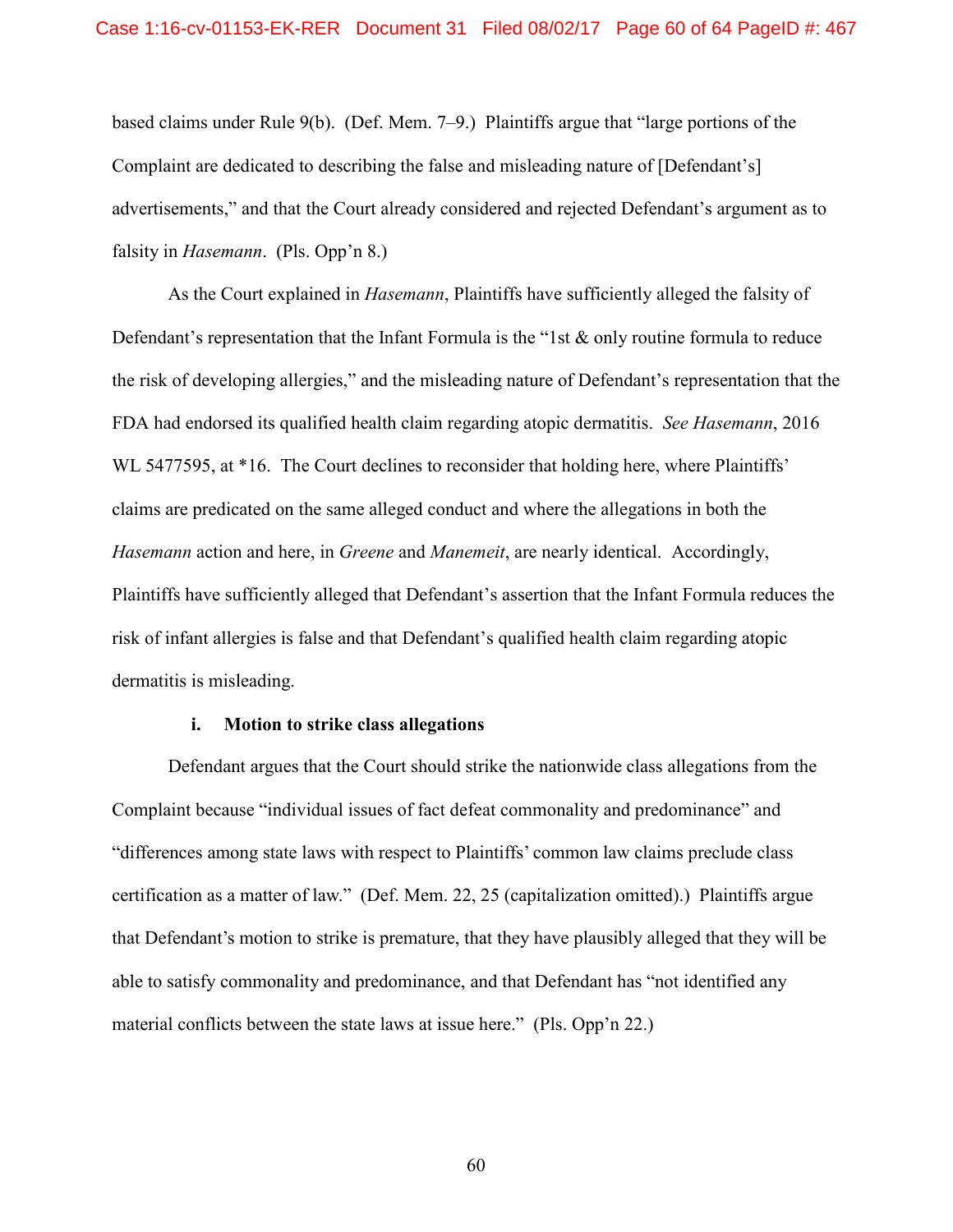## **i. Commonality and predominance**

At this stage of the proceeding, the Court declines to strike the nationwide class allegations on commonality and predominance grounds. Defendant argues that Plaintiffs' common-law claims would require numerous individualized inquiries that preclude class certification. In particular, Defendant argues that "Plaintiffs' common law claims require a showing that Plaintiffs and the putative class relied on [Defendant's] marketing statements regarding infant allergies and atopic dermatitis. By definition, reliance is an individualized factual inquiry that will require a series of mini-trials for each putative class member." (Def. Mem. 23.)

It is possible that some of the putative class members did not rely on Defendant's marketing statements, and it is conceivable that the class as currently drawn will have to be narrowed in order to be certified. *See In re Grand Theft Auto Video Game Consumer Litig.*, 251 F.R.D. 139, 147 (S.D.N.Y. 2008) (decertifying a class where reliance element would require individualized inquiry); *see also Kottler v. Deutsche Bank AG*, No. 05-CV-7773, 2010 WL 1221809, at \*3 (S.D.N.Y. Mar. 29, 2010) (noting that fraud claims may be "unsuited for class action treatment"). However, the Second Circuit has made clear that it will not adopt a blanket rule barring reliance-based class actions and has noted that some actions involving individual reliance "do appear within the contemplation of Rule 23's drafters" — namely, those actions predicated on similar misrepresentations across class members. *McLaughlin v. Am. Tobacco Co.*, 522 F.3d 215, 224–25 (2d Cir. 2008) (citing Fed. R. Civ. P. 23(b)(3) Advisory Committee Notes ("[A] fraud perpetrated on numerous persons by the use of similar misrepresentations may be an appealing situation for a class action, and it may remain so despite the need, if liability is found, for separate determination of the damages suffered by individuals within the class.")),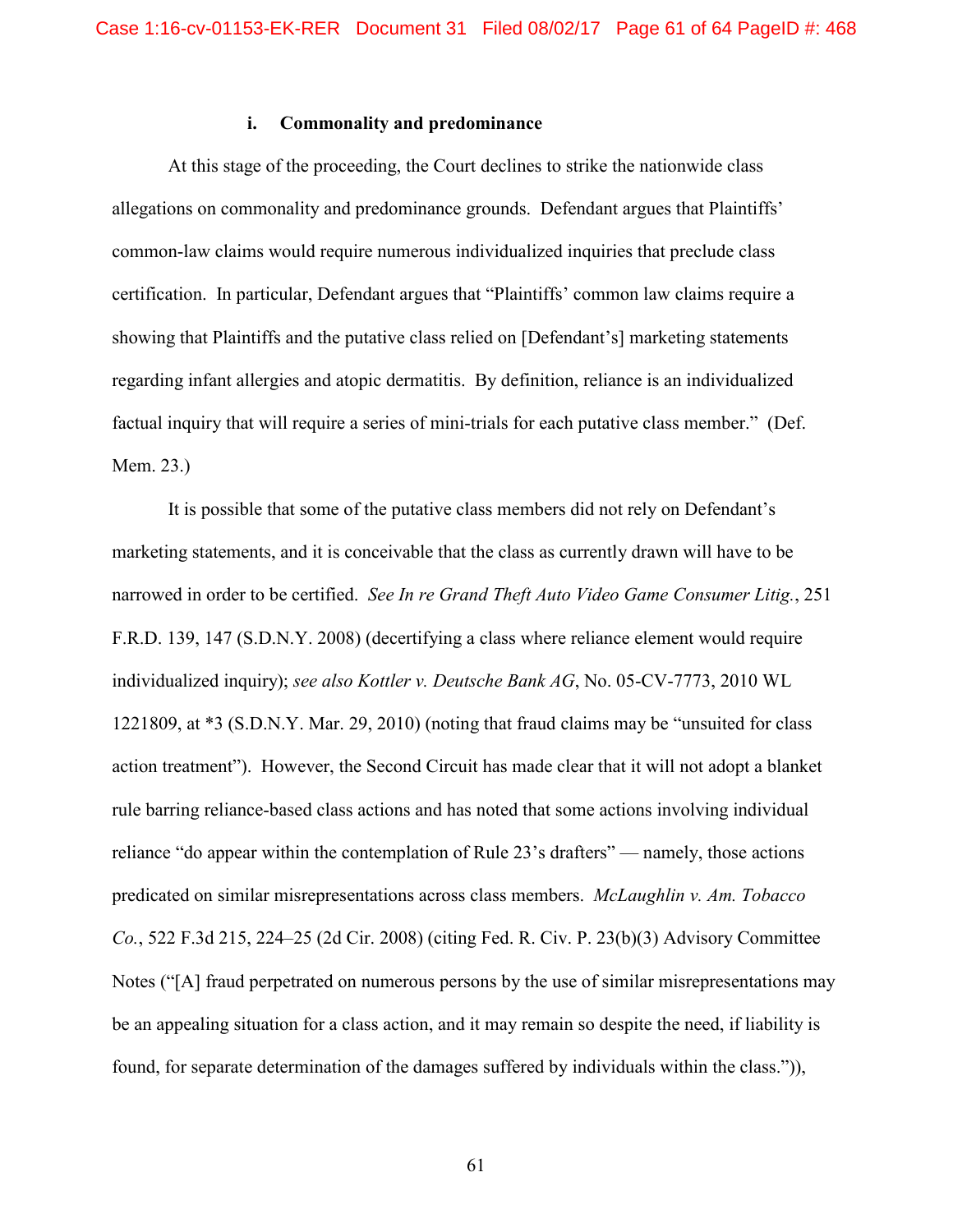*abrogated on other grounds by Bridge v. Phx. Bond & Indem. Co.*, 553 U.S. 639 (2008).

Plaintiffs allege the use of similar misrepresentations through a handful of advertisements and commercials marketing the same product quality. (*See* Compl. ¶¶ 57–63.)

Moreover, as courts in this Circuit have repeatedly held, "a determination of whether the Rule 23 requirements are met is more properly deferred to the class certification stage, when a more complete factual record can aid the Court in making this determination." *Mazzola*, 849 F. Supp. 2d at 410; *see, e.g.*, *Chenensky v. N.Y. Life Ins. Co.*, No. 07-CV-11504, 2011 WL 1795305, at \*1 (S.D.N.Y. Apr. 27, 2011); *Ironforge.com v. Paychex, Inc.*, 747 F. Supp. 2d 384, 404 (W.D.N.Y. 2010); *Cohen v. Gerson Lehrman Grp., Inc.*, 686 F. Supp. 2d 317, 324 (S.D.N.Y. 2010); *Ruggles v. Wellpoint, Inc.*, 253 F.R.D. 61, 67 (N.D.N.Y. 2008). Defendant's motion to strike is premature because it is based on grounds that are not "separate and apart from the issues that will be decided on a class certification motion." *See Chen–Oster*, 877 F. Supp. 2d at 117. Nor has Defendant persuaded the Court that "it would be impossible to certify the alleged class regardless of the facts Plaintiffs may be able to obtain during discovery." *Mayfield*, 95 F. Supp. 3d at 696. Defendant may re-assert its arguments, if applicable, at the class certification stage.

### **ii. Differences in state law**

Defendant also argues that "[c]ourts routinely deny certification of a nationwide class when a trial would involve the application of the common law of the [fifty] states." (Def. Mem. 24.) However, courts in the Second Circuit have recognized that "[w]hen a class action raises common issues of conduct that would establish liability under a number of states' laws, it is possible for those common issues to predominate and for class certification to be an appropriate mechanism for handling the dispute." *Reynolds*, 136 F. Supp. 3d at 518 (internal quotation marks omitted) (quoting *Steinberg v. Nationwide Mut. Ins. Co.*, 224 F.R.D. 67, 79 (E.D.N.Y.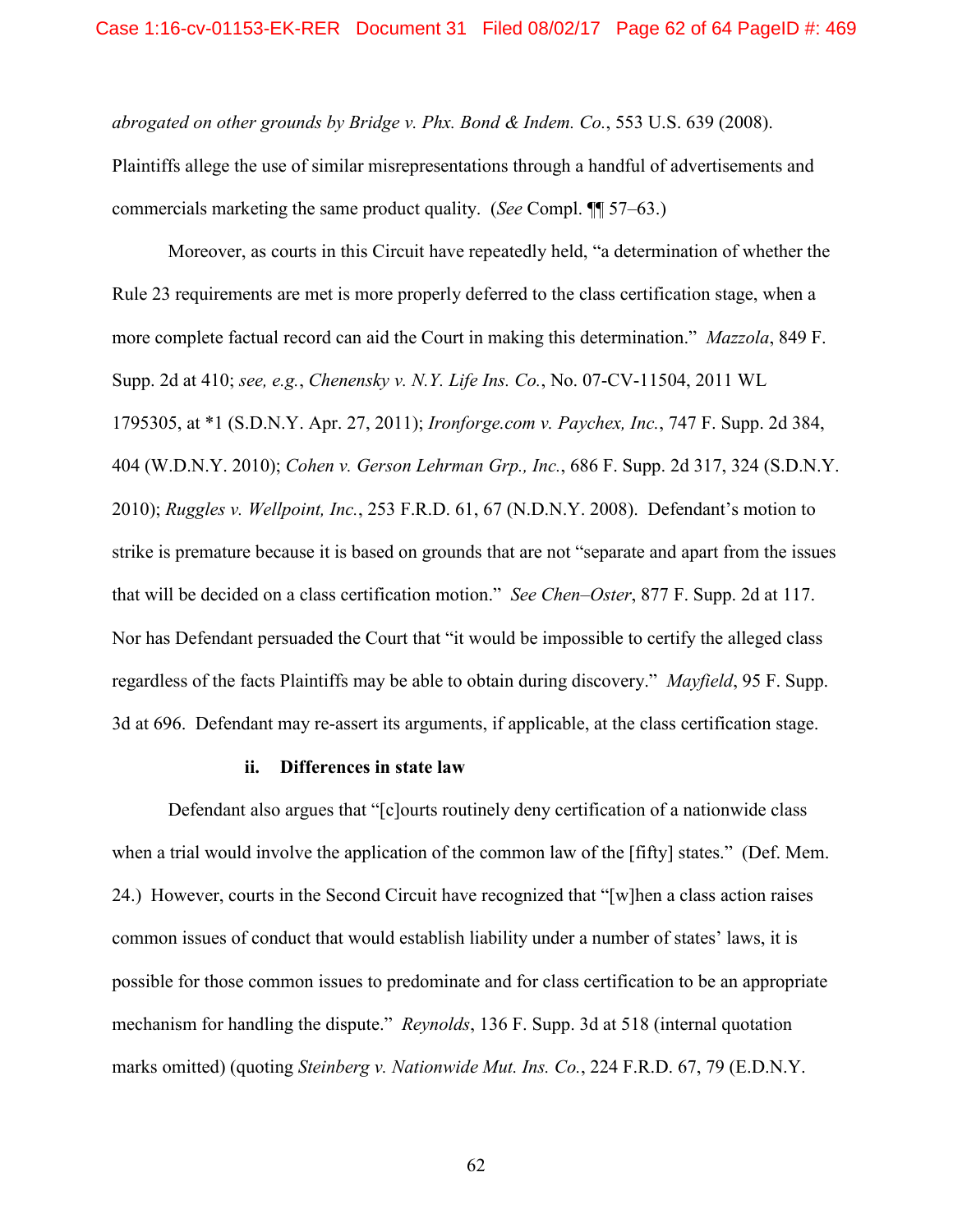2004)); *see also In re Buspirone Patent Litig.*, 185 F. Supp. 2d 363, 377 (S.D.N.Y. 2002) (quoting same). "The spectre of having to apply different substantive law does not warrant refusing to certify a class on . . . common-law claims." *Reynolds*, 136 F. Supp. 3d at 518 (quoting *In re LILCO Secs. Litig.*, 111 F.R.D. 663, 670 (E.D.N.Y. 1986)).

To the extent that the laws of various states differ, those concerns may be "lessened where the states' laws do not vary materially." *In re U.S. Foodservice Inc. Pricing Litig.*, 729 F.3d 108, 127 (2d Cir. 2013); *see also Klay v. Humana, Inc.*, 382 F.3d 1241, 1262 (11th Cir. 2004) ("[I]f the applicable state laws can be sorted into a small number of groups, each containing materially identical legal standards, then certification of subclasses embracing each of the dominant legal standards can be appropriate."), *abrogated on other grounds by Bridge v. Phx. Bond & Indem. Co.*, 553 U.S. 639 (2008). "Thus, the crucial inquiry is not whether the laws of multiple jurisdictions are implicated, but whether those laws differ in a material manner that precludes the predominance of common issues." *In re. U.S. Foodservice Inc.*, 729 F.3d at 127.

Before discovery into the class, it is impossible for the Court to determine how many states' laws are implicated in this action, how many of those laws vary, and how many variances are material to the factors the Court will consider in deciding whether to certify the class. Nor has Defendant yet established that the standards of liability in relevant states are sufficiently different that they would raise insurmountable case management issues or render class issues insufficiently predominant.